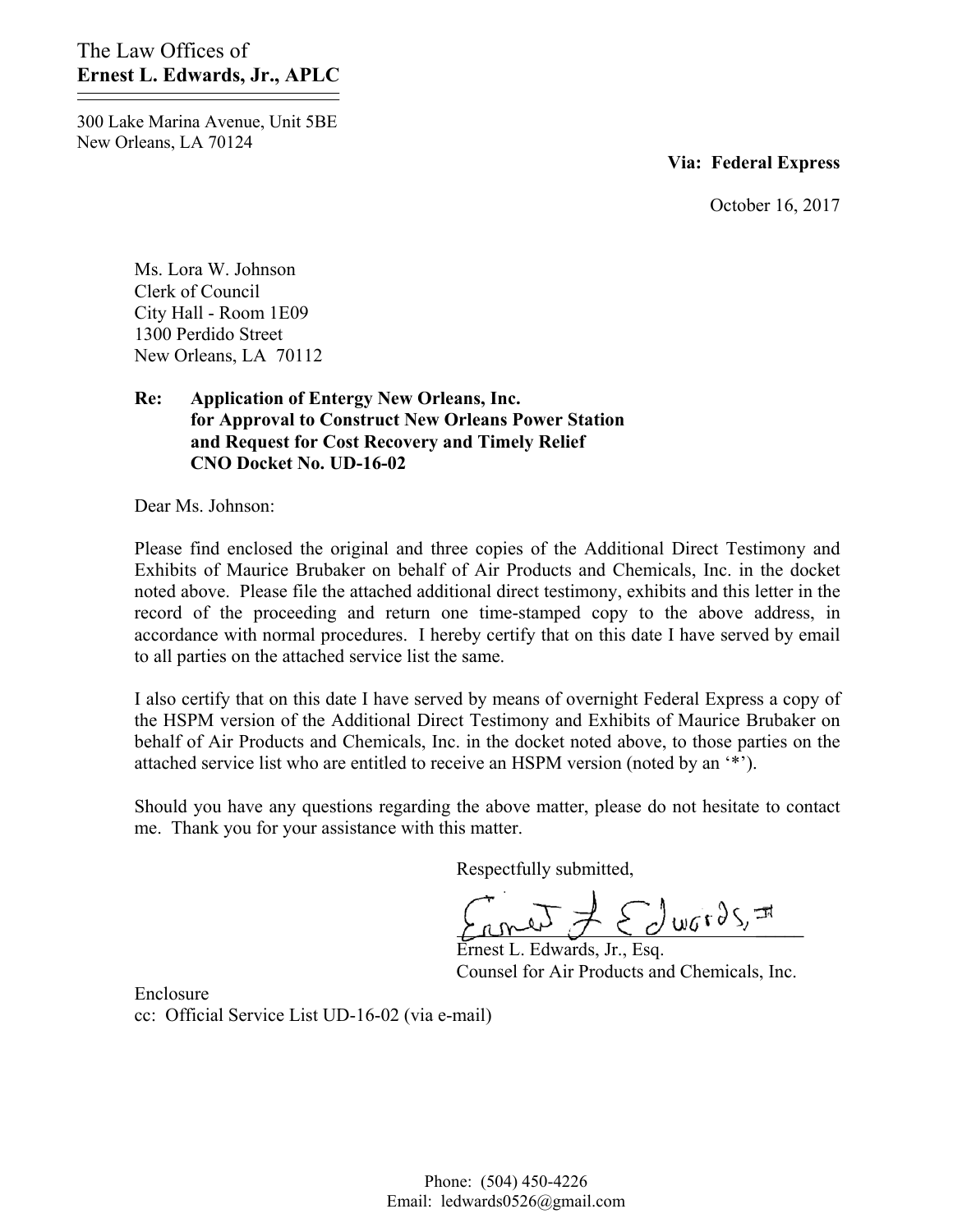### **September 29, 2017**

### **Application of Entergy New Orleans, Inc. for Approval to Construct New Orleans Power Station and Request for Cost Recovery and Timely Relief CNO Docket NO: UD-16-02**

#### Lora W. Johnson, lwjohnson@nola.gov

Clerk of Council City Hall - Room 1E09 1300 Perdido Street New Orleans, LA 70112 (504) 658-1085 - office  $(504)$  658-1140 – fax

#### Pearlina Thomas, pthomas@nola.gov

Chief of Staff, Council Utilities Regulatory Office W. Thomas Stratton, Jr., wtstrattonjr@nola.gov Director, Council Utilities Regulatory Office City Hall - Room 6E07 1300 Perdido Street New Orleans, LA 70112 (504) 658-1110 - office  $(504)$  658-1117 – fax

#### **David Gavlinski,** 504-658-1101, dsgavlinski@nola.gov

Interim Council Chief of Staff City Hall - Room 1E06 1300 Perdido Street New Orleans, LA 70112

### **Rebecca Dietz,** rhdietz@nola.gov

**Bobbie Mason**, bfmason1@nola.gov Law Department City Hall- $5<sup>th</sup>$  Floor New Orleans, LA 70112 (504) 658-9800 – office  $(504)$  658-9869 – fax

### Beverly Gariepy, **bbgariepy@nola.gov**

Department of Finance City Hall - Room 3E06 1300 Perdido Street New Orleans, LA 70112 (504) 658-1502- office  $(504)$  658-1705 – fax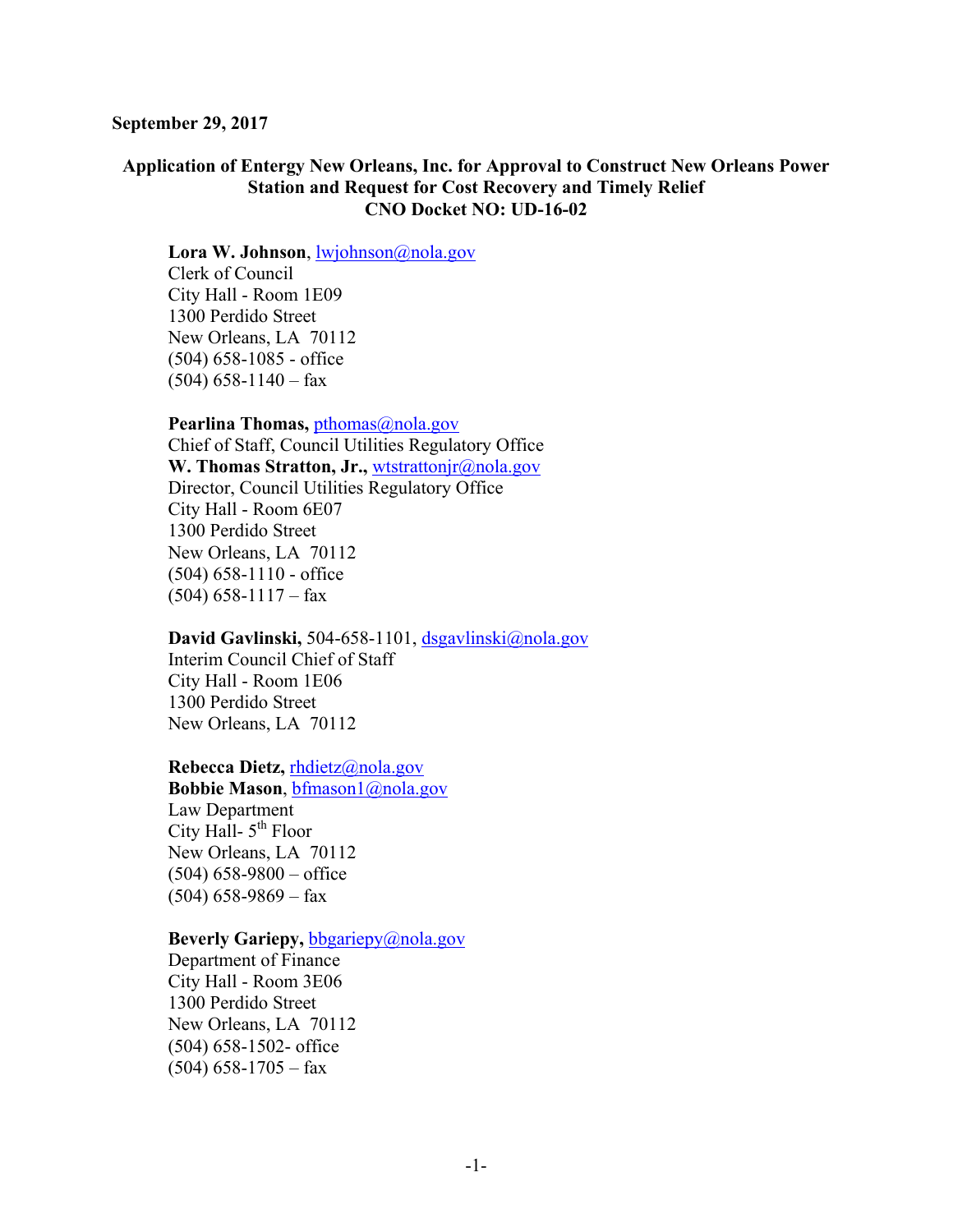### **ADMINISTRATIVE HEARING OFFICER**

**Hon. Jeffrey S. Gulin**, jgulin@verizon.net 3203 Bridle Ridge Lane Lutherville, MD 21093 (410) 627-5357

### **NEW ORLEANS CITY COUNCIL CONSULTANTS**

**\*Clinton A. Vince,** clinton.vince@dentons.com **Presley Reed,** presley.reedjr@dentons.com Emma F. Hand, emma.hand@dentons.com DENTONS US LLP 1900 K Street NW Washington, DC 20006 (202) 408-6400 - office (202) 408-6399 - fax

**Basile J. Uddo (**504) 583-8604 cell, buddo@earthlink.net **\*J. A. "Jay" Beatmann, Jr.** (504) 256-6142 cell, (504) 524-5446 office direct, jay.beatmann@dentons.com c/o DENTONS US LLP 650 Poydras Street Suite 2850 New Orleans, LA 70130

**\*Walter J. Wilkerson,** wwilkerson@wilkersonplc.com **Kelley Bazile**, kbazile@wilkersonplc.com Wilkerson and Associates, PLC 650 Poydras Street - Suite 1913 New Orleans, LA 70130 (504) 522-4572 - office (504) 522-0728 - fax

**\*Joseph Vumbaco,** jvumbaco@ergconsulting.com Joseph W. Rogers, *jrogers@ergconsulting.com* Victor M. Prep, **vprep**@ergconsulting.com **Byron S. Watson,** bwatson@ergconsulting.com Legend Consulting Group 8055 East Tufts Ave., Suite 1250 Denver, CO 80237-2835 (303) 843-0351 - office  $(303)$  843-0529 – fax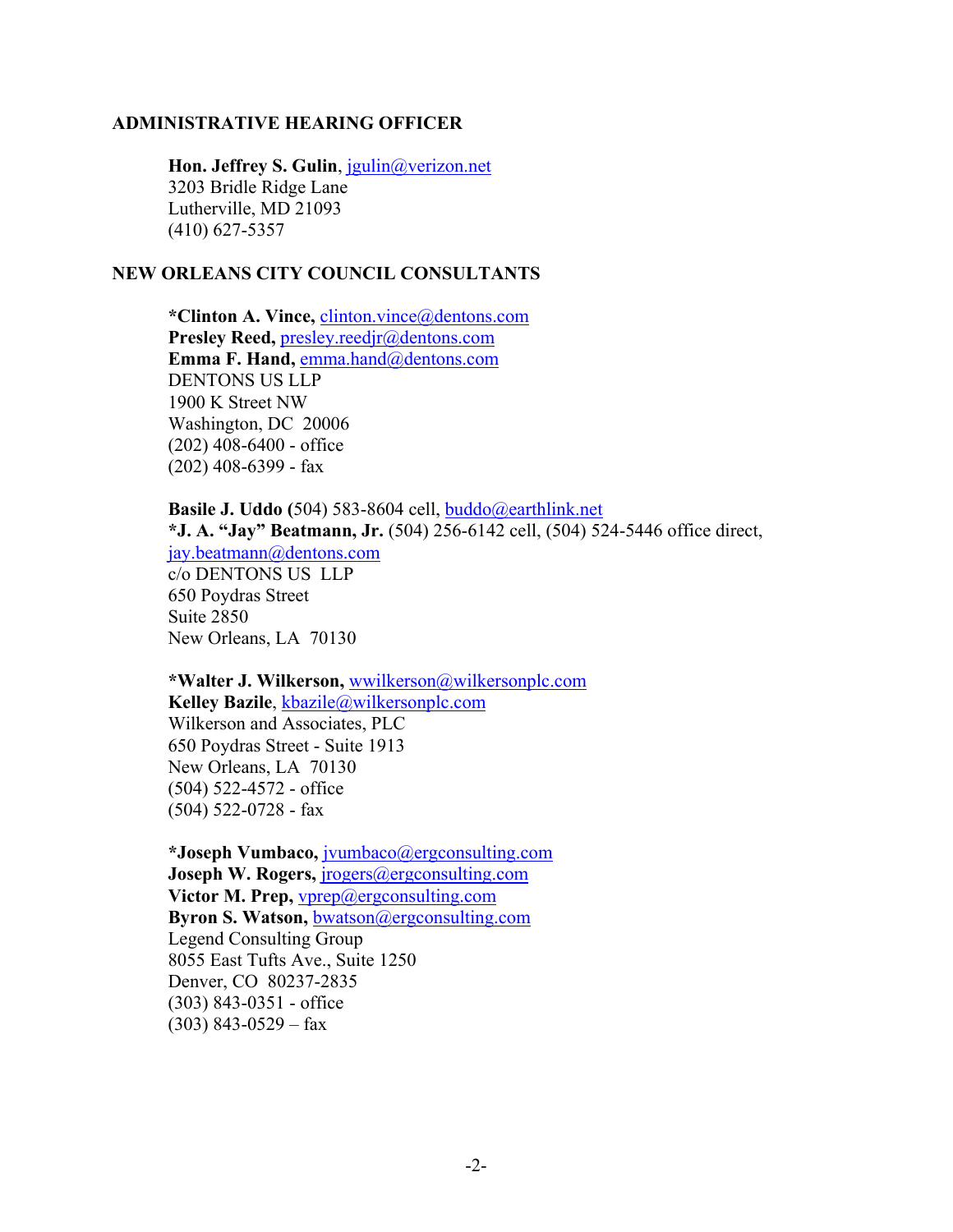### **\*Errol Smith**, ersmith@btcpas.com

Bruno and Tervalon 4298 Elysian Fields Avenue New Orleans, LA 70122 (504) 284-8733 - office  $(504)$  284-8296 – fax

### **ENTERGY NEW ORLEANS, INC.**

**Gary E. Huntley,** ghuntley@entergy.com

Entergy New Orleans, Inc. Vice-President, Regulatory Affairs 1600 Perdido Street, L-MAG 505B New Orleans, LA 70112 (504) 670-3680 - office (504) 670-3615 - fax

#### **Seth Cureington**, scurein@entergy.com

Entergy New Orleans, Inc. Manager, Resource Planning 1600 Perdido Street, L-MAG 505B New Orleans, LA 70112 504-670-3602 office 504-670-3615 fax

**\*Tim Cragin** (504) 576-6523 office, tcragin@entergy.com **Brian L. Guillot** (504) 576-2603 office, bguill1@entergy.com **Alyssa Maurice-Anderson** (504) 576-6523 office, amauric@entergy.com **Harry Barton, hbarton@entergy.com Karen Freese** (504) 576-4170 office, kfreese@entergy.com Entergy Services, Inc. Mail Unit L-ENT-26E 639 Loyola Avenue New Orleans, LA 70113  $(504)$  576-5579 – fax

**Joe Romano, III** (504) 576-4764, *jroman1@entergy.com* **Suzanne Fontan** (504) 576-7497, sfontan@entergy.com **Danielle Burleigh** (504) 576-6185, dburlei@entergy.com **Therese Perrault** (504-576-6950), tperrau@entergy.com Entergy Services, Inc. Mail Unit L-ENT-4C 639 Loyola Avenue New Orleans, LA 70113  $(504)576-6029 - fax$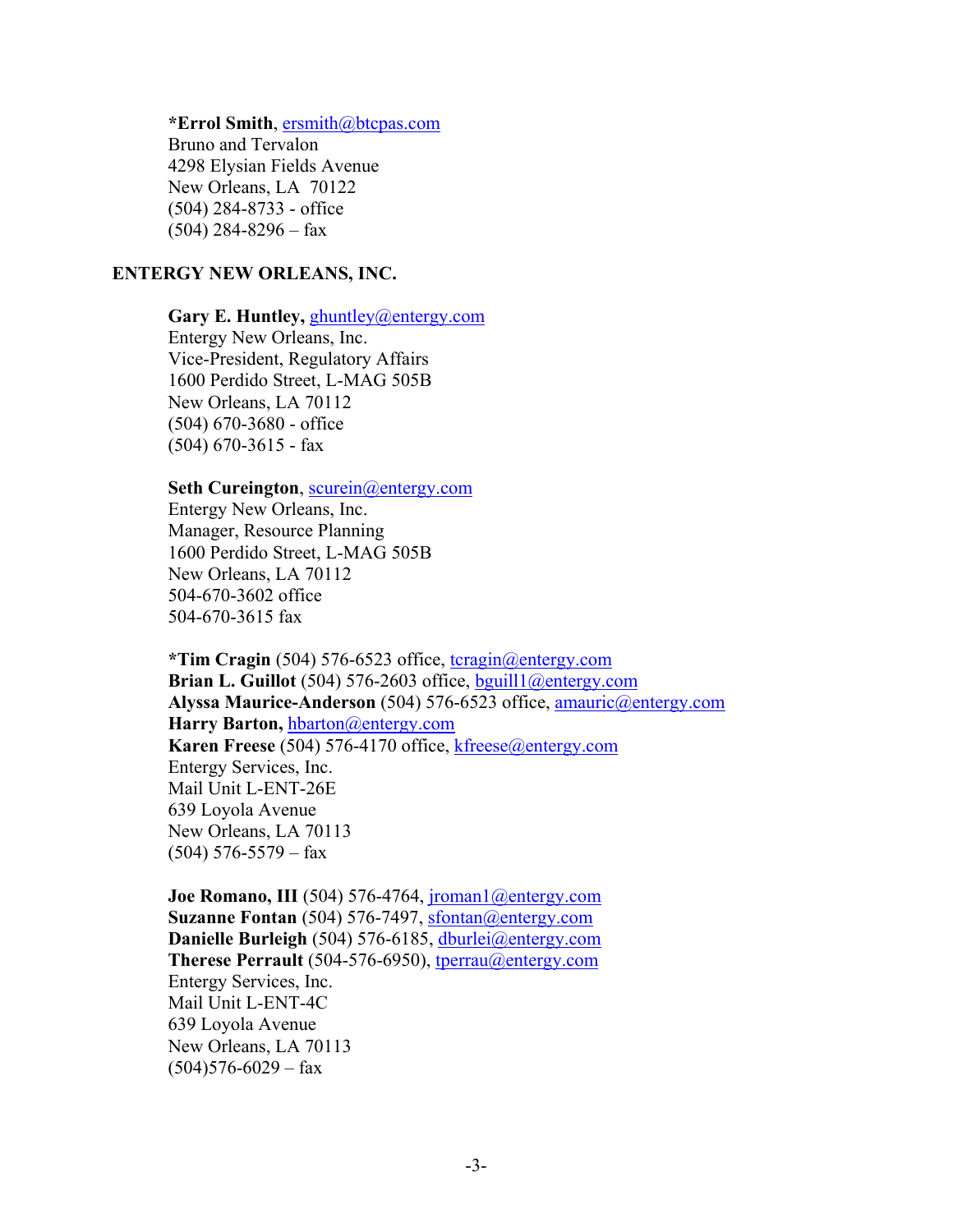### **ALLIANCE FOR AFFORDABLE ENERGY**

**\*Logan Atkinson Burke,** (646) 942-7149, logan@all4energy.org **\*Forest Wright,** forest@all4energy.org **Sophie Zaken**, regulatory@all4energy.org 4505 S. Claiborne Ave. New Orleans, LA 70125

**\*Susan Stevens Miller,** (202) 667-4500, smiller@earthjustice.org **\*Chinyere Osuala,** (202) 667-4500, cosuala@earthjustice.org **\*Al Luna,** (202) 667-4500, aluna@earthjustice.org 1625 Massachusetts Ave., NW Ste 702 Washington D.C. 20036

### **POSIGEN**

**Benjamin Norwood,** bnorwood@posigen.com **Beth Galante,** bgalante@posigen.com 819 Central Ave. Suite 210 Jefferson, LA. 70121 (504)293-5665

### **AIR PRODUCTS AND CHEMICALS, INC.**

#### **\*Ernest L. Edwards Jr,** ledwards0526@gmail.com

The Law Offices of Ernest L. Edwards Jr, APLC 300 Lake Marina Avenue unit 5BE New Orleans, LA 70124 Phone: 504 450-4226

### **\*Mark Zimmerman,** zimmermr@airproducts.com

Air Products and Chemicals, Inc. 7201 Hamilton Boulevard Allentown, PA 18195-1501 610-481-1288 - office  $610-481-2182$  – fax

### **\*Maurice Brubaker**, (636) 898-6725, mbrubaker@consultbai.com

Brubaker & Associates, Inc. 16690 Swingley Ridge Road, Suite 140 Chesterfield, MO 63017

**\*James R. Dauphinais,** (636) 898-6725**,** jdauphinais@consultbai.com Brubaker & Associates, Inc. 16690 Swingley Ridge Road, Suite 140 Chesterfield, MO 63017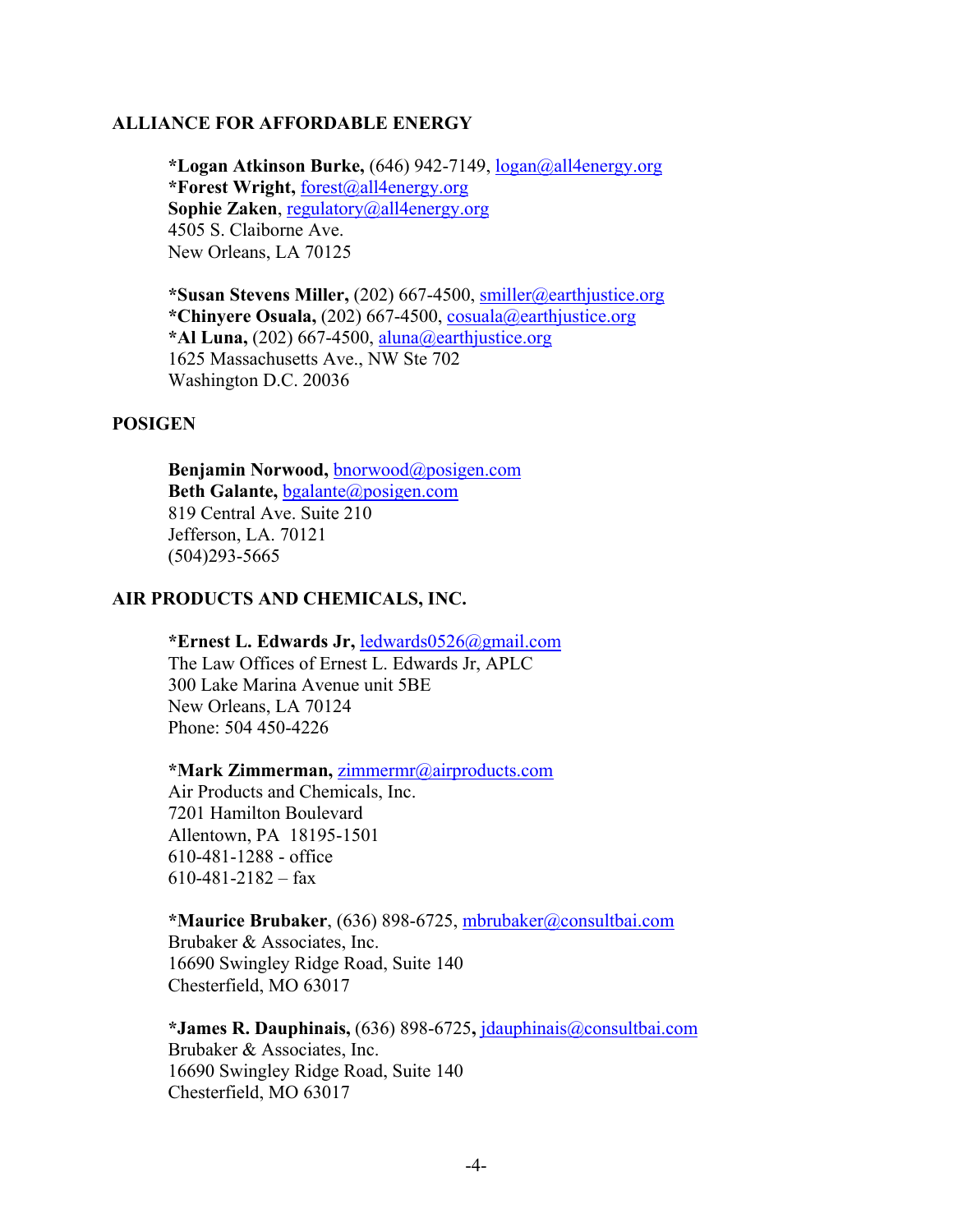### **DEEP SOUTH CENTER FOR ENVIRONMENTAL JUSTICE, INC.**

**\*Monique Harden,** (504) 517-2534,MoniqueCovHarden@gmail.com 3157 Gentilly Blvd., #145 New Orleans, LA 70122

### **NEW ORLEANS COLD STORAGE & WAREHOUSE CO., LTD.**

**Luke Piontek,** LPiontek@roedelparsons.com **Judith Sulzer,** Jsulzer@roedelparsons.com **Gayle T. Kellner Christian J. Rhodes Shelley Ann McGlathery**  Roedel, Parsons, Koch, Blache, Balhoff & McCollister 8440 Jefferson Highway, Suite 301 Baton Rouge, LA 70809 Telephone: (225) 929-7033 Facsimile: (225) 928-4925

### **GULF STATES RENEWABLE ENERGY INDUSTRIES ASSOCIATION**

**Jeff Cantin, President**, (504) 383-8936, jcantin@gsreia.org Will Feldman, (818) 631-9884, wfeldman@gsreia.org 400 Poydras St., Suite 900 New Orleans, LA 70130

### **SIERRA CLUB**

**\*Joshua Smith,** joshua.smith@sierraclub.org

Sierra Club Environmental Law Program 2101 Webster St., Suite 1300 Oakland, CA. 94612 (412) 977-5560

#### **\*Robert B. Wiygul,** robert@wwglaw.com

Waltzer, Wiygul, & Garside, LLC 1011 Iberville Dr. Ocean Springs, MS 39564 (228)872-1125

#### **Michael Brown,** michael@wwglaw.com

Waltzer, Wiygul, & Garside, LLC 1000 Behrman Hwy Gretna, LA 70056 (504)340-6330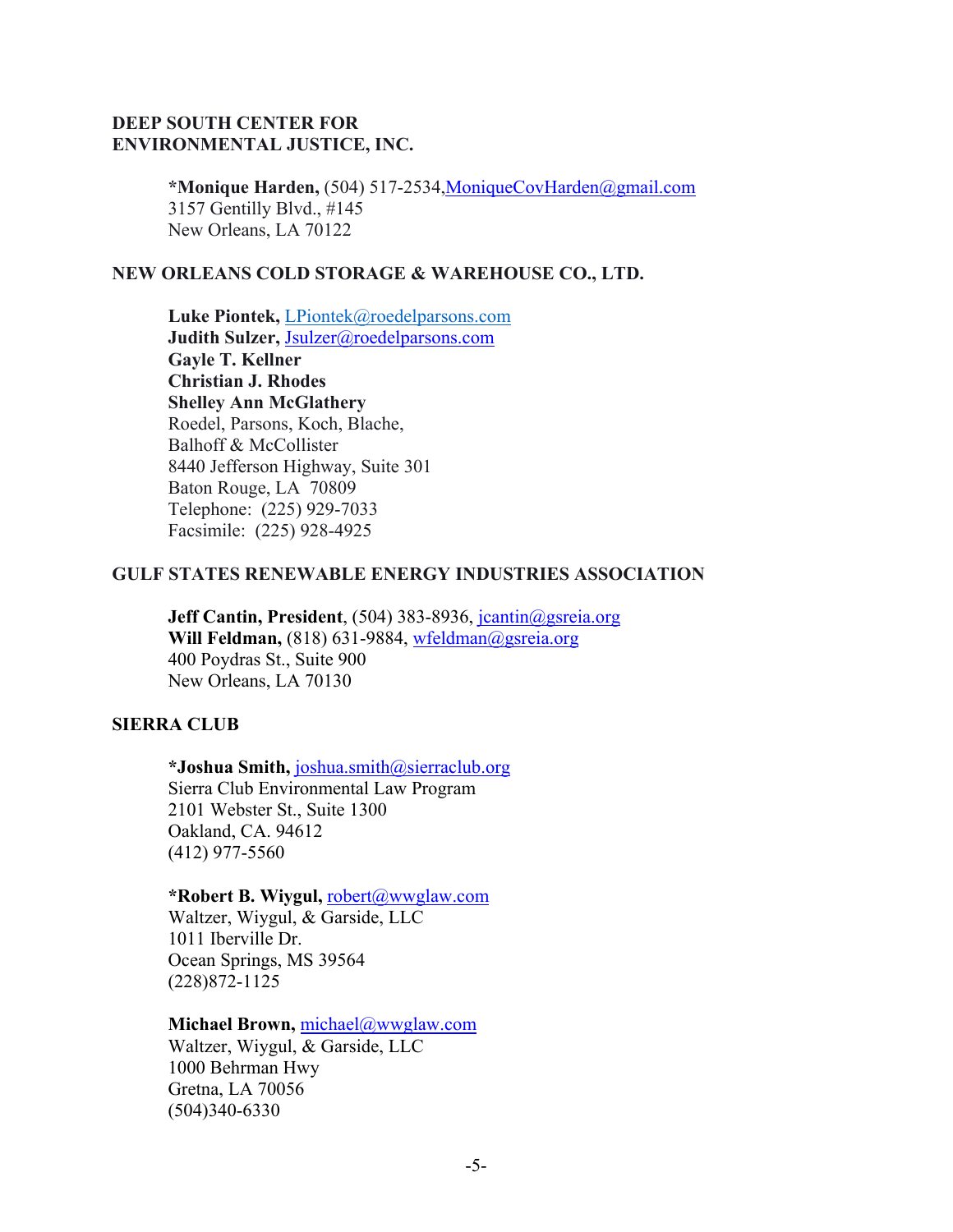**) ) ) ) )** 

**APPLICATION OF ENTERGY NEW ORLEANS, INC. FOR APPROVAL TO CONSTRUCT NEW ORLEANS POWER STATION AND REQUEST FOR COST RECOVERY AND TIMELY RELIEF**

**DOCKET NO. UD-16-02** 

Additional Direct Testimony & Exhibits of

**Maurice Brubaker**

On behalf of

**Air Products and Chemicals, Inc.** 

### **PUBLIC VERSION**

October 16, 2017



10299.2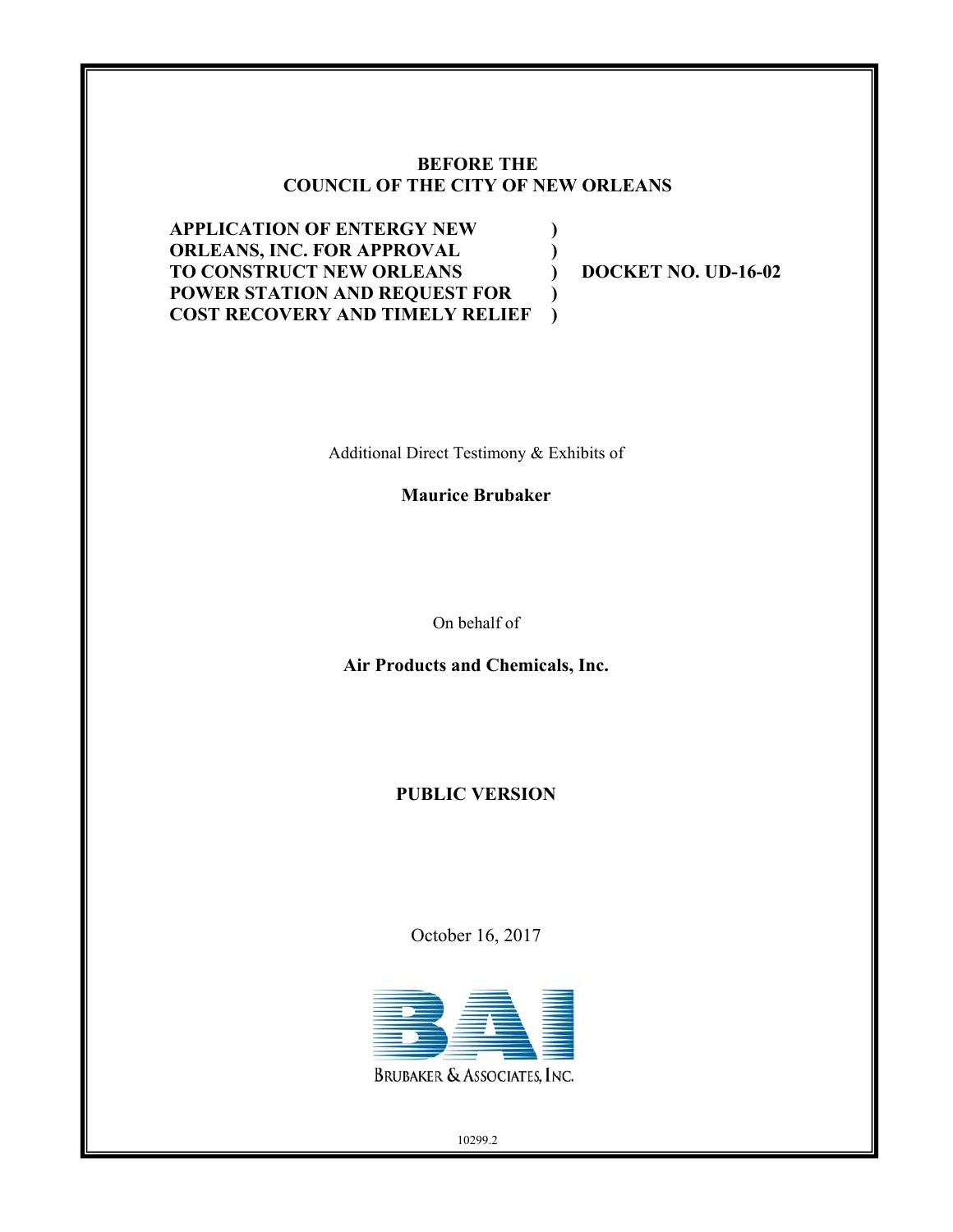$\lambda$ 

 $\mathcal{E}$ 

 $\lambda$ 

**APPLICATION OF ENTERGY NEW ORLEANS, INC. FOR APPROVAL** TO CONSTRUCT NEW ORLEANS **POWER STATION AND REQUEST FOR COST RECOVERY AND TIMELY RELIEF** 

DOCKET NO. UD-16-02

**STATE OF MISSOURI SS**  $\lambda$ **COUNTY OF ST. LOUIS** 

#### **Affidavit of Maurice Brubaker**

Maurice Brubaker, being first duly sworn, on his oath states:

My name is Maurice Brubaker. I am a consultant with Brubaker  $\&$  Associates, 1. Inc., having its principal place of business at 16690 Swingley Ridge Road, Suite 140, Chesterfield, Missouri 63017. We have been retained by Air Products and Chemicals, Inc. in this proceeding on their behalf.

2. Attached hereto and made a part hereof for all purposes is my additional direct testimony and exhibits which were prepared in written form for introduction into evidence in the Council of the City of New Orleans Docket No. UD-16-02.

3. I hereby swear and affirm that the testimony and exhibits are true and correct and that they show the matters and things that they purport to show.

Tanin Bushop

Subscribed and sworn to before me this 13<sup>th</sup> day of October, 2017.



Tammy & Klosaner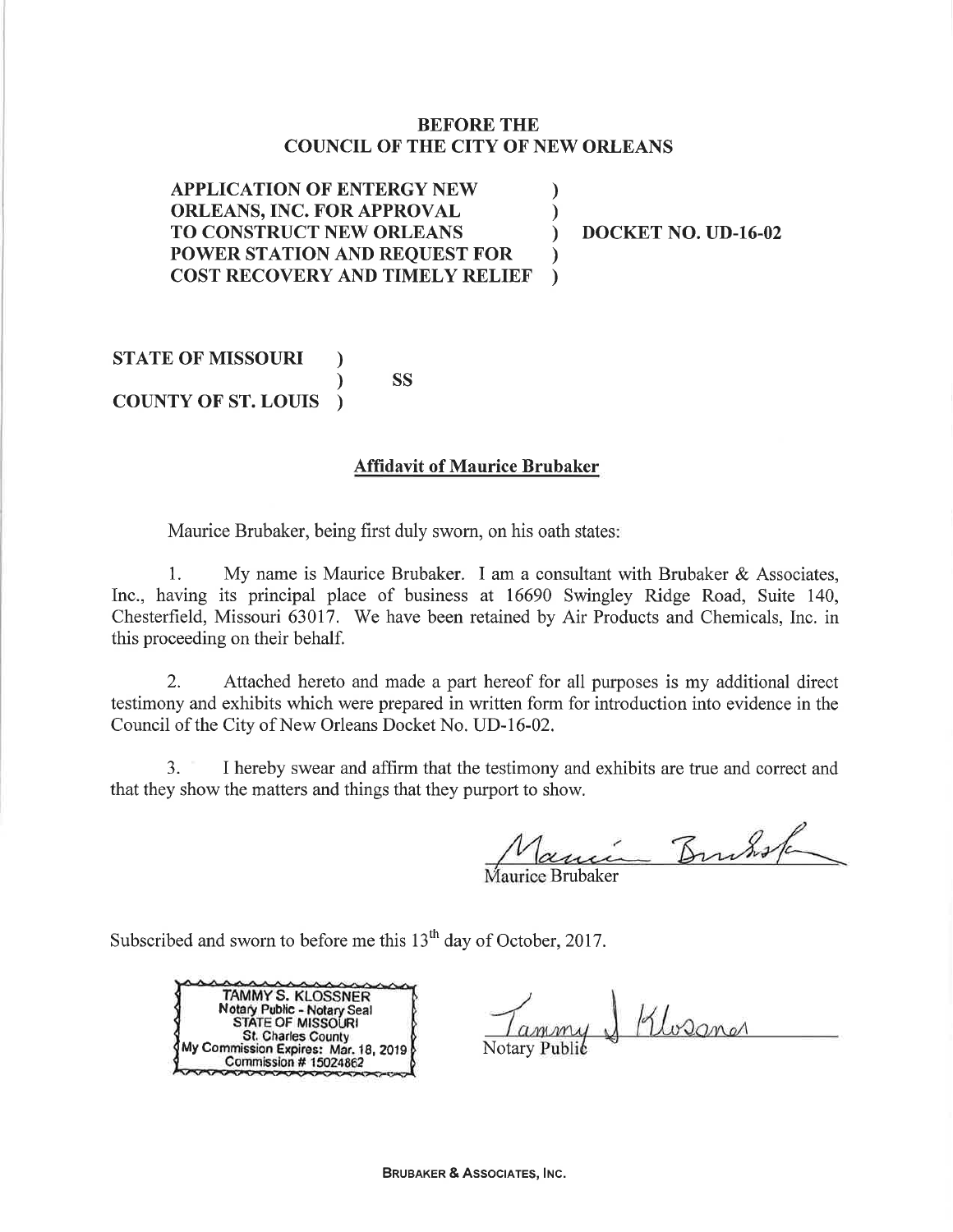**APPLICATION OF ENTERGY NEW ORLEANS, INC. FOR APPROVAL TO CONSTRUCT NEW ORLEANS POWER STATION AND REQUEST FOR COST RECOVERY AND TIMELY RELIEF ) ) ) ) )** 

**DOCKET NO. UD-16-02** 

### **Additional Direct Testimony of Maurice Brubaker**

### 1 **Q PLEASE STATE YOUR NAME AND BUSINESS ADDRESS.**

- 2 A Maurice Brubaker. My business address is 16690 Swingley Ridge Road, Suite 140,
- 3 Chesterfield, MO 63017.

### 4 **Q WHAT IS YOUR OCCUPATION?**

- 5 A I am a consultant in the field of public utility regulation and President of Brubaker &
- 6 Associates, Inc., energy, economic and regulatory consultants.

### 7 **Q PLEASE DESCRIBE YOUR EDUCATIONAL BACKGROUND AND**  8 **EXPERIENCE.**

9 A This information is included in Appendix A to my testimony.

### 10 **Q ON WHOSE BEHALF ARE YOU APPEARING IN THIS PROCEEDING?**

11 A I am appearing on behalf of Air Products and Chemicals, Inc. ("Air Products"), a large 12 industrial customer taking service from Entergy New Orleans, Inc. ("ENO"). Air 13 Products has been a customer of ENO, and predecessor company New Orleans Public 14 Service, Inc., since 1965. Its load is mainly interruptible, and service is supplied at the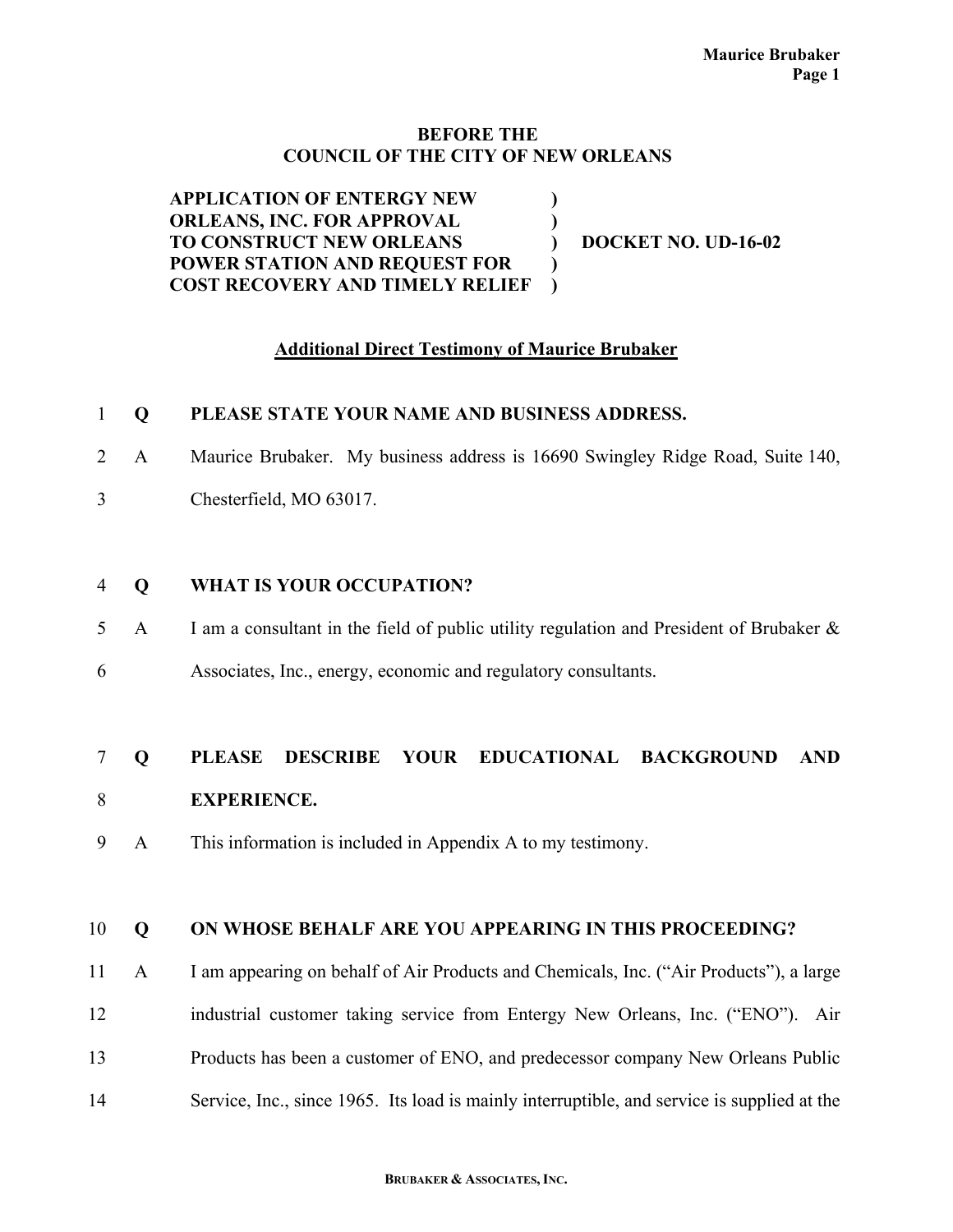1 transmission voltage level, so no investment in the distribution system is required. It 2 is the only customer taking service under the LIS rate.

3 The Air Products facility sustained significant damage as a result of Hurricane 4 Katrina. Air Products spent in excess of \$80 million to rebuild the facility and to 5 maintain its presence in New Orleans.

## 6 **Q ARE YOU THE SAME MAURICE BRUBAKER WHO PREVIOUSLY**  7 **SUBMITTED DIRECT TESTIMONY AND EXHIBITS IN THIS**  8 **PROCEEDING ON JANUARY 6, 2017?**

9 A Yes.

### 10 **Q WHAT WAS THE SUBJECT OF THAT TESTIMONY?**

11 A In that testimony, I addressed resource selection procedures and ENO's proposed cost 12 recovery plan for new capacity. For convenience, I have included my findings and 13 recommendations from that testimony as Appendix B to this testimony.

## 14 **Q HAVE YOU REVIEWED ENO'S JULY 6, 2017 SUPPLEMENTAL AND**  15 **AMENDING APPLICATION, TESTIMONY, EXHIBITS AND OTHER**  16 **MATERIAL FILED IN THIS PROCEEDING?**

17 A Yes. I have reviewed both the public and the highly sensitive protected material 18 ("HSPM") versions of this filing, including the application, testimony, exhibits and 19 responses to data requests. In addition, I have reviewed other material, including the 20 final integrated resource plan ("IRP") from Docket No. UD-08-02, the final action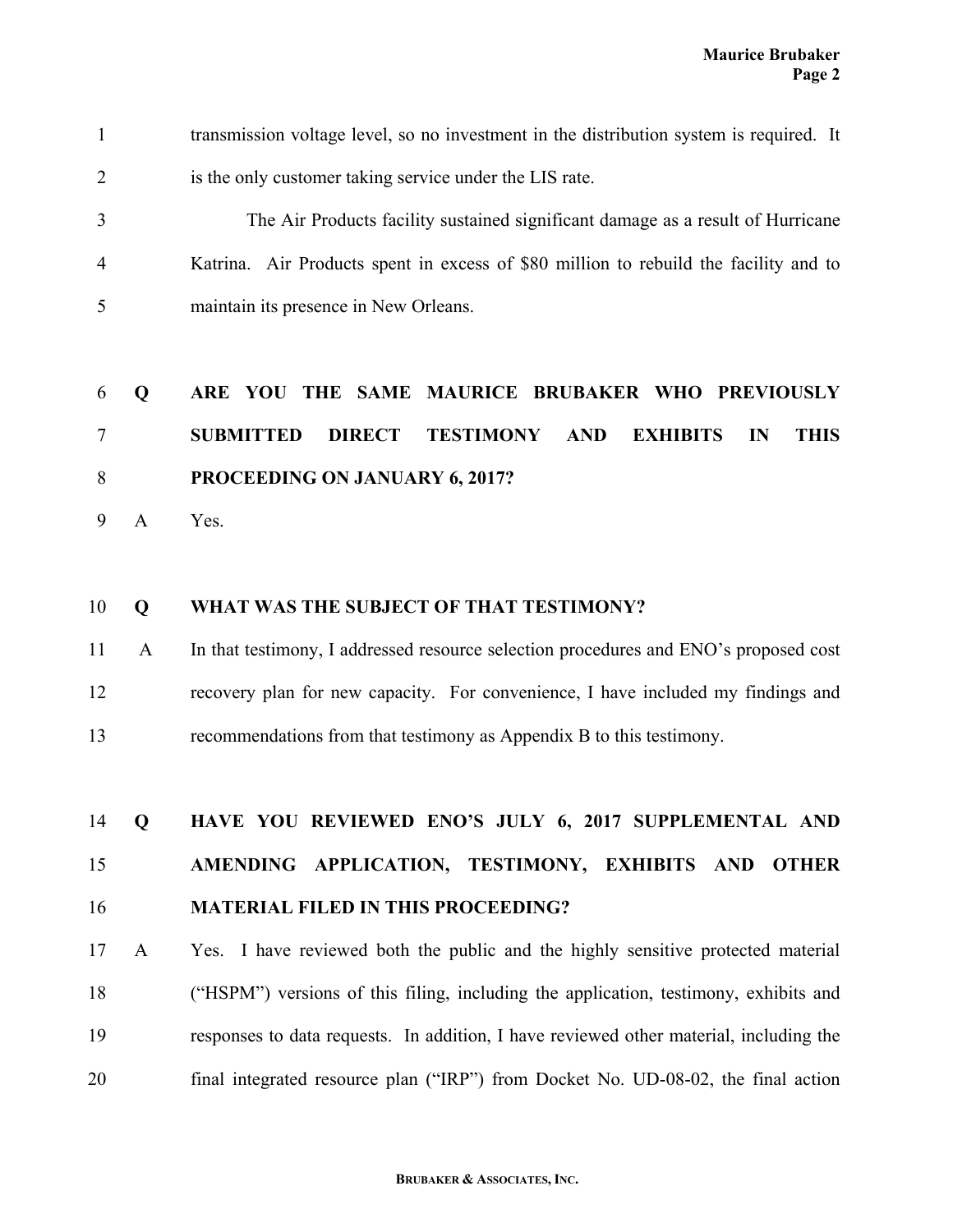| $\mathbf{1}$   | plan from Docket No. UD-08-02, the material filed by ENO in Docket No. UD-16-01  |
|----------------|----------------------------------------------------------------------------------|
| $\overline{2}$ | and in UD-16-03. I also reviewed material from the Council of the City of New    |
| 3 <sup>1</sup> | Orleans ("Council") and the Louisiana Public Service Commission ("LPSC") dockets |
| 4              | concerning Ninemile Unit 6 ("NM6") and Union Power Station ("UPS").              |

### 5 **Q WHAT SUBJECTS DO YOU ADDRESS IN YOUR TESTIMONY?**

6 A My testimony addresses the resource choices proposed by ENO as a part of its request 7 for approval to construct the New Orleans Power Station ("NOPS"), and the request 8 for approval of a cost recovery plan.

| 9  |              | <b>SUMMARY</b>                                                                           |
|----|--------------|------------------------------------------------------------------------------------------|
| 10 | Q            | WHAT ARE YOUR FINDINGS AND RECOMMENDATIONS?                                              |
| 11 | $\mathbf{A}$ | First, I find that ENO has not justified a need to add 226 MW of combustion turbine      |
| 12 |              | $("CT")$ capacity at this time.                                                          |
| 13 |              | Second, I find that ENO's alternative proposal to add seven 18 MW Wärtsilä               |
| 14 |              | Reciprocating Internal Combustion Engine ("RICE") Generator sets, sometimes              |
| 15 |              | referred to as the "alternative peaker" would be a much more suitable capacity           |
| 16 |              | addition than the CT.                                                                    |
| 17 |              | Third, I find that even the smaller RICE resource would provide substantially            |
| 18 |              | more capacity than ENO's load forecast would justify for about the next ten years.       |
| 19 |              | Fourth, I find that in light of the size of the RICE resource and ENO's load and         |
| 20 |              | capacity forecasts, that it would be appropriate for ENO to consider adding fewer than   |
| 21 |              | seven RICE units at this time, and instead install fewer than seven units, but construct |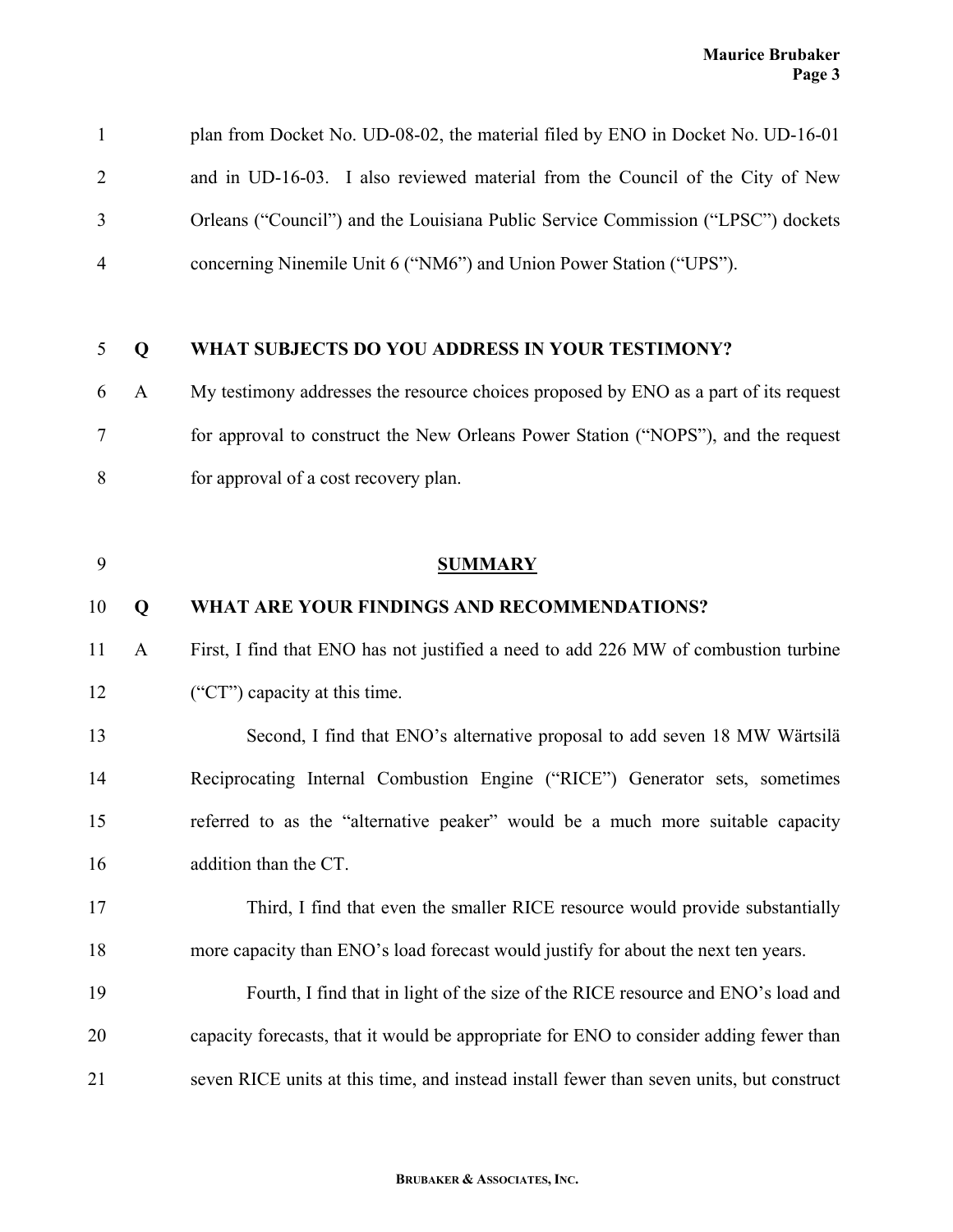1 the infrastructure necessary to permit addition of the remaining units if future 2 circumstances support adding more capacity.

3 Fifth, I find that ENO requests an exact cost recovery rider, such as the 4 existing Purchased Power and Capacity Acquisition Cost Recovery Rider ("PPCACR 5 Rider") for use between the time that new generation enters commercial service and 6 the time that there is either a full rate case or an annual Formula Rate Plan ("FRP") 7 review.

8 Sixth, I find that the PPCACR Rider is arbitrary because it allocates the non-9 fuel revenue requirement to customers on the basis of kWh purchased, and therefore is 10 not cost-based and not an appropriate means of collecting non-fuel revenue 11 requirements. Because of this inappropriate PPCACR Rider mechanism that allocates 12 cost on a kWh basis, Air Products is already being charged at the rate of about \$2.5 13 million per year, instead of a cost-based amount of about \$1 million per year, for the 14 Ninemile Unit 6 PPA ("NM6 PPA") and the Union Power Station Power Block No. 1 15 ("UPS").

16 Seventh, I also find that ENO does not need to have an exact cost recovery 17 rider of any kind. Rather, it can capitalize and defer for later recovery (after the 18 conclusion of a prudency review) the non-fuel costs associated with any new unit, 19 should it be approved by the Council. This prudency review and reflection of costs in 20 rates can occur in the context of a general rate case, or in an annual FRP review 21 proceeding.

#### **BRUBAKER & ASSOCIATES, INC.**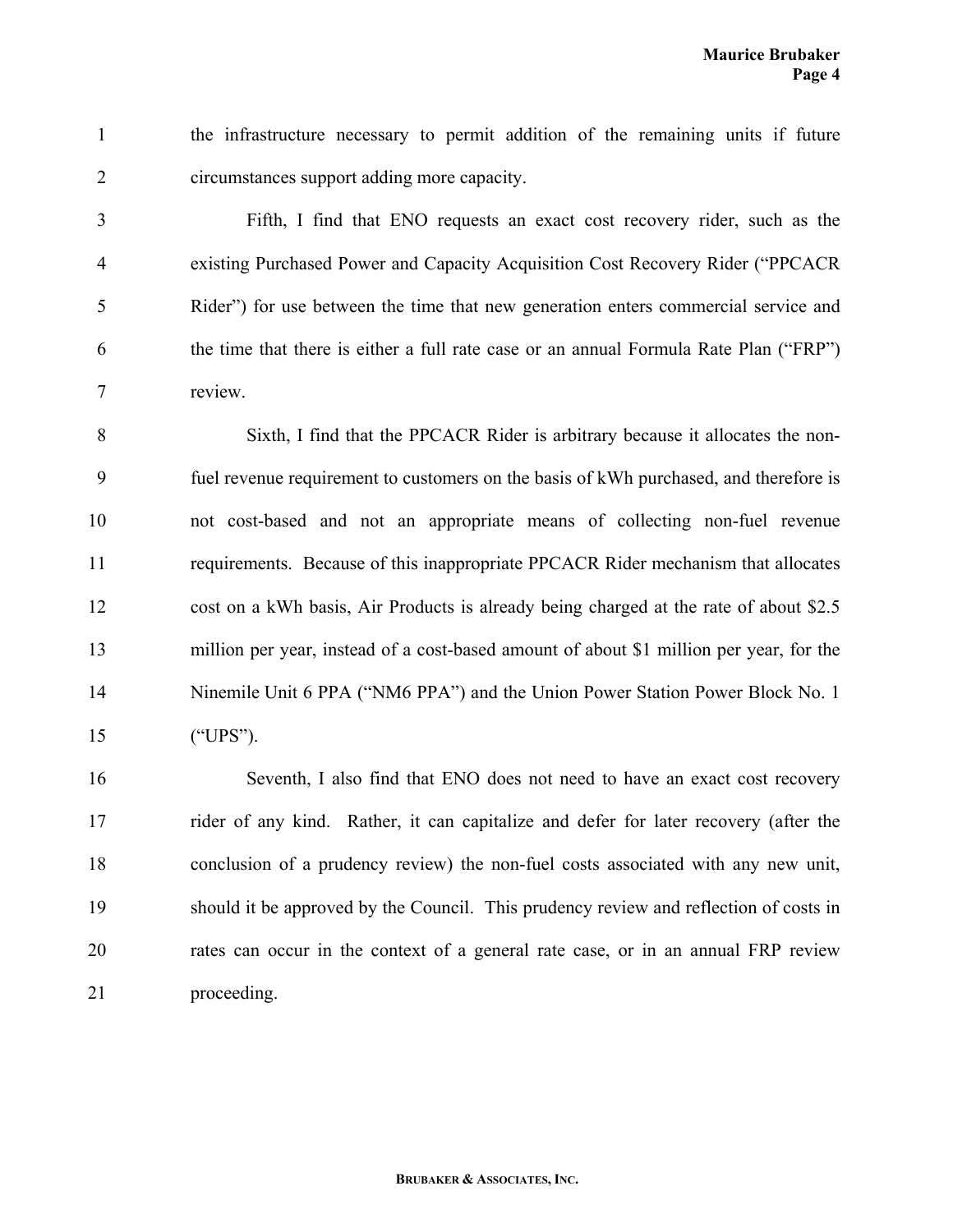| $\mathbf{1}$   |              | <b>REQUEST FOR APPROVAL OF NOPS</b>                                              |
|----------------|--------------|----------------------------------------------------------------------------------|
| $\overline{2}$ | Q            | <b>WHAT IS NOPS?</b>                                                             |
| 3              | A            | As originally proposed, NOPS is a 226 MW (summer rating) CT which ENO proposes   |
| 4              |              | to construct and locate at the Michoud site. Because ENO will own the NOPS       |
| 5              |              | generating unit, it is best described as a self-build unit.                      |
|                |              |                                                                                  |
| 6              | Q            | IS THERE AN ALTERNATIVE TO THE NOPS CT?                                          |
| $\overline{7}$ | $\mathbf{A}$ | Yes. In its July 6, 2017 testimony, ENO proposed an alternative peaker which is  |
| 8              |              | composed of seven Wärtsilä 18 MW RICE units. This facility also would be located |
| 9              |              | at the former Michoud site.                                                      |
|                |              |                                                                                  |
| 10             | Q            | <b>HAVE YOU REVIEWED THE SUPPLEMENTAL AND AMENDING DIRECT</b>                    |
| 11             |              | TESTIMONY OF ENO WITNESS CUREINGTON WITH RESPECT TO THE                          |
| 12             |              | <b>CLAIMED NEED FOR CAPACITY?</b>                                                |
| 13             | $\mathbf{A}$ | Yes. At page 7 of his testimony he states that ENO's updated studies indicate a  |
| 14             |              | long-term capacity need of approximately 99 MW by 2026 and up to 248 MW by       |
| 15             |              | 2036.                                                                            |
|                |              |                                                                                  |
| 16             | Q            | WHAT IS THE BASIS FOR THE CLAIMED NEED BY 2036?                                  |
| 17             | $\mathbf{A}$ | There are essentially two components. The first is a projected increase in load  |
| 18             |              | (including a 12% reserve margin) of 36 MW, and the second is a reduction in      |
| 19             |              | available capacity of about 129 MW.                                              |
|                |              |                                                                                  |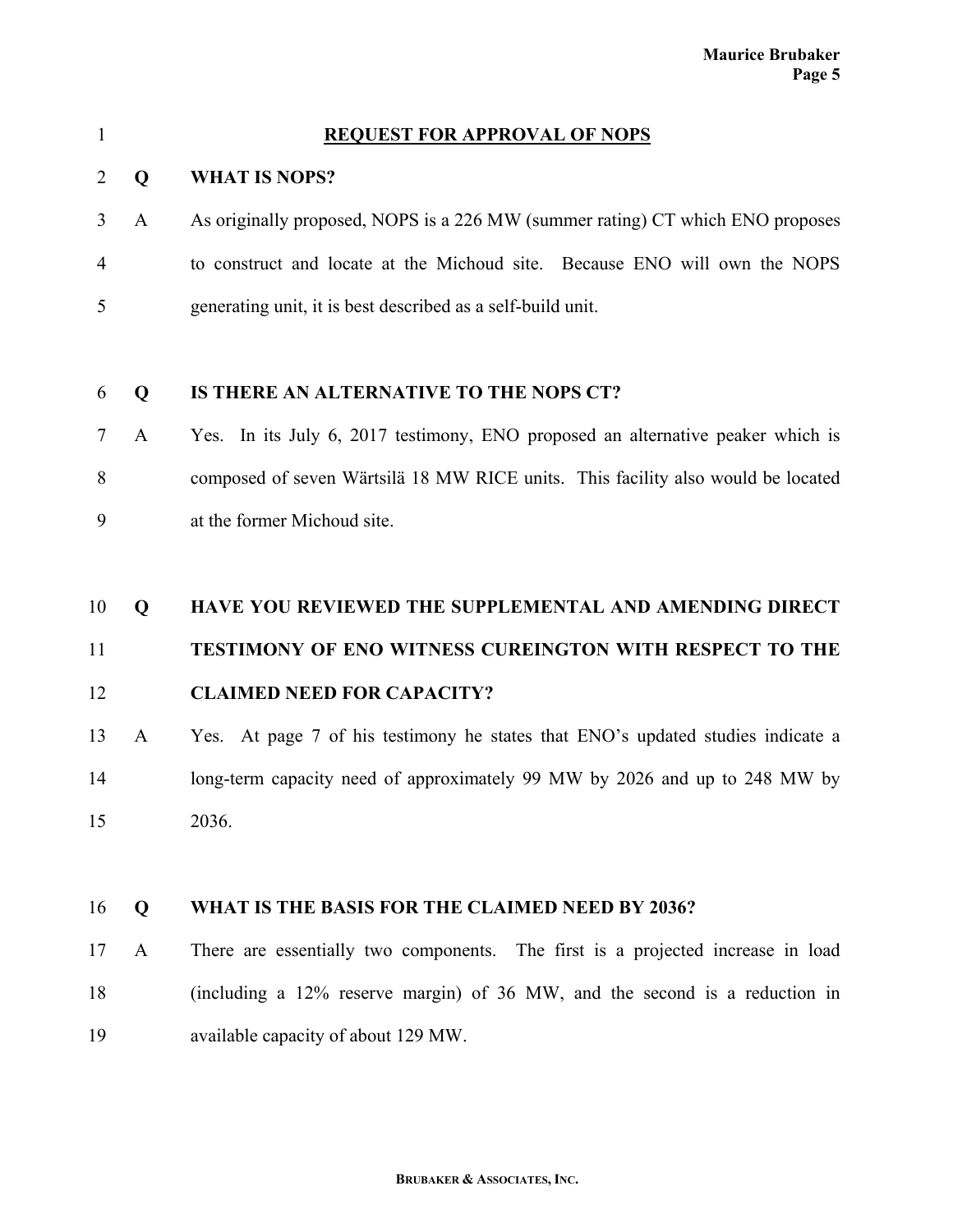| $\mathbf{1}$   | Q            | ARE THESE CHANGES CERTAIN TO OCCUR?                                                      |
|----------------|--------------|------------------------------------------------------------------------------------------|
| $\overline{2}$ | A            | No. The 2036 data is a forecast almost 20 years into the future, and it is possible that |
| 3              |              | the load does not grow as much as projected, that the retirements that have been         |
| $\overline{4}$ |              | identified will be delayed until a later point in time, or that both will occur.         |
| 5              |              | Exhibit SEC-11 shows the annual values for load and capacity and the                     |
| 6              |              | resulting surplus or deficit of capacity relative to the asserted need.                  |
|                |              |                                                                                          |
| 7              | Q            | <b>HAVE YOU SUMMARIZED THE SHORT OR LONG POSITION BASED ON</b>                           |
| 8              |              | <b>ENO'S UPDATED LOAD FORECAST AND THE 226 MW CT?</b>                                    |
| 9              | A            | Yes. This is shown in column 1 of HSPM Exhibit MEB-3.                                    |
|                |              |                                                                                          |
|                |              |                                                                                          |
| 10             | Q            | IN YOUR OPINION, DOES THIS FORECAST JUSTIFY ADDING 226 MW                                |
| 11             |              | OF CAPACITY (THE PROPOSED NOPS CT) AT THIS TIME?                                         |
| 12             | $\mathbf{A}$ | No. There is not an immediate need for that amount of capacity. The near-term need       |
| 13             |              | as forecasted by ENO is less than 100 MW. In light of the long time before an            |
| 14             |              | indicated capacity need would approach 226 MW, a smaller amount of capacity added        |
| 15             |              | now will cover needs in the near future, provide time to evaluate how loads actually     |
| 16             |              | materialize, and allow stakeholders to monitor the need for and timing of unit           |
| 17             |              | The smaller revenue requirement associated with a smaller capacity<br>retirements.       |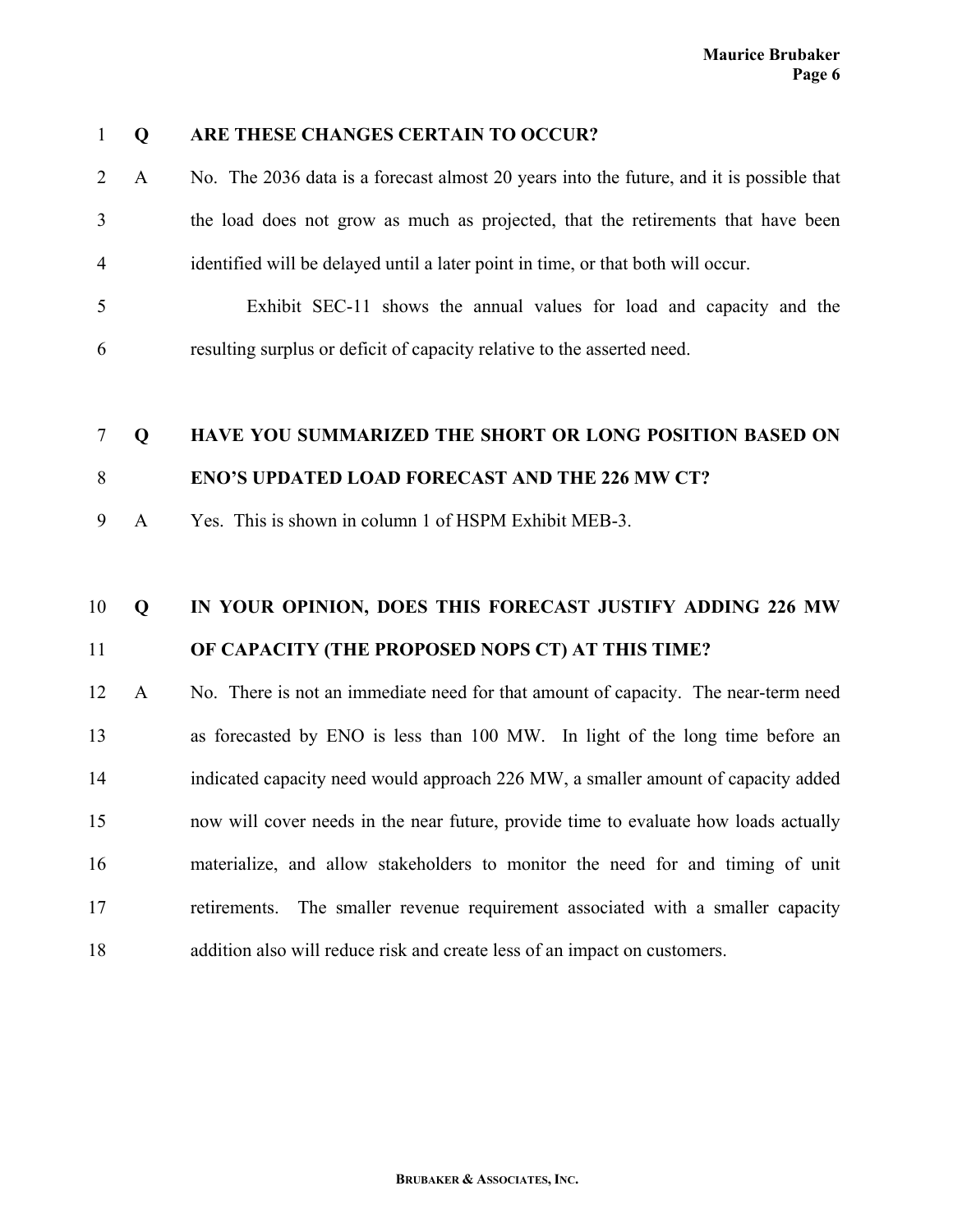**Q AT PAGE 7 OF HIS TESTIMONY, MR. CUREINGTON APPEARS TO ATTEMPT TO JUSTIFY THE INSTALLATION OF A NOPS CT BASED ON A CLAIMED NEED FOR PEAKING AND RESERVE CAPACITY RESOURCES, SEPARATE AND APART FROM THE OVERALL NEED FOR RESOURCES. IS THIS A REASONABLE BASIS FOR INSTALLING A LARGER UNIT SUCH AS NOPS?**

7 A No. While it is reasonable to identify the types of capacity needed, those evaluations 8 should only influence the type of capacity that is installed when an overall need has 9 been identified, and should not determine the amount of capacity to be installed. So 10 long as the utility has sufficient capacity to meet its requirements, it is neither 11 reasonable nor prudent to install more capacity than is required simply for the purpose 12 of increasing the amount of one particular type of capacity that is not otherwise 13 needed.

# 14 **Q HAVE YOU PREPARED A SIMILAR ANALYSIS UNDER THE**  15 **ASSUMPTION THAT ENO WOULD INSTALL THE 128 MW OF RICE**  16 **UNITS?**

17 A Yes. This is shown in column 2 of HSPM Exhibit MEB-3.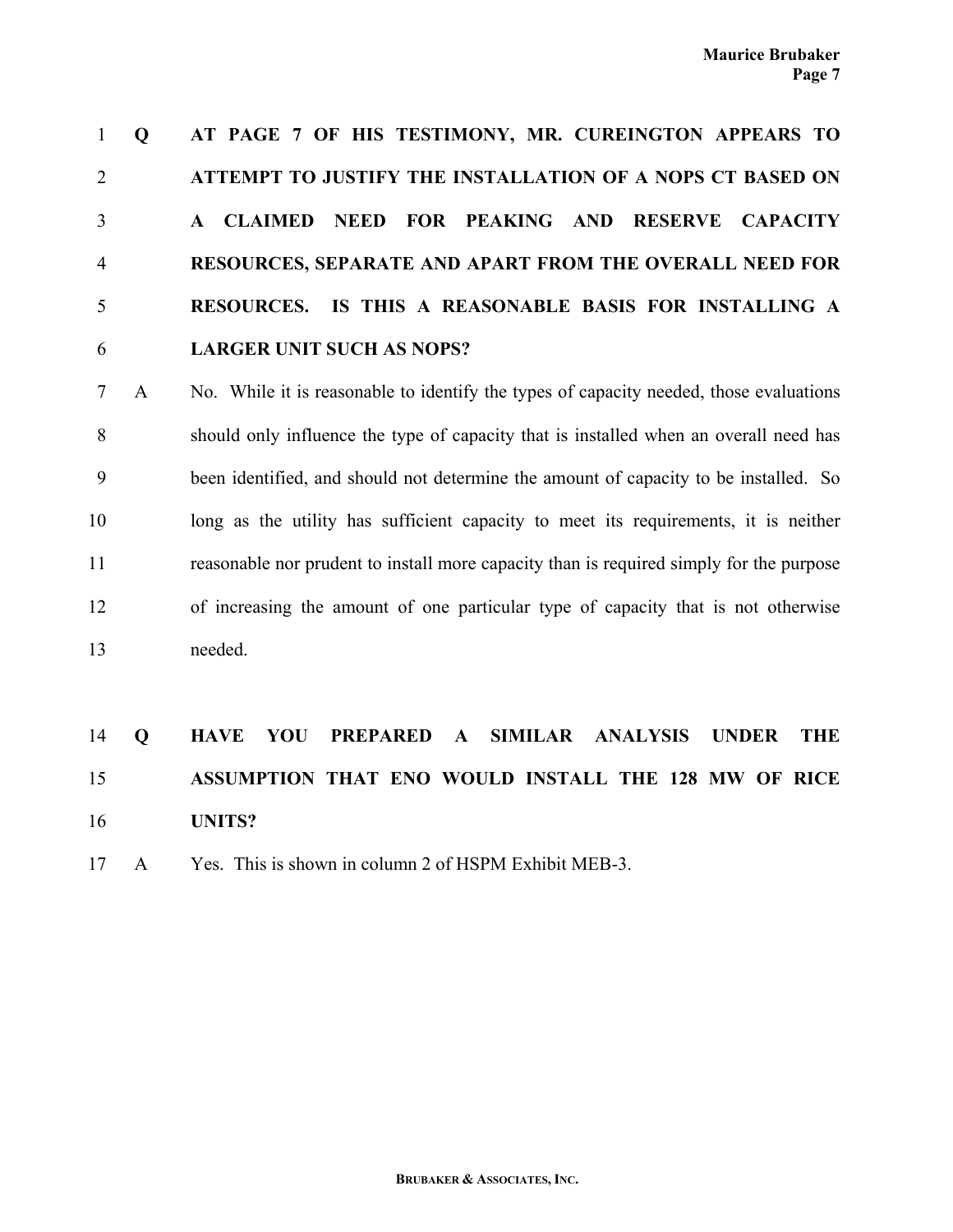## 1 **Q HOW DOES THE (SHORT)/LONG POSITION WITH THE RICE UNIT**  2 **EXPANSION OPTION COMPARE TO THE (SHORT)/LONG POSITION IF**  3 **THE CT WERE TO BE CONSTRUCTED?**

4 A As would be expected, the long position would be reduced by the approximately 5 100 MW difference between the capacity of the CT and the RICE units.

## 6 **Q AS BETWEEN THE CT AND THE RICE RESOURCE, WHICH EXPANSION**  7 **OPTION DO YOU BELIEVE IS THE MOST REASONABLE FOR THE ENO**  8 **SERVICE TERRITORY AT THIS TIME?**

9 A I believe that the expansion with the RICE resource is the more appropriate 10 alternative. Not only does the size of the resource correspond more closely to the 11 forecasted need for capacity, but the RICE units are advantageous in a number of other 12 respects. Many of these advantageous characteristics are set forth on page 4 of HSPM 13 Exhibit SEC-12.

### 14 **Q WHAT ARE SOME OF THOSE BENEFICIAL CHARACTERISTICS AS**  15 **COMPARED TO THE CT?**

16 A From an efficiency standpoint, the RICE units have a lower heat rate, which means 17 that it takes fewer BTUs to produce a kilowatt-hour of energy than is the case for the 18 CT. It also is less costly to start, because the fuel consumption per start is generally 19 lower for the RICE units than for the CT.

20 From an operating perspective, the RICE resource is more flexible than the CT 21 in terms of the minimum required run times when the resource is started. The RICE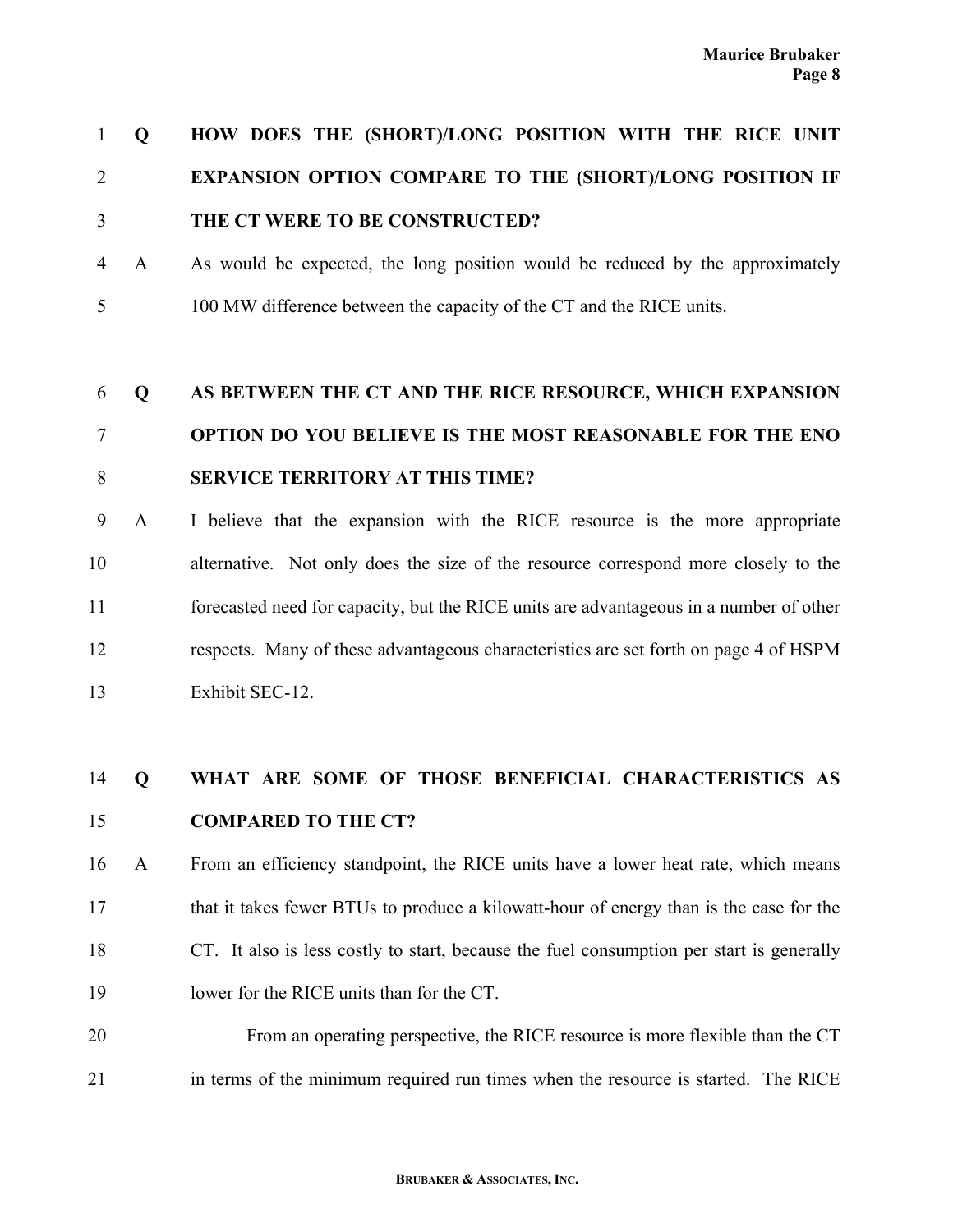| $\mathbf{1}$    | units can be run for a shorter period of time than the CT, which means that there could   |
|-----------------|-------------------------------------------------------------------------------------------|
| 2               | be economies by not having to operate the units when the load doesn't require it to be    |
| 3               | operated. Also, because there are seven RICE units, all of the capacity does not need     |
| $\overline{4}$  | to be committed whenever there is a capacity need. The modular feature of the RICE        |
| $\overline{5}$  | resource means that the amount of capacity committed and operated can be matched          |
| 6               | more closely to the actual system needs. This feature also contributes to the reliability |
| $7\phantom{.0}$ | provided by the units. If the CT has a forced outage, it generally is all unavailable. If |
| 8               | several RICE units are running, and one trips off, most of the other committed units      |
| 9               | will continue to run, providing additional reliability to the system.                     |
|                 |                                                                                           |

10 Similarly, the expected forced outage rate of the RICE units is lower than for 11 the CT, which also makes the RICE units an inherently more reliable choice.

12 In addition, ENO represents that the RICE units will use less water than is 13 required by the CT. This is beneficial both from cost and use of resources standpoints.

### 14 **Q ARE THERE ANY OTHER BENEFITS?**

15 A Yes. There is a lower exposure to capital costs because the RICE units, even if they 16 are all constructed, have a lower overall capital cost than does the CT.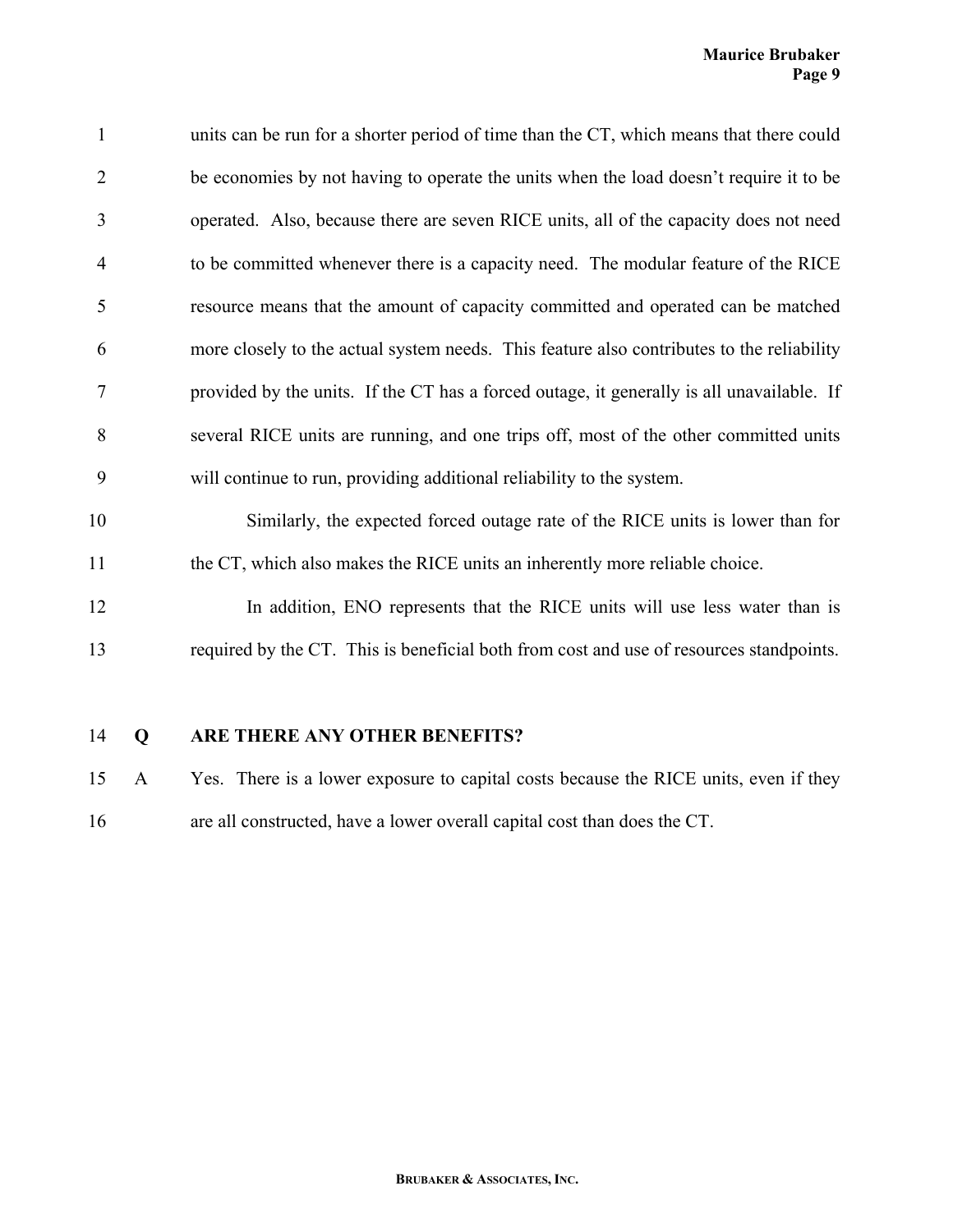## 1 **Q YOU INDICATED THAT THE LOAD FORECAST DOES NOT JUSTIFY ALL**  2 **OF THE CAPACITY OF THE RICE UNITS FOR A NUMBER OF YEARS.**  3 **DOES THE MODULAR NATURE OF THE RICE RESOURCE PROVIDE**  4 **ANY OPPORTUNITIES TO DEFER CAPITAL EXPENDITURES?**

5 A Yes. As indicated, the RICE alternative consists of seven 18 MW Wärtsilä units. It 6 certainly would be possible, and I strongly recommend that ENO consider, building 7 out the infrastructure to accommodate all seven units, but not installing all seven at 8 this time. Constructing four or five units now, and deferring the decision on adding 9 other units until a later point in time, would reduce the amount of capital outlays and 10 the cost impact on customers. This approach also has the benefit of providing time to 11 learn how energy efficiency measures and general demographic and economic 12 conditions actually impact the load.

### 13 **COST RECOVERY PROPOSALS**

## 14 **Q WHAT DOES ENO PROPOSE AS A MEANS OF RECOVERING THE**  15 **NON-FUEL REVENUE REQUIREMENT FOR EITHER NOPS**  16 **ALTERNATIVE?**

17 A This is discussed in the Supplemental and Amending testimony of ENO witness 18 Orlando Todd, beginning at page 5. He notes that the Company expects the Combined 19 Rate Case described in Paragraph 8 of the Algiers Transaction Agreement in Principle 20 ("AIP") approved in Council Resolution R-15-194 dated May 14, 2015 to be 21 completed prior to the time that NOPS (if approved) would enter commercial 22 operation – which is expected to be in late 2019 for the RICE units (or late 2020 if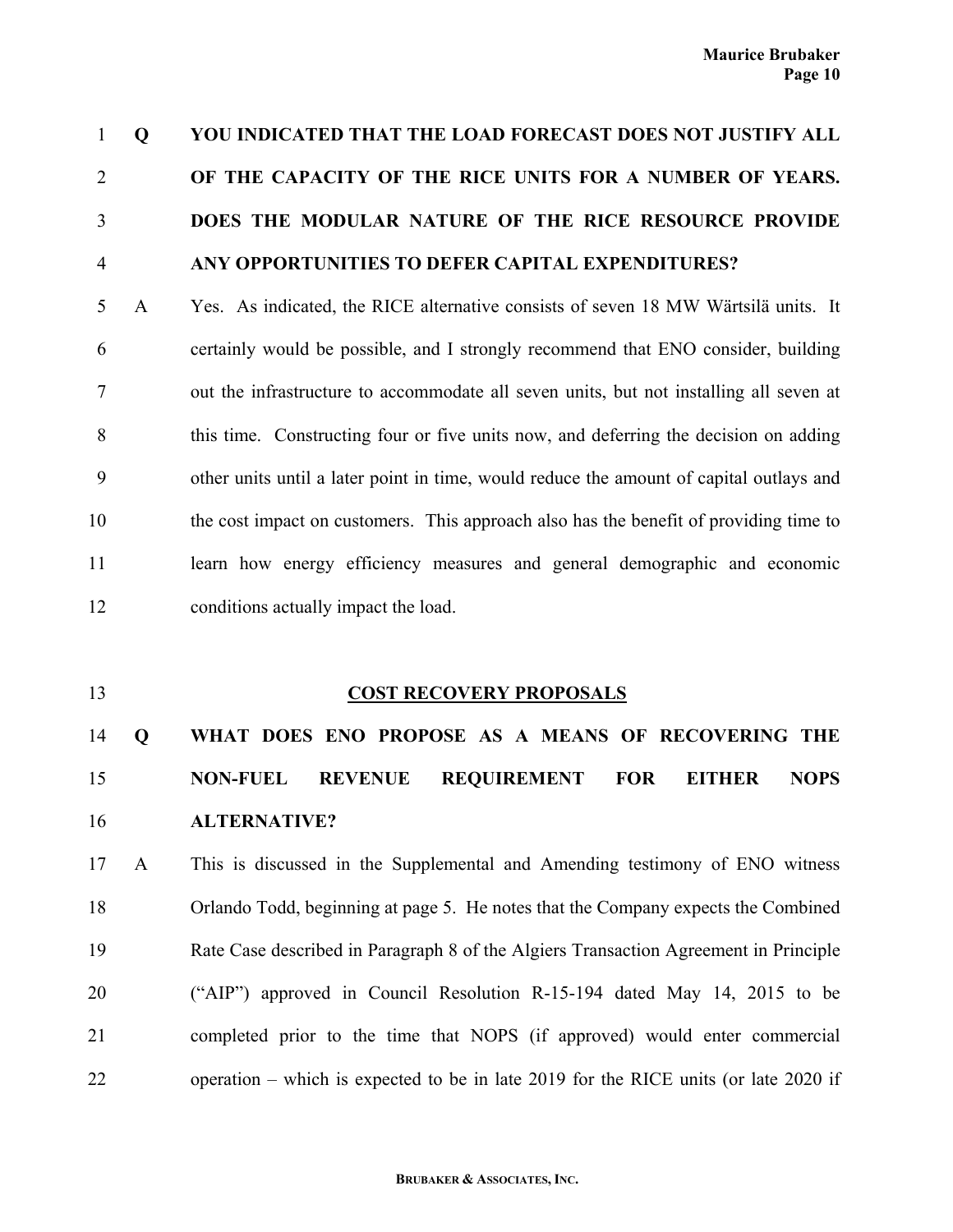|  | the CT). Accordingly, ENO's expectation is that NOPS would not achieve      |  |  |  |  |
|--|-----------------------------------------------------------------------------|--|--|--|--|
|  | commercial operation until after the conclusion of this Combined Rate Case. |  |  |  |  |

3 As a result of this timing, ENO proposes that the non-fuel revenue requirement 4 associated with NOPS be recovered through the PPCACR Rider, or a modified version 5 of that Rider, until such time as there is a subsequent rate case or an annual review in 6 an FRP proceeding.

## 7 **Q WOULD IT BE APPROPRIATE TO RECOVER THE NON-FUEL REVENUE**  8 **REQUIREMENTS ASSOCIATED WITH NOPS, OR ANY OTHER**  9 **GENERATION RESOURCE, USING THE PPCACR RIDER?**

10 A No. The PPCACR Rider grew out of a decision in the NM6 case. Essentially, the AIP 11 and the Resolution adopted in the NM6 case provided for recovery of the non-fuel 12 revenue requirements of NM6 on a kWh basis, but only until such time as the rate case 13 contemplated by the NM6 docket was processed and the cost brought into base rates. 14 That intended rate case never happened, and, in the meantime, the AIP and Resolution 15 in the Algiers docket (referenced above) eclipsed those plans and moved the date of 16 the next rate case into the 2018/2019 time frame.

17 Then, along came UPP and the Council decided to continue using the same 18 non cost-based rider, namely an equal amount per kWh from all classes.

19 Regardless of whether the Rider is called PPCACR or something else, 20 recovery of non-fuel revenue requirements associated with generation facility 21 investment or generation PPAs by means of a kWh mechanism is not cost-based and is 22 outside the mainstream of cost recovery practices.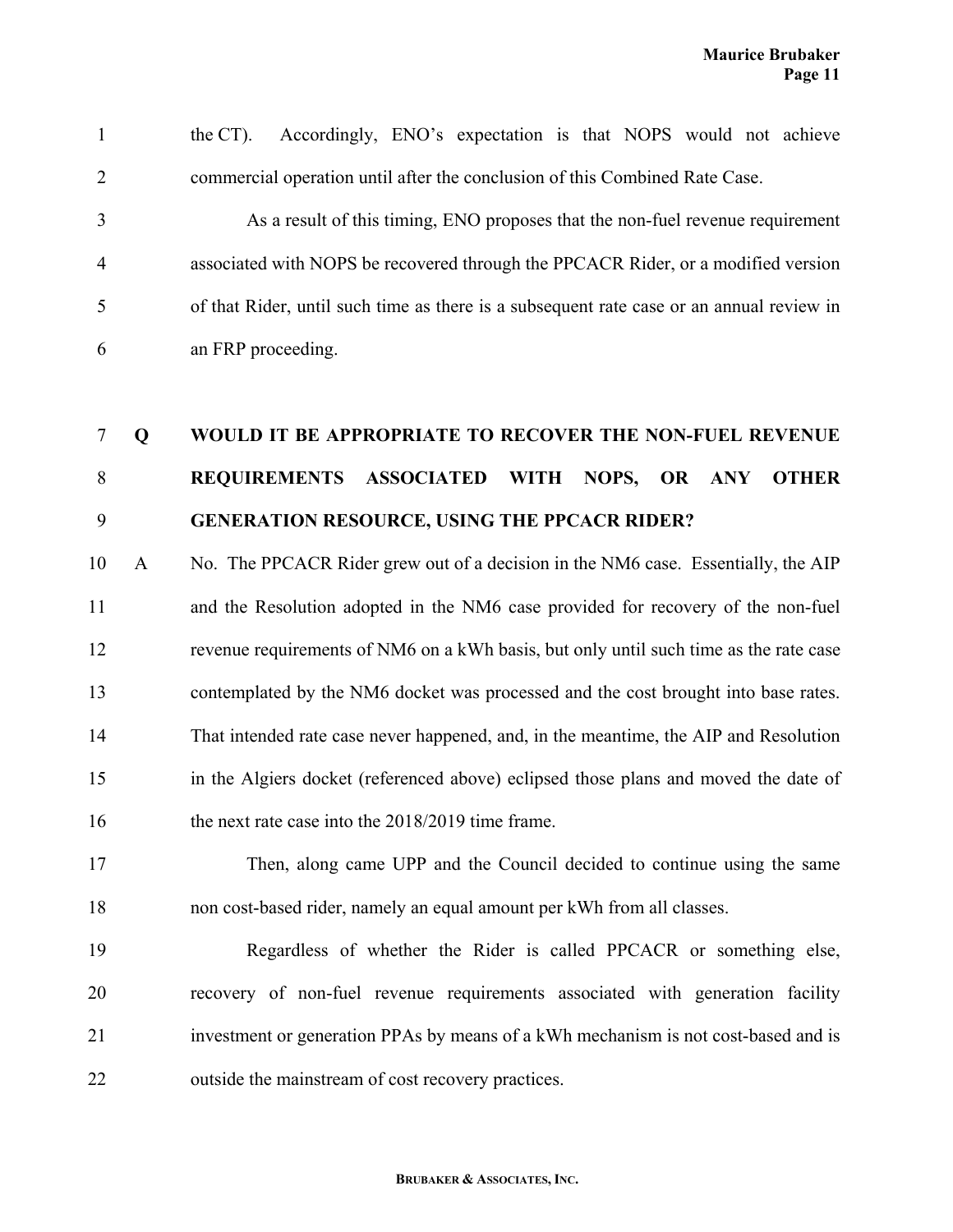### 1 **Q HOW SHOULD THE NON-FUEL REVENUE REQUIREMENTS OF THE**  2 **NM6 PPA AND UPS HAVE BEEN COLLECTED FROM CUSTOMERS?**

3 A If there were a class cost of service study available, that should have formed the basis 4 for determining how to apportion those costs among customer classes. These costs 5 would have been allocated to customer classes using a demand-based allocator that 6 recognized the fixed cost nature of that revenue equipment, similar to what was used 7 in ENO's previous rate case, Docket No. UD-08-03.

8 In the absence of a class cost of service study, the appropriate approach would 9 be to apply a uniform percentage factor to the base rate revenues of all customer 10 classes. This would essentially preserve existing rate relationships, and would be 11 consistent with generally accepted cost of service principles.

## 12 **Q IN THE LPSC PROCEEDINGS, HOW DID ELL ALLOCATE THE COST OF**  13 **ITS OWNERSHIP SHARE OF NM6 AND ITS OWNERSHIP OF UPP UNITS 3**  14 **AND 4 AMONG ITS CUSTOMER CLASSES?**

15 A As to both its ownership share of NM6 and UPP Units 3 and 4, ELL collected the 16 non-fuel revenue requirements by applying a uniform percentage increase to the base 17 rate revenues of all customer classes, except for the portion of customer base rates that 18 were either for interruptible power service or were special contracts.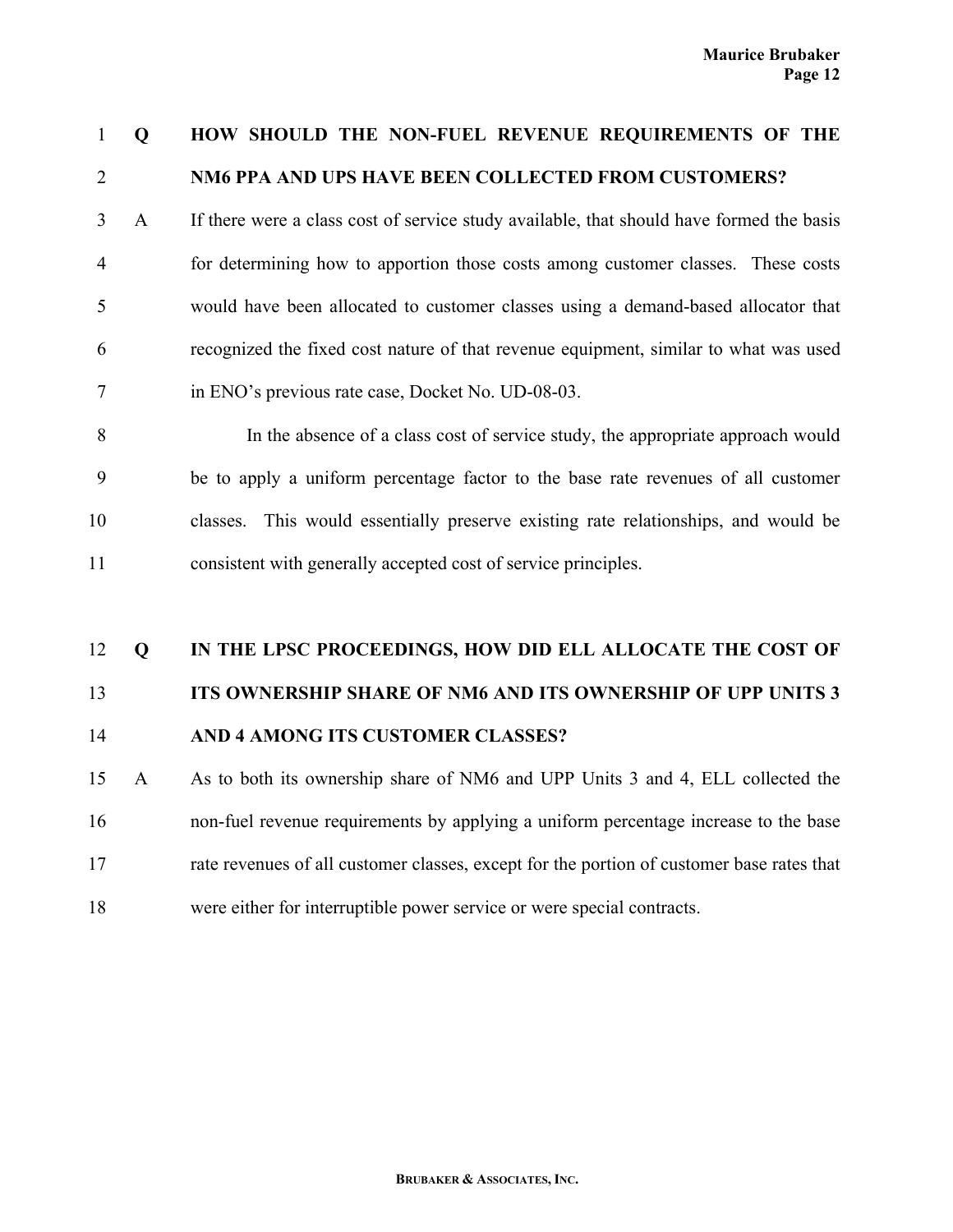## 1 **Q HOW WERE THE NON-FUEL REVENUE REQUIREMENTS ASSOCIATED**  2 **WITH NM6 THAT WERE ALLOCATED TO ELL'S SERVICE TERRITORY**  3 **IN ALGIERS COLLECTED FROM CUSTOMERS?**

4 A ELL allocated these revenue requirements among the Algiers customer classes using a 5 cost-based approach. Specifically, it used a factor based on the contribution of each 6 class to the 12 monthly system peak demands.

## 7 **Q HOW HAS THE APPLICATION OF THE PPCACR IMPACTED AIR**  8 **PRODUCTS?**

- 9 A The recovery of the non-fuel revenue requirements of the NM6 PPA and UPS on a per 10 kWh basis has resulted in significant overcharges to Air Products.
- 11 Because a kWh allocation charges Air Products approximately 3.2% of the 12 cost being allocated, whereas a more appropriate allocation on base rates would charge 13 Air Products approximately 1.2% of the cost being allocated, the overcharge to Air 14 Products from application of the kWh-based Rider is significant. As a result, Air 15 Products is being allocated about \$2.5 million per year of cost for these two resources 16 instead of a more appropriate allocation of approximately \$1 million, resulting in an 17 annual overcharge of approximately \$1.5 million. I have attached as Exhibit MEB-4 18 my direct testimony of September 26, 2016 in Docket UD-16-03 (public version), 19 which explains the overcharge in more detail.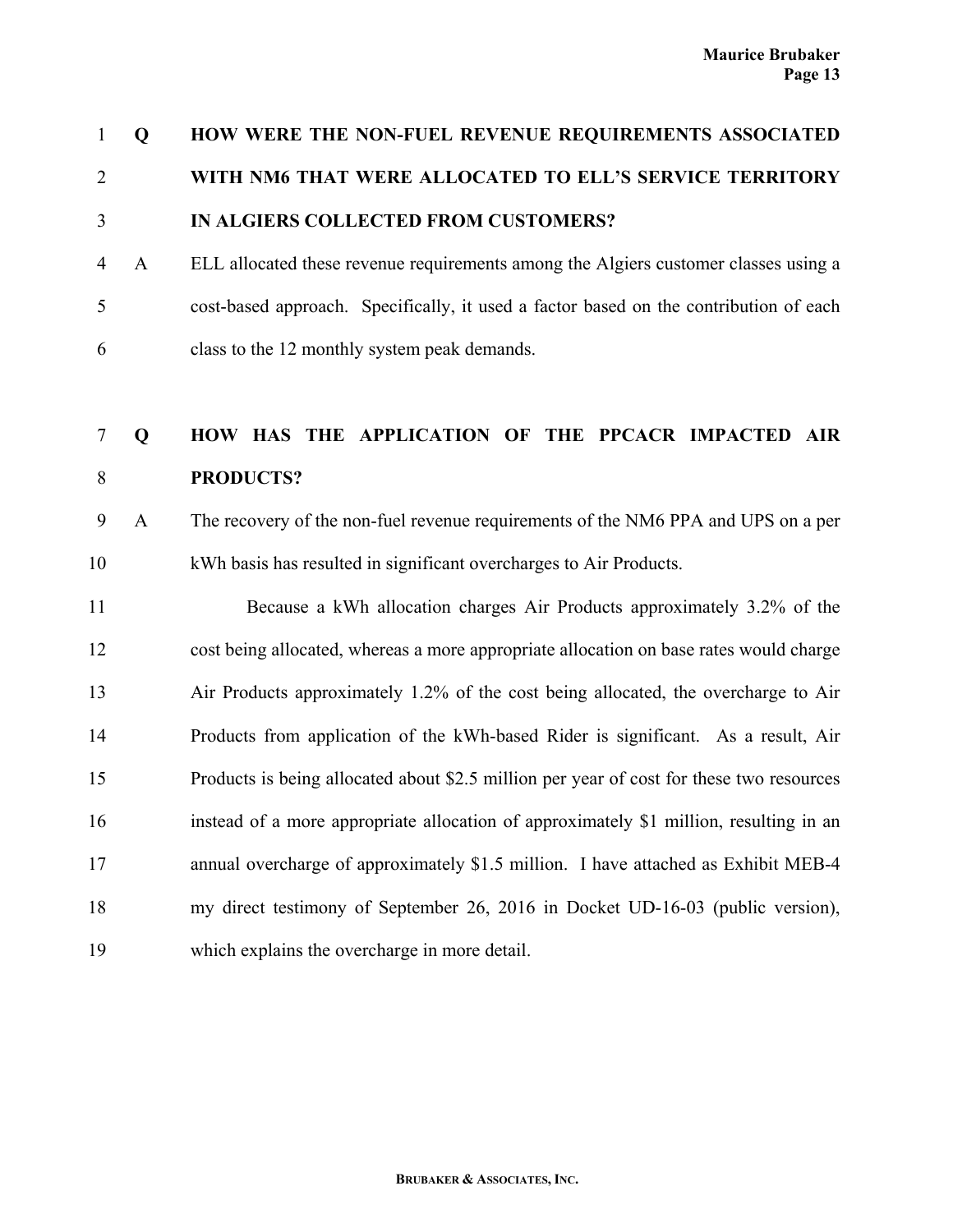## 1 **Q IF THIS SAME MECHANISM WERE APPLIED TO REVENUE**  2 **REQUIREMENTS ASSOCIATED WITH NOPS, WHAT WOULD BE THE**  3 **RESULT?**

4 A Were this non cost-based allocation applied to the approximately \$34 million annual 5 revenue requirement for NOPS, Air Products would be allocated approximately \$1.06 6 million of cost, instead of approximately \$400,000 of cost if the 1.2% base rate 7 allocation factor were used. This would result in an annual overcharge to Air Products 8 of about \$660,000.

## 9 **Q IF NOPS, OR ANOTHER FACILITY, IS APPROVED AND ENTERS**  10 **SERVICE IN BETWEEN RATE CASES, HOW SHOULD THE NON-FUEL**  11 **REVENUE REQUIREMENT BE TREATED?**

12 A Assuming NOPS, or another facility, enters service between rate cases, the non-fuel 13 cost could be capitalized and deferred for consideration in a subsequent rate case or 14 annual review as a part of an FRP. This approach would allow ENO ultimately to 15 recover all of its prudently incurred costs, and avoid having to adjust customer rates 16 until a full analysis, including a prudency review, can be conducted and evaluated in 17 the context of a regular rate case or an annual review as part of an FRP.

### 18 **Q DOES THIS CONCLUDE YOUR ADDITIONAL DIRECT TESTIMONY?**

19 A Yes, it does.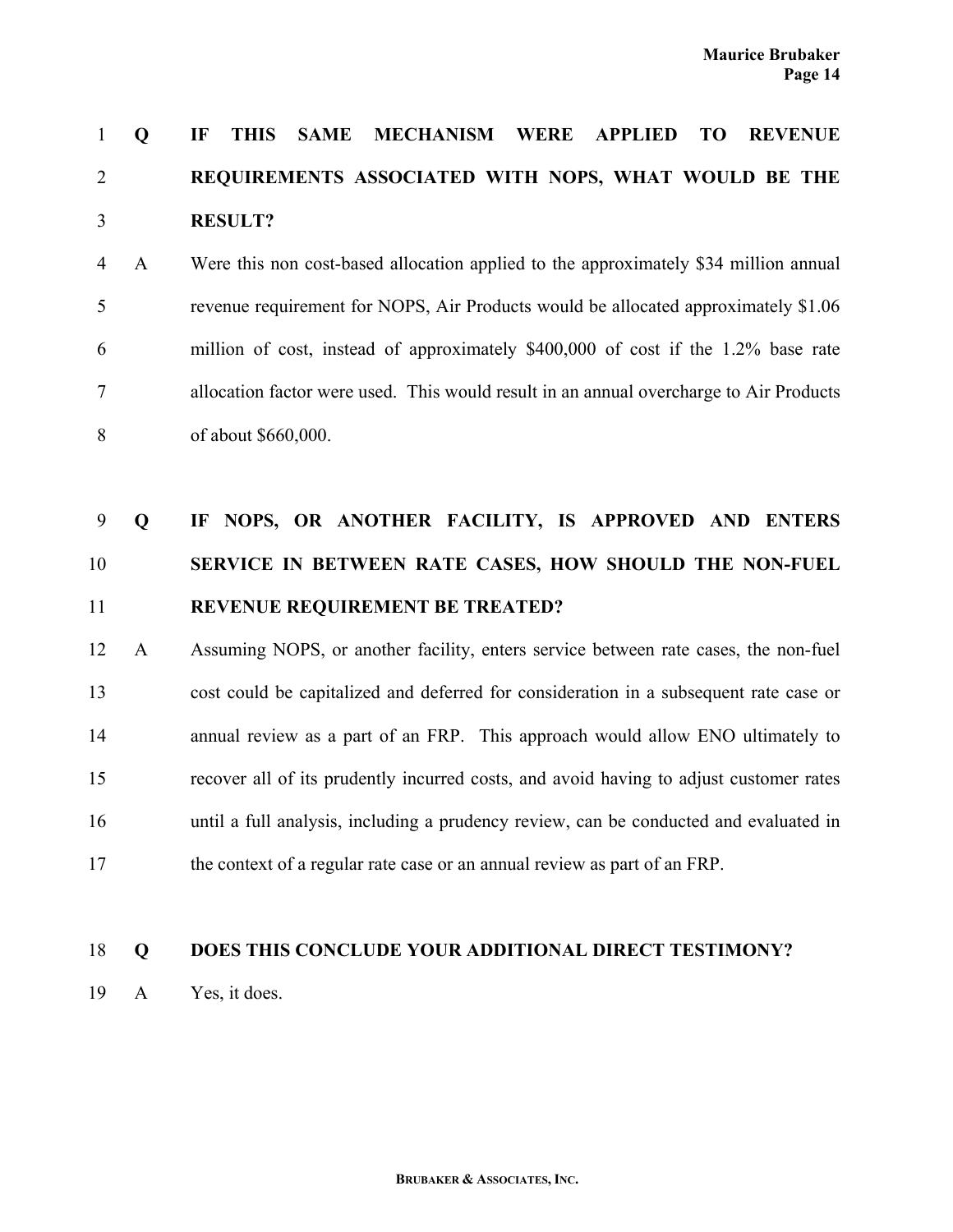1 **Qualifications of Maurice Brubaker**  2 **Q PLEASE STATE YOUR NAME AND BUSINESS ADDRESS.**  3 A Maurice Brubaker. My business address is 16690 Swingley Ridge Road, Suite 140, 4 Chesterfield, MO 63017. 5 **Q PLEASE STATE YOUR OCCUPATION.**  6 A I am a consultant in the field of public utility regulation and President of the firm of 7 Brubaker & Associates, Inc. ("BAI"), energy, economic and regulatory consultants.

### 8 **Q PLEASE SUMMARIZE YOUR EDUCATIONAL BACKGROUND AND**  9 **EXPERIENCE.**

10 A I was graduated from the University of Missouri in 1965, with a Bachelor's Degree in 11 Electrical Engineering. Subsequent to graduation I was employed by the Utilities 12 Section of the Engineering and Technology Division of Esso Research and 13 Engineering Corporation of Morristown, New Jersey, a subsidiary of Standard Oil of 14 New Jersey.

15 In the Fall of 1965, I enrolled in the Graduate School of Business at 16 Washington University in St. Louis, Missouri. I was graduated in June of 1967 with 17 the Degree of Master of Business Administration. My major field was finance.

18 From March of 1966 until March of 1970, I was employed by Emerson Electric 19 Company in St. Louis. During this time I pursued the Degree of Master of Science in 20 Engineering at Washington University, which I received in June, 1970.

#### **BRUBAKER & ASSOCIATES, INC.**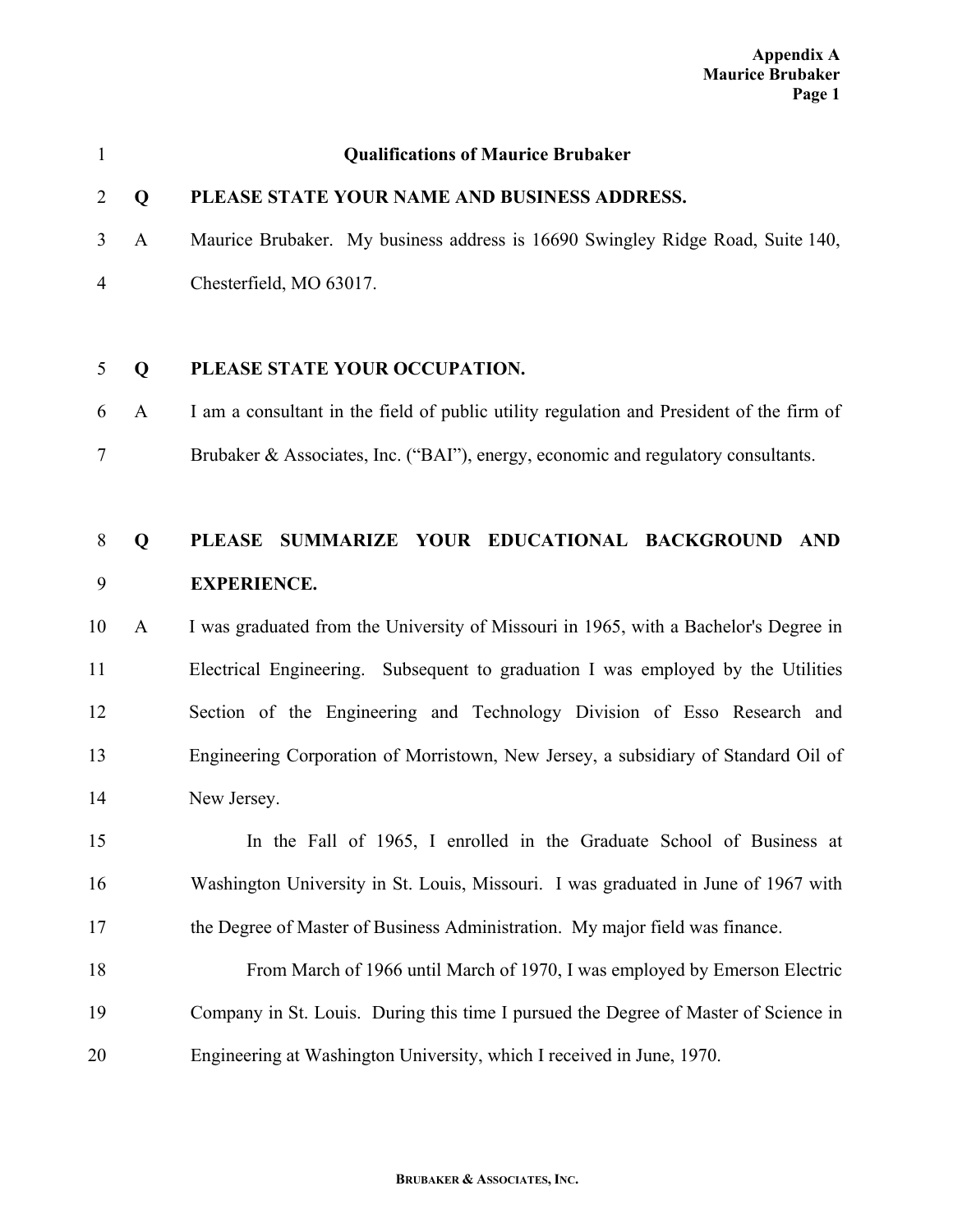1 In March of 1970, I joined the firm of Drazen Associates, Inc., of St. Louis, 2 Missouri. Since that time I have been engaged in the preparation of numerous studies 3 relating to electric, gas, and water utilities. These studies have included analyses of 4 the cost to serve various types of customers, the design of rates for utility services, cost 5 forecasts, cogeneration rates and determinations of rate base and operating income. I 6 have also addressed utility resource planning principles and plans, reviewed capacity 7 additions to determine whether or not they were used and useful, addressed demand-8 side management issues independently and as part of least cost planning, and have 9 reviewed utility determinations of the need for capacity additions and/or purchased 10 power to determine the consistency of such plans with least cost planning principles. I 11 have also testified about the prudency of the actions undertaken by utilities to meet the 12 needs of their customers in the wholesale power markets and have recommended 13 disallowances of costs where such actions were deemed imprudent.

14 I have testified before the Federal Energy Regulatory Commission ("FERC"), 15 various courts and legislatures, and the state regulatory commissions of Alabama, 16 Arizona, Arkansas, California, Colorado, Connecticut, Delaware, Florida, Georgia, 17 Guam, Hawaii, Illinois, Indiana, Iowa, Kentucky, Louisiana, Michigan, Missouri, 18 Nevada, New Jersey, New Mexico, New York, North Carolina, Ohio, Pennsylvania, 19 Rhode Island, South Carolina, South Dakota, Texas, Utah, Virginia, West Virginia, 20 Wisconsin and Wyoming.

21 The firm of Drazen-Brubaker & Associates, Inc. was incorporated in 1972 and 22 assumed the utility rate and economic consulting activities of Drazen Associates, Inc., 23 founded in 1937. In April, 1995 the firm of Brubaker & Associates, Inc. was formed.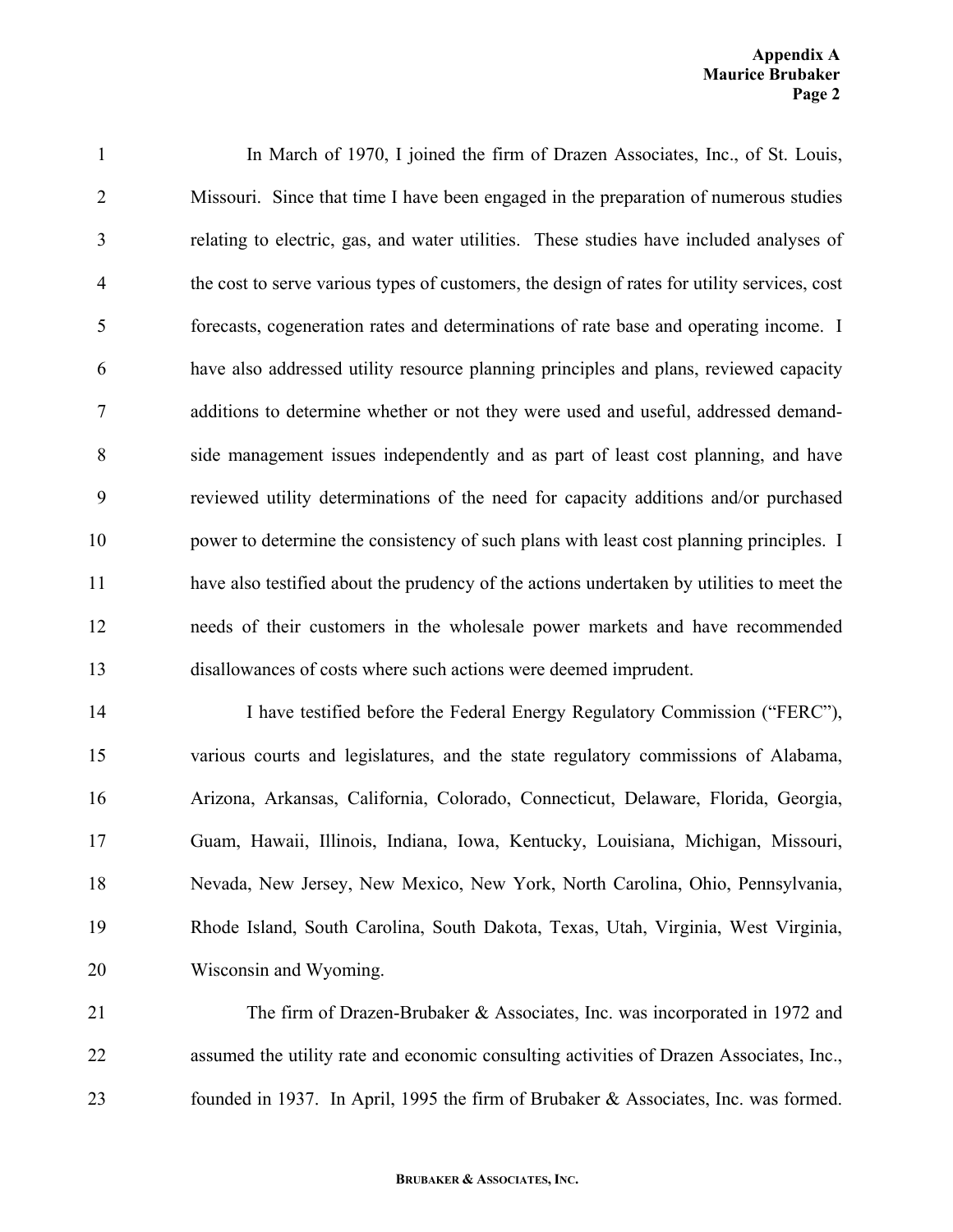1 It includes most of the former DBA principals and staff. Our staff includes consultants 2 with backgrounds in accounting, engineering, economics, mathematics, computer 3 science and business.

4 Brubaker & Associates, Inc. and its predecessor firm has participated in over 5 700 major utility rate and other cases and statewide generic investigations before 6 utility regulatory commissions in 40 states, involving electric, gas, water, and steam 7 rates and other issues. Cases in which the firm has been involved have included more 8 than 80 of the 100 largest electric utilities and over 30 gas distribution companies and 9 pipelines.

10 An increasing portion of the firm's activities is concentrated in the areas of 11 competitive procurement. While the firm has always assisted its clients in negotiating 12 contracts for utility services in the regulated environment, increasingly there are 13 opportunities for certain customers to acquire power on a competitive basis from a 14 supplier other than its traditional electric utility. The firm assists clients in identifying 15 and evaluating purchased power options, conducts RFPs and negotiates with suppliers 16 for the acquisition and delivery of supplies. We have prepared option studies and/or 17 conducted RFPs for competitive acquisition of power supply for industrial and other 18 end-use customers throughout the Unites States and in Canada, involving total needs in 19 excess of 3,000 megawatts. The firm is also an associate member of the Electric 20 Reliability Council of Texas and a licensed electricity aggregator in the State of Texas. 21 In addition to our main office in St. Louis, the firm has branch offices in 22 Phoenix, Arizona and Corpus Christi, Texas.

\\Doc\Shares\ProlawDocs\TSK\10299.2\Testimony-BAI\330599.docx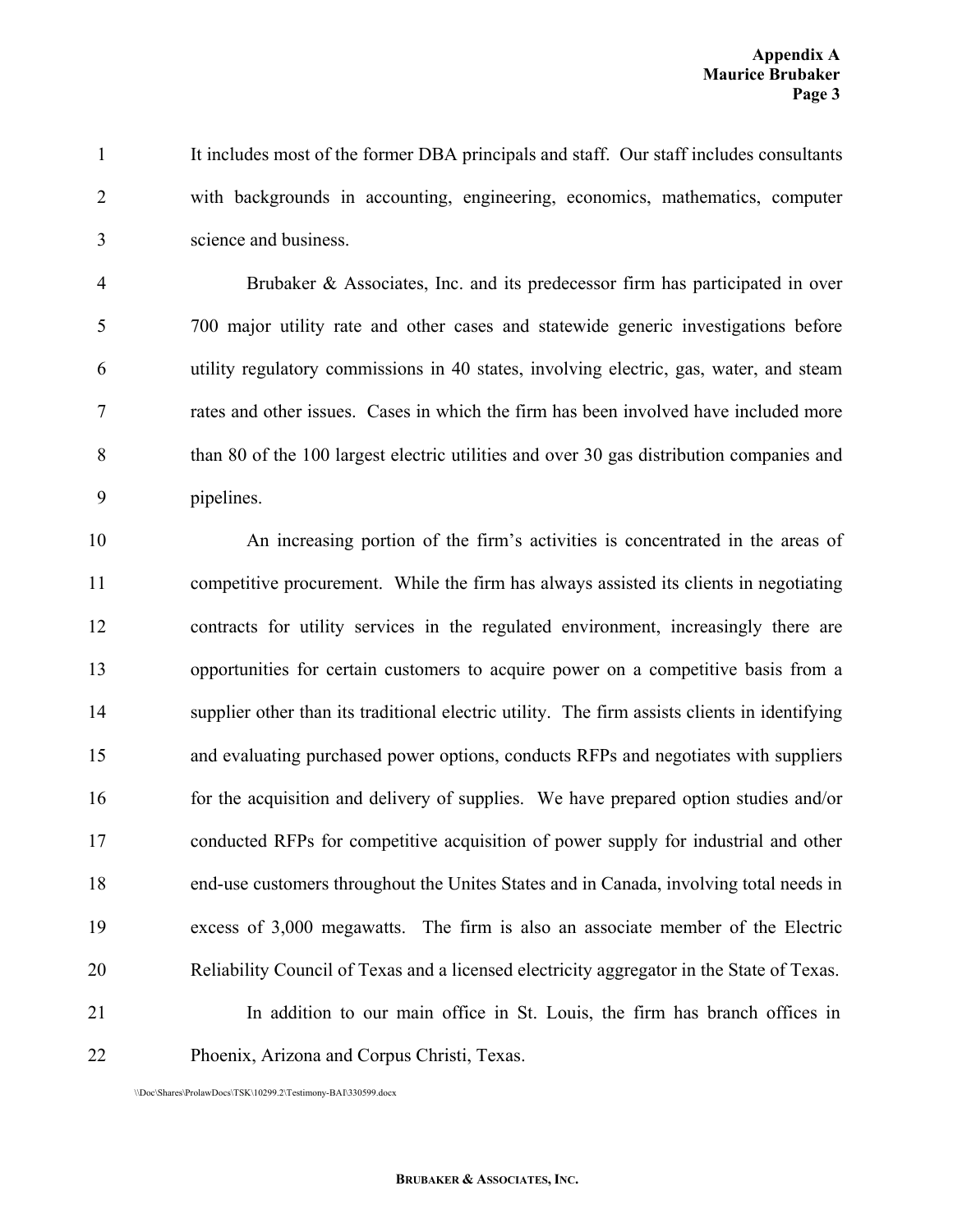### **Findings and Recommendations of Maurice Brubaker From January 6, 2017 Direct Testimony In Docket No. UD-16-02**

### 1 **Q WHAT ARE YOUR FINDINGS AND RECOMMENDATIONS?**

2 A First, I find that ENO has not justified a need to add 226 MW of capacity at this time. 3 Second, I find that even if the amount of new capacity that has been identified by ENO 4 were appropriate, ENO has not taken appropriate steps to determine the most 5 reasonable choice for meeting the projected needs of ENO's customers. Third, I find 6 that a competitive solicitation approach in the form of a request for proposals ("RFP") 7 is an appropriate way to test the market to determine the full range of credible options 8 available when a utility has identified a need for new capacity. Fourth, I find that 9 ENO has not conducted any form of RFP to determine what alternatives exist to the 10 self-construction of NOPS.

11 I also find that the conduct of a competitive solicitation in the form of an RFP 12 is a requirement that many regulatory bodies, including the LPSC, have established as 13 an integral step in the certification process for new capacity, and is a process that ENO 14 should follow.

15 ENO's failure to conduct a competitive solicitation process by means of an 16 RFP is an additional reason that I recommend the Council not grant approval for ENO 17 to construct NOPS at this time.

18 I find that ENO requests an exact rider cost recovery, such as the existing 19 Purchased Power and Capacity Acquisition Cost Recovery Rider ("PPCACR Rider") 20 for use between the time that new generation enters commercial service and the time 21 that there is either a full rate case or an annual Formula Rate Plan ("FRP") review.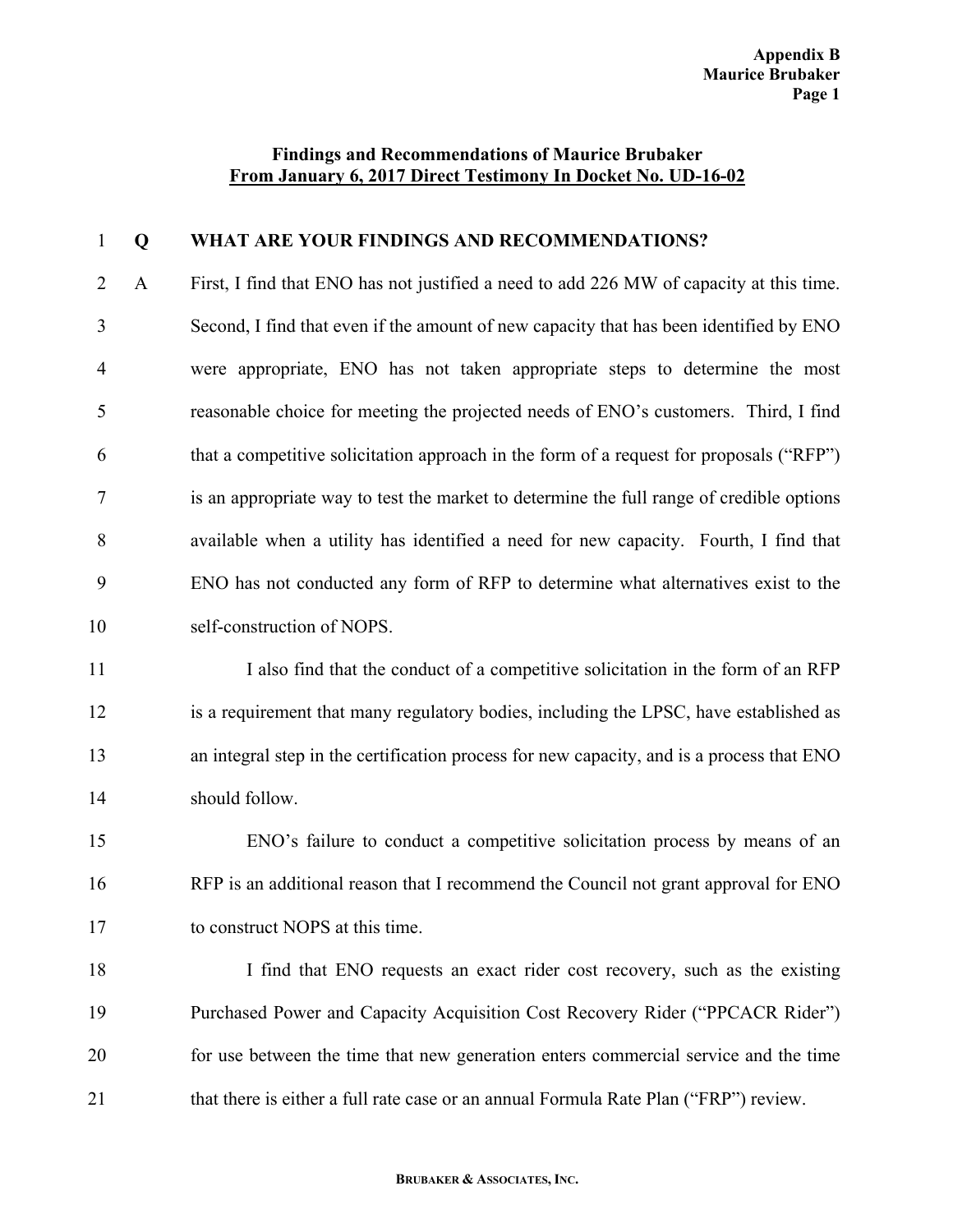| 22 | I find that the PPCACR Rider is arbitrary because it allocates the non-fuel               |
|----|-------------------------------------------------------------------------------------------|
| 23 | revenue requirement to customers on the basis of kWh purchased, and therefore is not      |
| 24 | cost-based and not an appropriate means of collecting non-fuel revenue requirements.      |
| 25 | Because of this inappropriate PPCACR Rider mechanism that allocates cost on a kWh         |
| 26 | basis, Air Products is already being charged at the rate of about \$2.5 million per year, |
| 27 | instead of a cost-based amount of about \$1 million per year, for the Ninemile Unit 6     |
| 28 | PPA ("NM6 PPA") and the Union Power Station Power Block No. 1 ("UPS").                    |
| 29 | I also find that ENO does not need to have an exact cost recovery rider of any            |
| 30 | kind. Rather, it can capitalize and defer for later recovery (after the conclusion of a   |
| 31 | prudency review) the non-fuel costs associated with any new unit, should it be            |
| 32 | approved by the Council. This prudency review and reflection of costs in rates can        |
| 33 | occur in the context of a general rate case, or in an annual FRP review proceeding.       |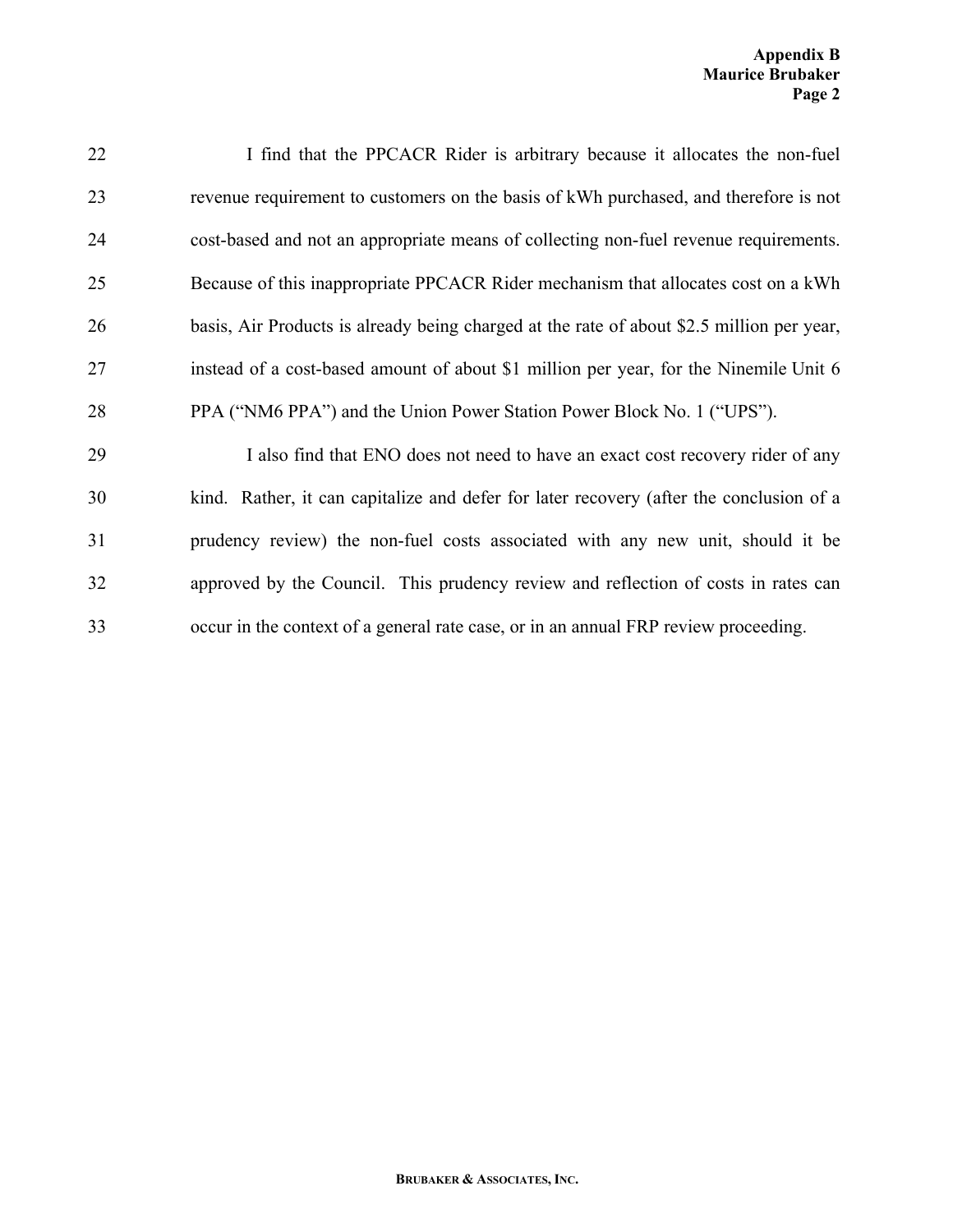### **HIGHLY SENSITIVE PROTECTED MATERIALS REDACTED PURSUANT TO CONFIDENTIALITY AGREEMENT IN CNO DOCKET NO. UD-16-02**

### **Entergy New Orleans, Inc. CNO Docket No. UD-16-02**

### **ENO's Load and Capacity Position**

| Year | (Short) or Long<br>If 226 MW Peaker<br><b>Is Constructed</b><br>(Megawatts) | (Short) or Long<br>If 128 MW of<br><b>RICE Units</b><br><b>Are Constructed</b><br>(Megawatts) |
|------|-----------------------------------------------------------------------------|-----------------------------------------------------------------------------------------------|
|      | (1)                                                                         | (2)                                                                                           |
|      |                                                                             |                                                                                               |
| 2019 |                                                                             |                                                                                               |
| 2020 |                                                                             |                                                                                               |
| 2021 |                                                                             |                                                                                               |
| 2022 |                                                                             |                                                                                               |
| 2023 |                                                                             |                                                                                               |
| 2024 |                                                                             |                                                                                               |
| 2025 |                                                                             |                                                                                               |
| 2026 |                                                                             |                                                                                               |
| 2027 |                                                                             |                                                                                               |
| 2028 |                                                                             |                                                                                               |
| 2029 |                                                                             |                                                                                               |
| 2030 |                                                                             |                                                                                               |
| 2031 |                                                                             |                                                                                               |
| 2032 |                                                                             |                                                                                               |
| 2033 |                                                                             |                                                                                               |
| 2034 |                                                                             |                                                                                               |
| 2035 |                                                                             |                                                                                               |
| 2036 |                                                                             |                                                                                               |

Source: Exhibit SEC-11

 $\mathcal{L}_\text{max}$  . The set of the set of the set of the set of the set of the set of the set of the set of the set of the set of the set of the set of the set of the set of the set of the set of the set of the set of the set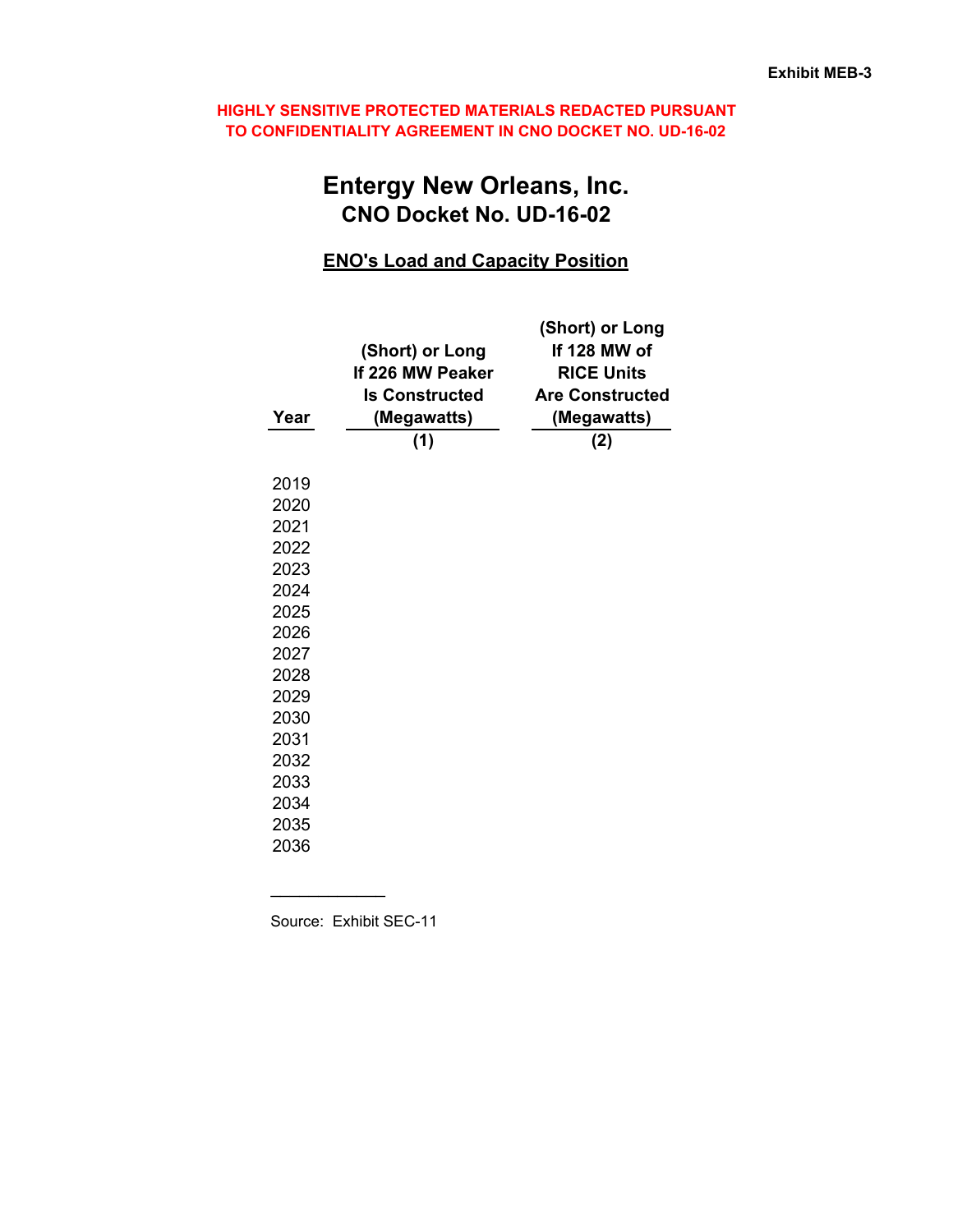**) ) )**

### **APPLICATION OF ENTERGY NEW ORLEANS, INC. FOR APPROVAL TO RESTRUCTURE**

**DOCKET NO. UD-16-03**

Direct Testimony of

**Maurice Brubaker**

On behalf of

**Air Products and Chemicals, Inc.**

### **PUBLIC VERSION**

September 26, 2016



10299.3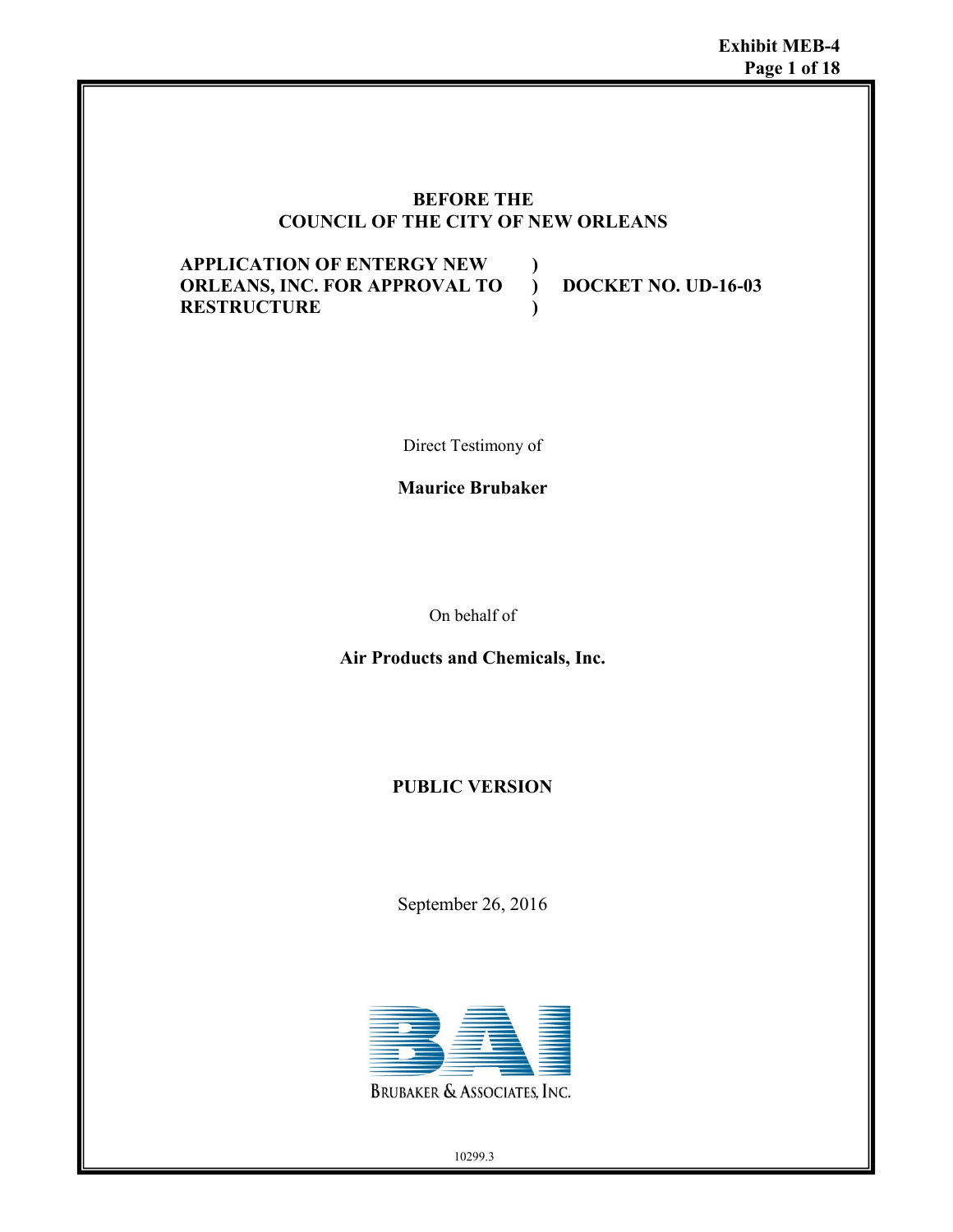$\lambda$ 

 $\mathcal{E}$ 

### **APPLICATION OF ENTERGY NEW** ORLEANS, INC. FOR APPROVAL TO **RESTRUCTURE**

DOCKET NO. UD-16-03

**STATE OF MISSOURI**  $\lambda$  $\lambda$ 

**COUNTY OF ST. LOUIS** )

#### **Affidavit of Maurice Brubaker**

Maurice Brubaker, being first duly sworn, on his oath states:

SS

1. My name is Maurice Brubaker. I am a consultant with Brubaker & Associates, Inc., having its principal place of business at 16690 Swingley Ridge Road, Suite 140, Chesterfield, Missouri 63017. We have been retained by Air Products and Chemicals, Inc. in this proceeding on their behalf.

 $\overline{2}$ . Attached hereto and made a part hereof for all purposes is my direct testimony which was prepared in written form for introduction into evidence in the Council of the City of New Orleans Docket No. UD-16-03.

 $3.$ I hereby swear and affirm that the testimony is true and correct and that it shows the matters and things that it purports to show.

Maurice Brubaker

Subscribed and sworn to before me this 23<sup>rd</sup> day of September, 2016.



Klossne amm **Notary Public** 

**BRUBAKER & ASSOCIATES, INC.**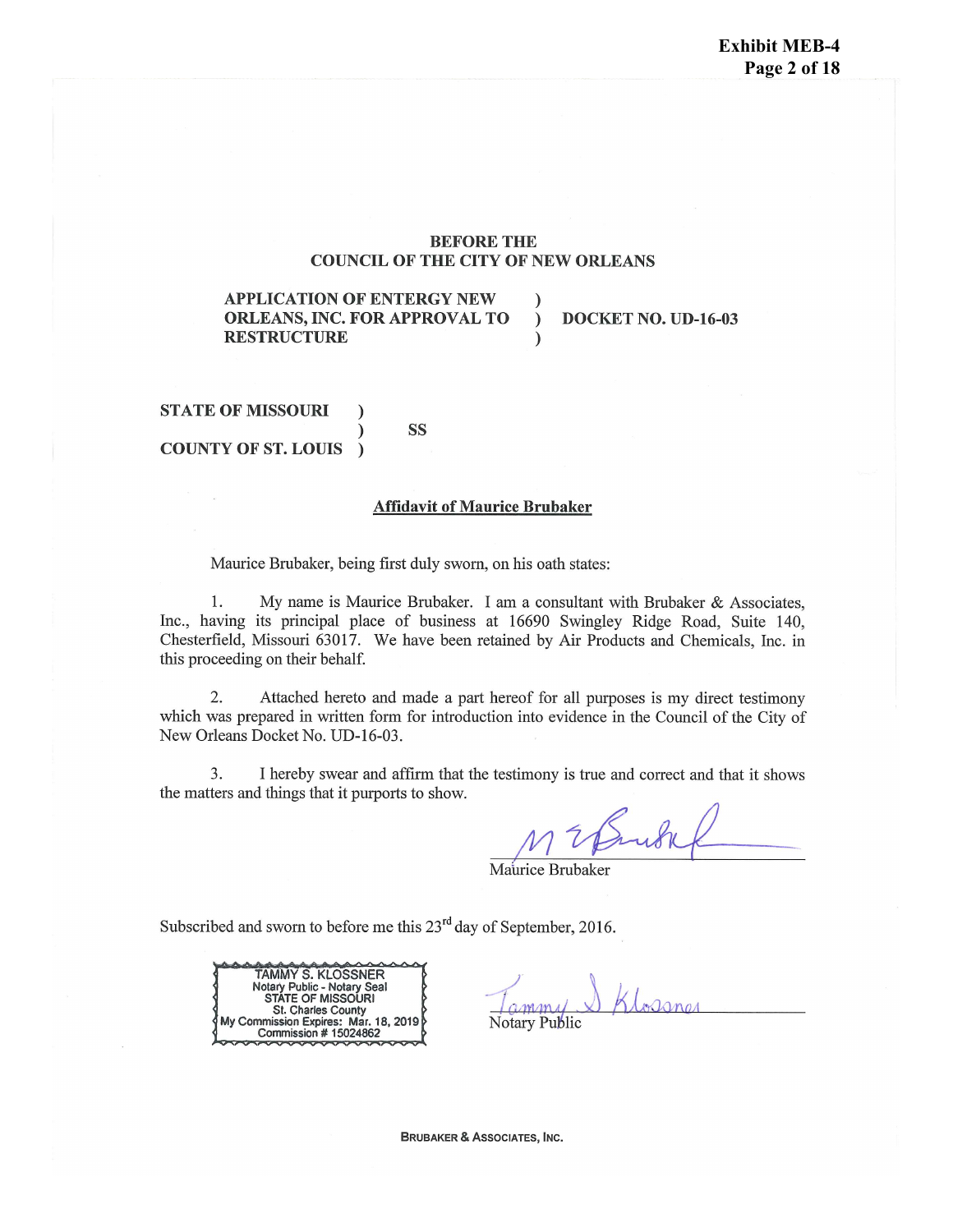**APPLICATION OF ENTERGY NEW ORLEANS, INC. FOR APPROVAL TO RESTRUCTURE ) ) )**

**DOCKET NO. UD-16-03**

### **Direct Testimony of Maurice Brubaker**

1 **Q PLEASE STATE YOUR NAME AND BUSINESS ADDRESS.**

- 2 A Maurice Brubaker. My business address is 16690 Swingley Ridge Road, Suite 140,
- 3 Chesterfield, MO 63017.

### 4 **Q WHAT IS YOUR OCCUPATION?**

5 A I am a consultant in the field of public utility regulation and President of Brubaker &

6 Associates, Inc., energy, economic and regulatory consultants.

### 7 **Q PLEASE DESCRIBE YOUR EDUCATIONAL BACKGROUND AND**  8 **EXPERIENCE.**

9 A This information is included in Appendix A to my testimony.

### 10 **Q ON WHOSE BEHALF ARE YOU APPEARING IN THIS PROCEEDING?**

11 A I am appearing on behalf of Air Products and Chemicals, Inc. ("Air Products"), a large 12 industrial customer taking service from Entergy New Orleans, Inc. ("ENO"). Air 13 Products has been a customer of ENO, and predecessor company New Orleans Public 14 Service, Inc., since 1965. Its load is primarily interruptible, and it is the only customer 15 taking service under the LIS rate.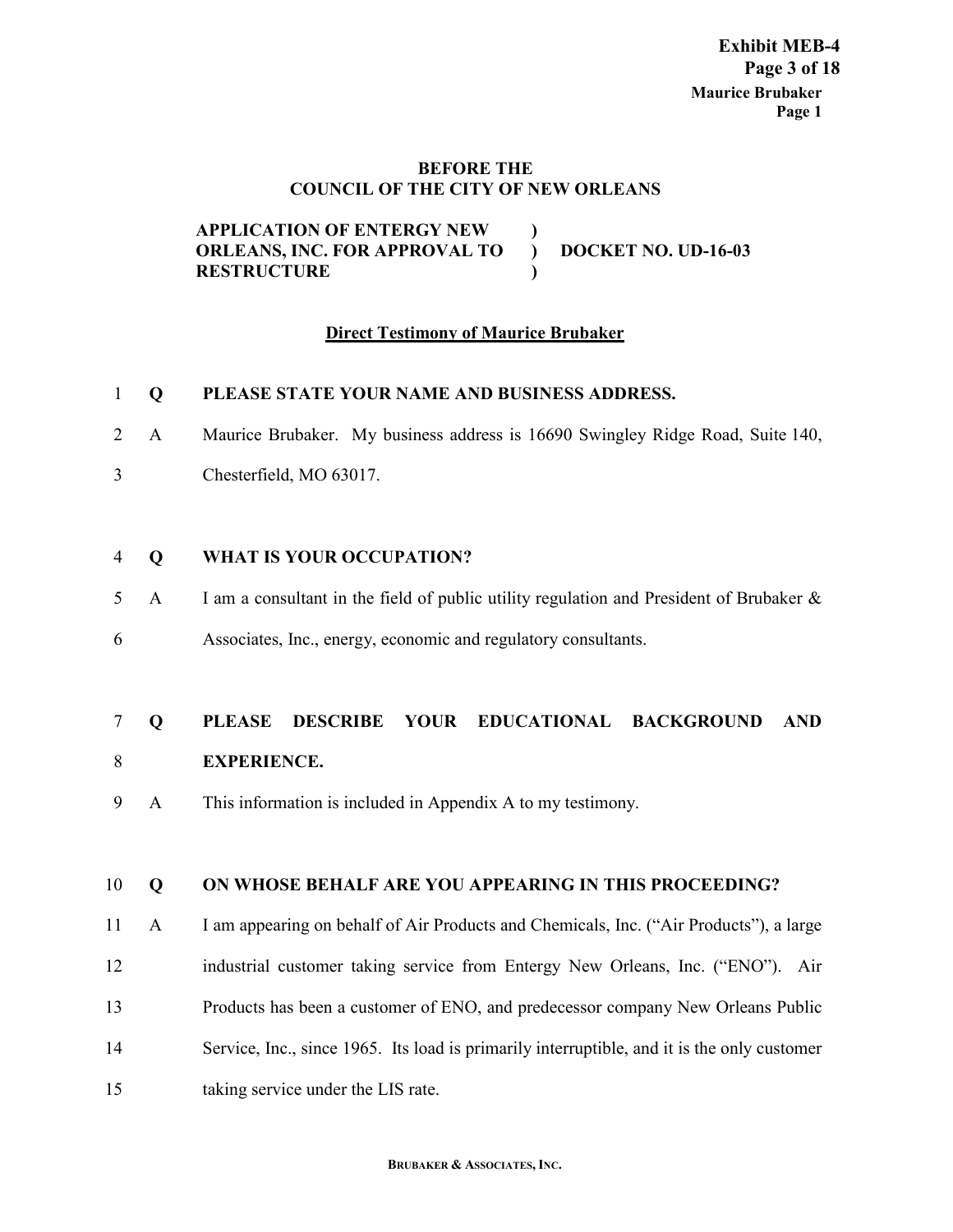| The Air Products facility sustained significant damage as a result of Hurricane      |
|--------------------------------------------------------------------------------------|
| Katrina. Air Products spent in excess of \$80 million to rebuild the facility and to |
| maintain its presence in New Orleans.                                                |

### 4 **Q HAVE YOU REVIEWED THE APPLICATION, TESTIMONY, EXHIBITS**  5 **AND OTHER MATERIAL FILED IN THIS PROCEEDING?**

### 6 A Yes. I have reviewed both the public and highly sensitive protected material 7 ("HSPM") testimony and the responses to data requests.

8 **SUMMARY** 9 **Q WHAT ARE YOUR FINDINGS AND RECOMMENDATIONS?** 10 A First, I find that ENO's proposal to provide five restructuring credits of \$5 million 11 each during the years 2016 through 2020 is insufficient, and that ENO should provide 12 more credits to customers. 13 Second, I find that the per kWh allocation of capacity costs associated with the 14 Ninemile 6 Unit PPA ("NM6 PPA") and the capacity cost associated with Union 15 Power Station Power Block No. 1 ("UPS") disproportionately burdens Air Products. 16 Its costs have gone up by more than \$200,000 per month, or \$2.5 million per year. 17 This is about a 90% increase in base rates. This increase exceeds a reasonable 18 allocation by at least \$125,000 per month, or \$1.5 million per year. 19 I also find that it would be appropriate to utilize a portion of the annual credits 20 to mitigate the impact on Air Products resulting from the mis-allocation of the NM6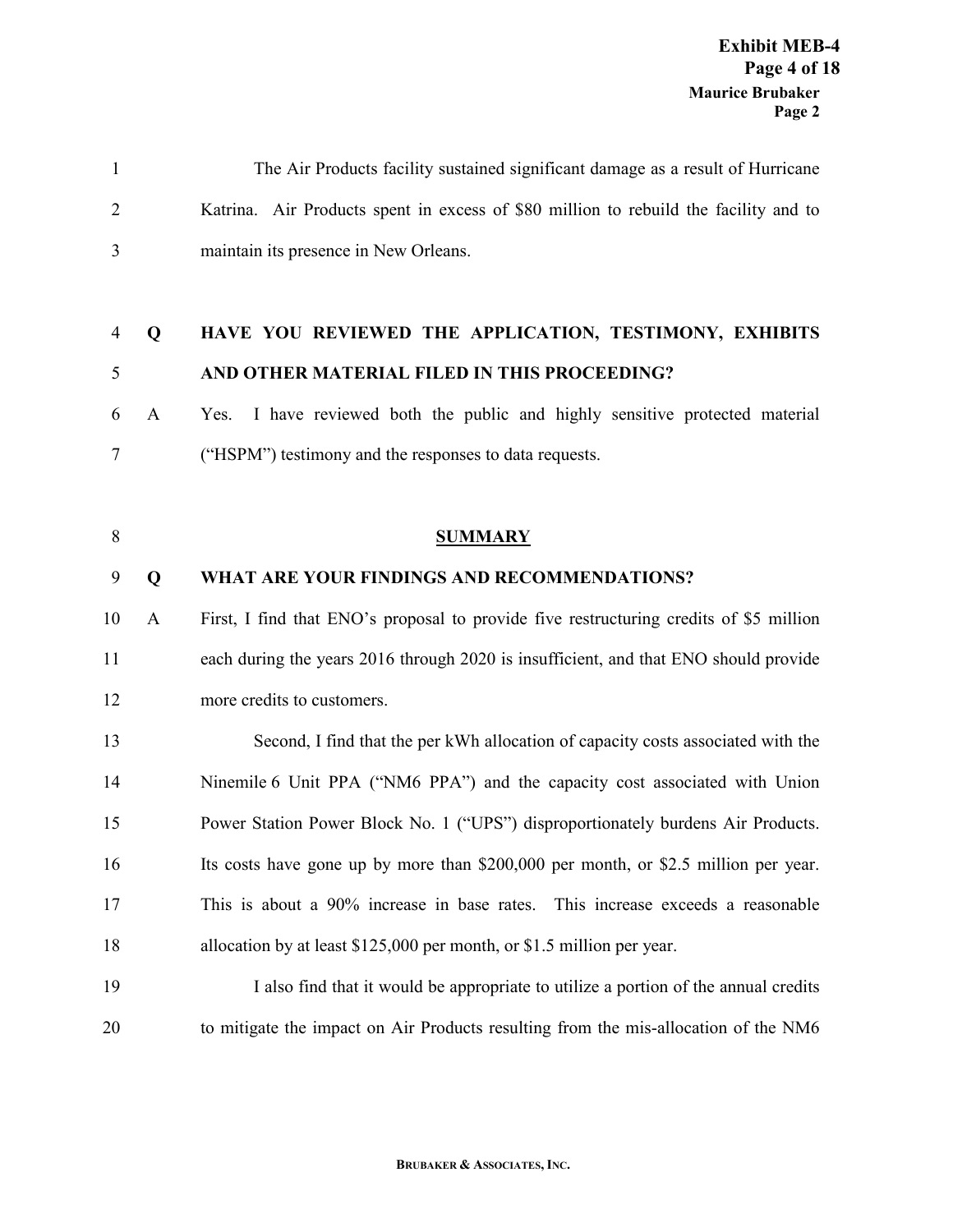1 PPA and UPS by providing monthly credits to Air Products at the rate of \$125,000 per 2 month to partially mitigate this impact.

3 In addition, I find that because of certain agreements made by ENO, it appears 4 unlikely that any permanent adjustment can be made prior to the 2018 rate case, so it 5 is imperative that the mitigation described in this testimony begin now. Those credits 6 should be applied beginning with the date when Air Products was first charged costs 7 associated with UPS, and continue until an appropriate capacity cost allocation can be 8 made in a rate case.

9 I recommend that the proposed reorganization not be approved unless these 10 two items are a part of it; namely: (1) larger benefits to all customers; and (2) a 11 separate credit to Air Products in the amount of \$125,000 per month to partially 12 mitigate the excess costs charged to Air Products under the PPCACR.

### 13 **CUSTOMER CREDITS**

**Q ARE YOU FAMILIAR WITH ENO'S PROPOSAL TO PROVIDE CUSTOMERS WITH CREDITS OF \$5 MILLION IN 2016 AND IN 2017 IF THE COUNCIL APPROVES ITS APPLICATION BY DECEMBER 31, 2016, AND ADDITIONAL CREDITS OF \$5 MILLION IN EACH OF THE YEARS 2018, 2019 AND 2020 IF THE FEDERAL ENERGY REGULATORY COMMISSION ("FERC") APPROVES IT BY DECEMBER 31, 2018?**

20 A Yes, I am.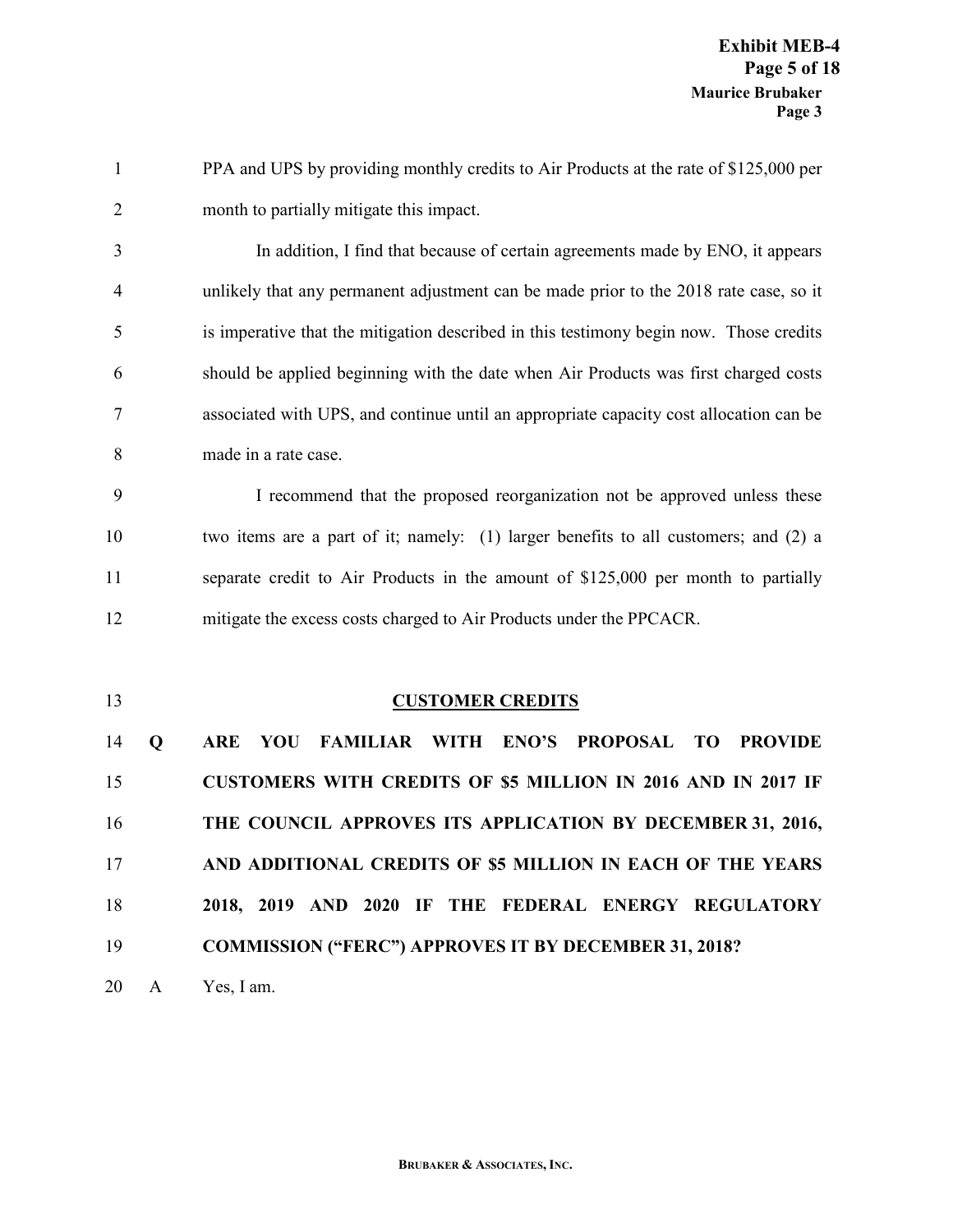### **Q DO YOU HAVE ANY COMMENTS WITH RESPECT TO THESE CREDITS?**

2 A Yes, I do.

### **Q DO YOU BELIEVE THAT THESE AMOUNTS ARE ADEQUATE?**

4 A No. For reasons which I will discuss below, I believe that customers should be 5 entitled to larger benefits.

### **BEGINNING OF HSPM MATERIAL**

- 
- 
- 
- 
- 
- 
- 
- 
- 
- 
- 
- 
- 
- 
-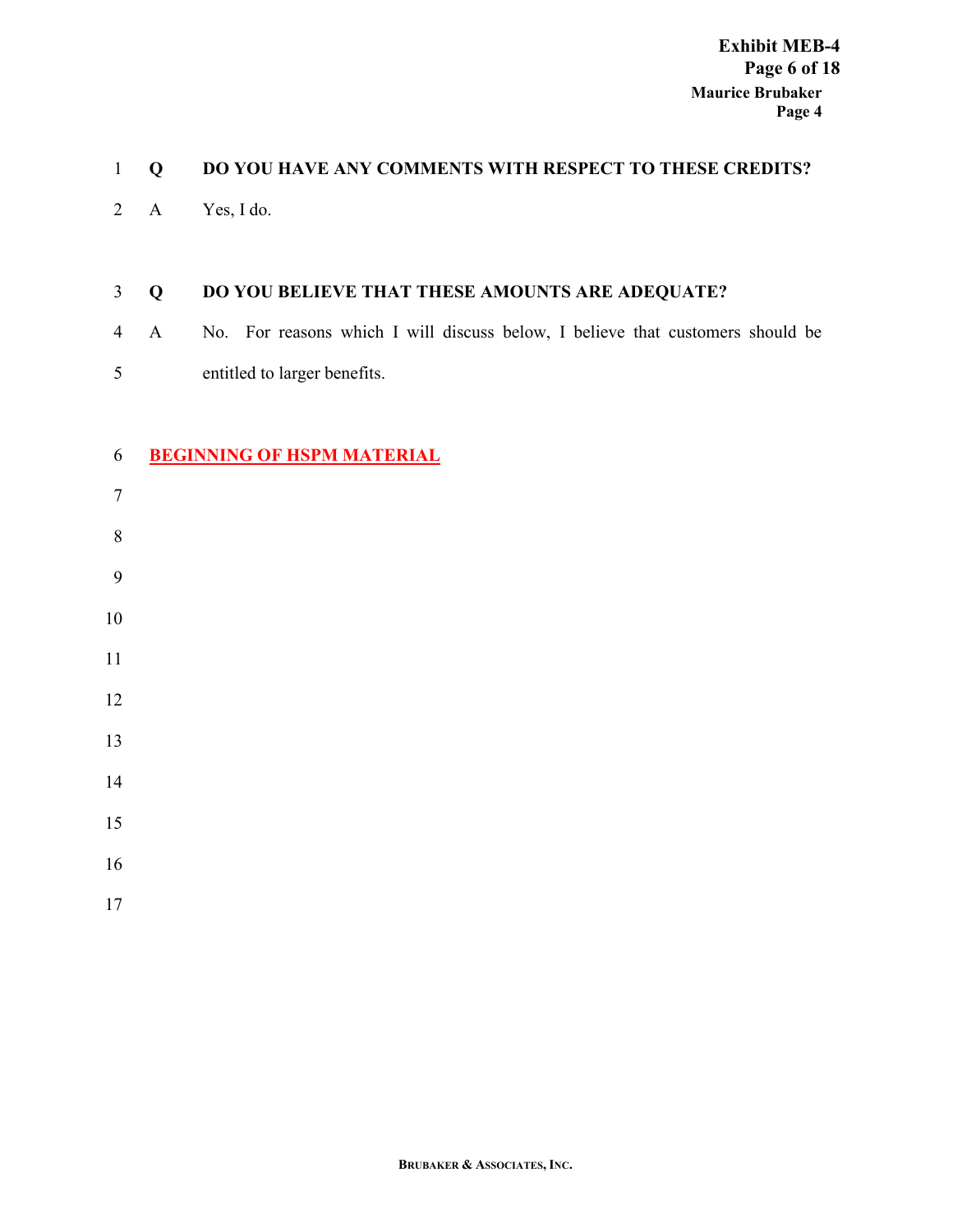**Maurice Brubaker Page 5 Exhibit MEB-4 Page 7 of 18**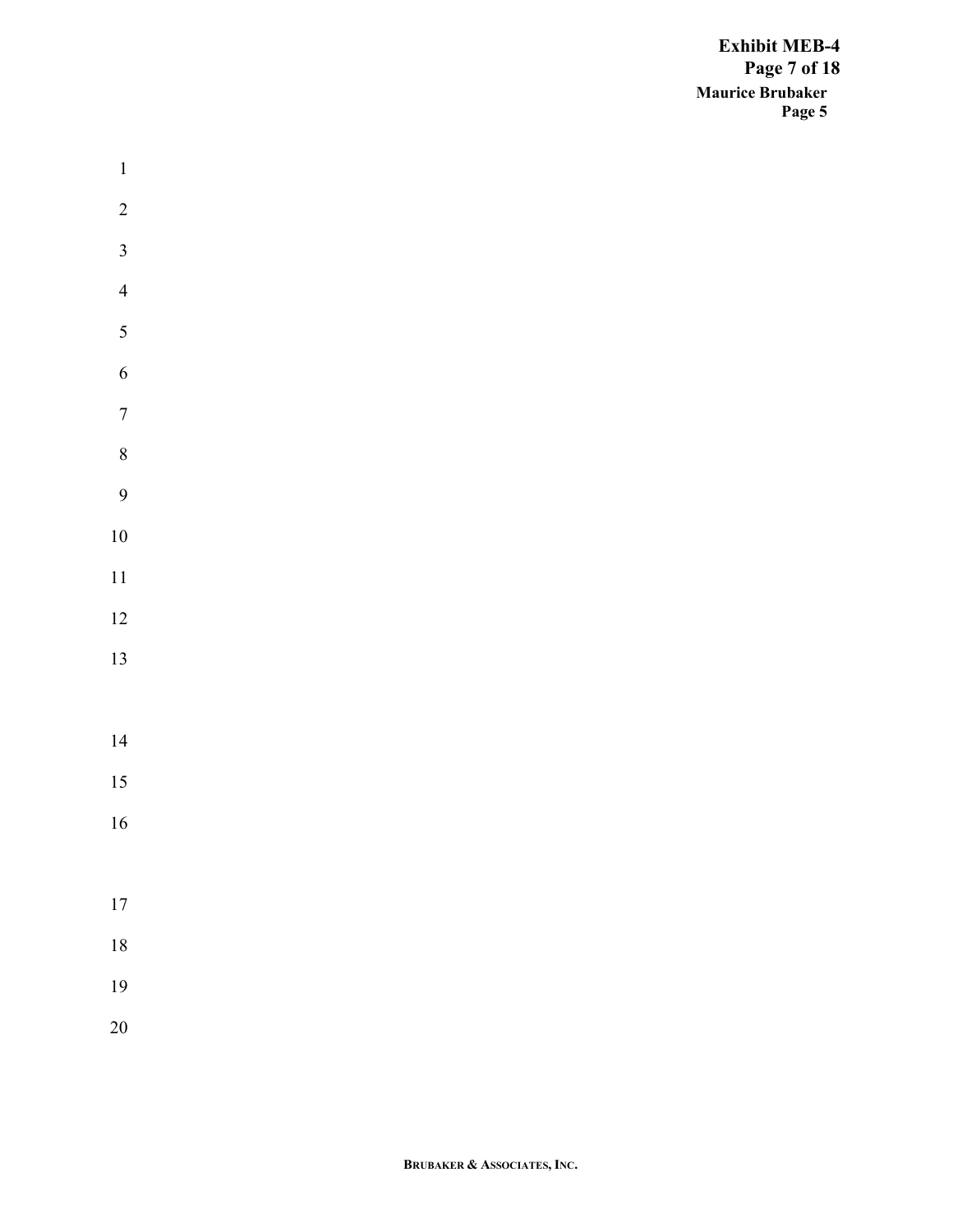**Maurice Brubaker Page 6 Exhibit MEB-4 Page 8 of 18**

- 
- 
- 
- 
- 
- 
- 
- 
- 
- 
- 
- 
- 
- 
- 
- 
-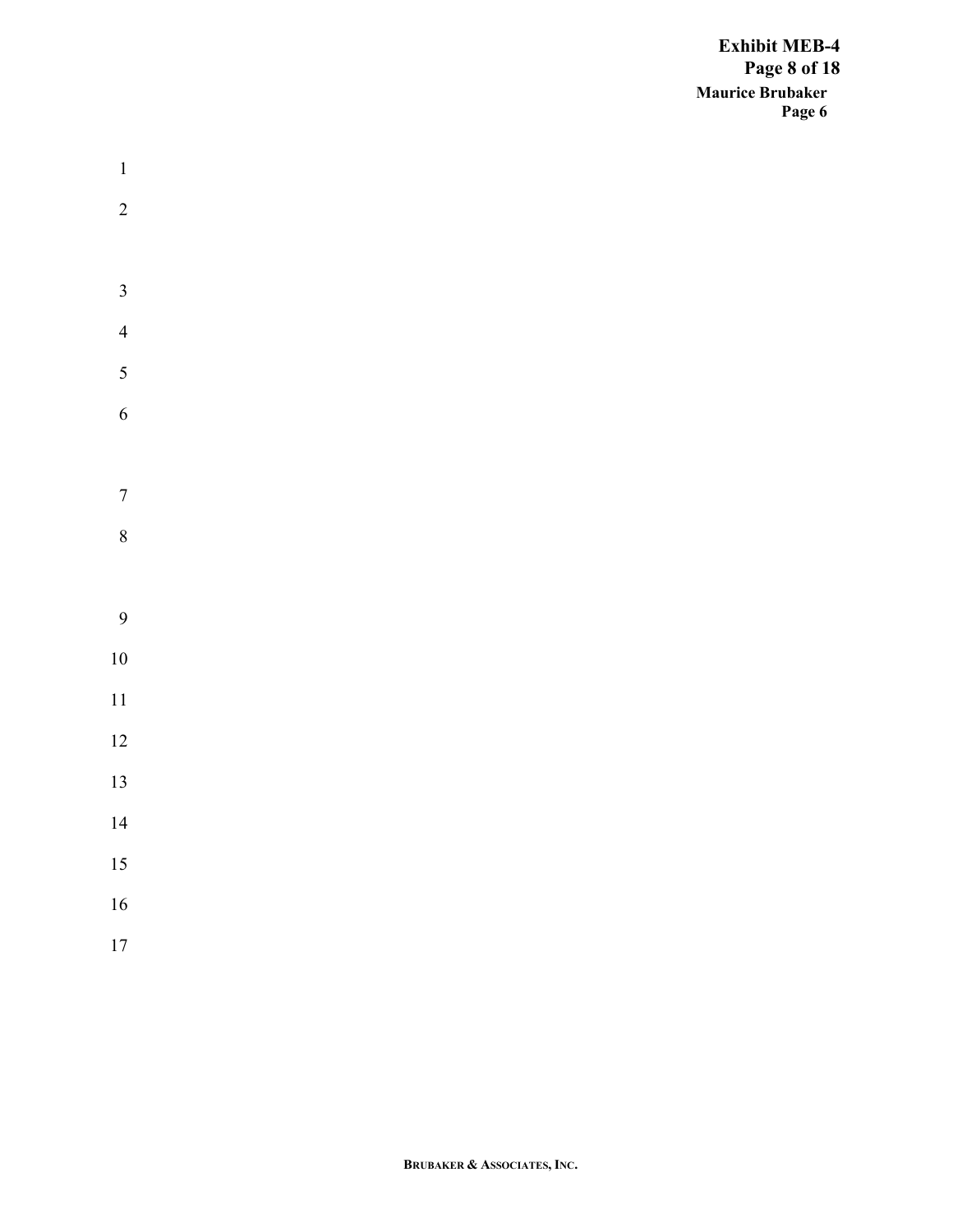- 1
- 2
- 3
- 
- 4
- 
- 5
- 6
- 7
- 8 **END OF HSPM MATERIAL**

### **IMPACT MITIGATION FOR RATE LIS**

### 9 **Q HOW ARE THE CAPACITY COSTS ASSOCIATED WITH THE NM6 PPA**

### 10 **AND UPS BEING COLLECTED FROM ENO'S CUSTOMERS?**

11 A Both are being collected through a mechanism that is part of the Purchased Power and 12 Capacity Acquisition Cost Recovery Rider ("PPCACR").

## 13 **Q WHAT IS THE MECHANISM BY WHICH THE PPCACR COLLECTS**

### 14 **THESE CAPACITY COSTS?**

15 A The operation of the PPCACR is to charge customers for these costs as a uniform 16 amount per kWh regardless of customer class or rate schedule, with only a minor 17 difference because of a slightly lower loss factor for customers taking service at the 18 transmission voltage level.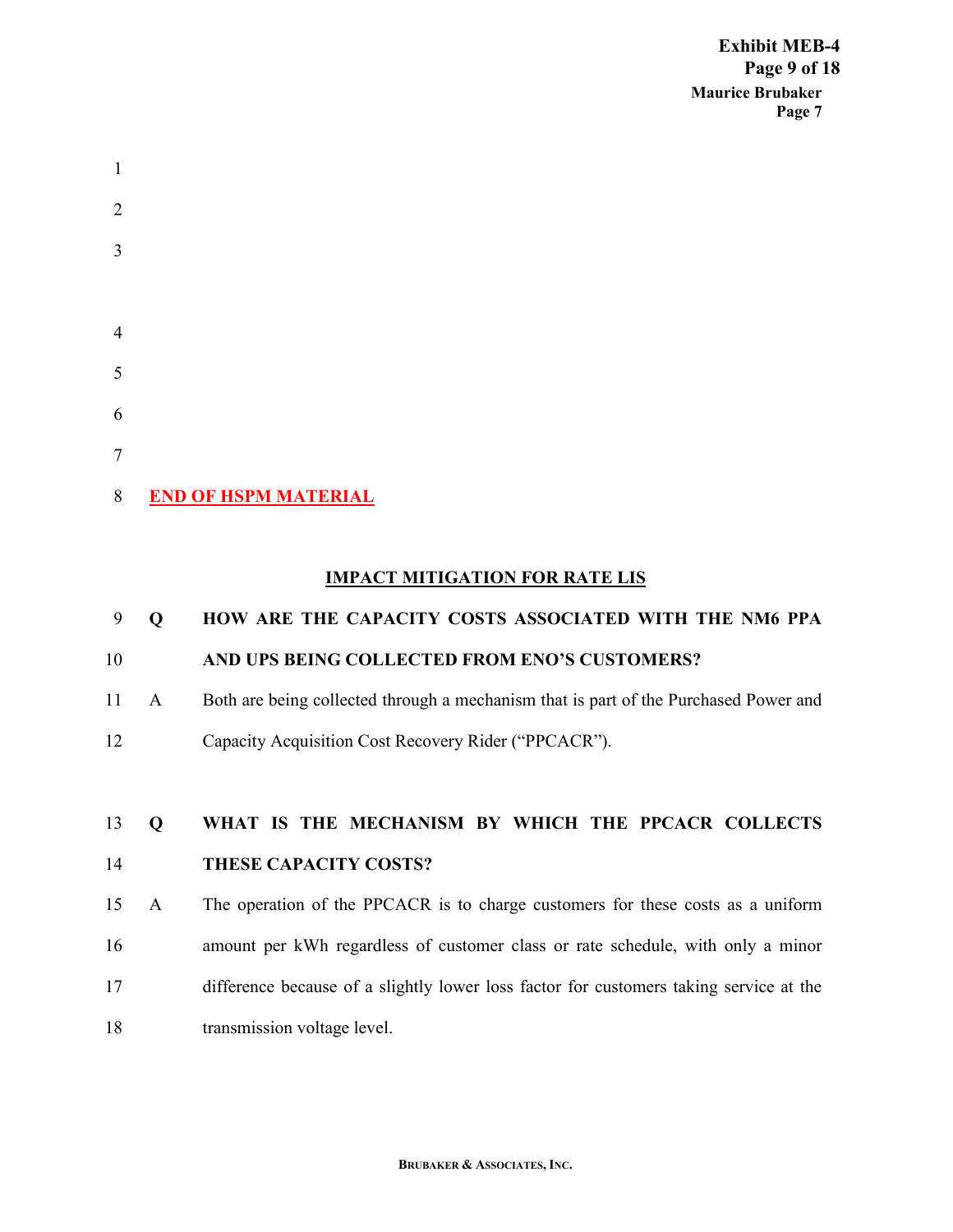### 1 **Q IS THIS HOW GENERATION CAPACITY COSTS TYPICALLY ARE**  2 **ALLOCATED AND COLLECTED FROM CUSTOMERS?**

3 A No. Typically these types of cost are allocated to customers in a cost of service study 4 using some measure of customer demand, rather than kWh. This approach allows for 5 full consideration of the load characteristics of all customer classes. One of the most 6 important for the purposes of allocating generation capacity costs is differences in 7 class load factor. Load factor is a measure of how intensively a customer utilizes the 8 capacity provided to serve its needs. If a customer had a 100% load factor, its take 9 from the system would be approximately the same every hour of the year. A customer 10 with a 50% load factor would be taking from the system at a much lower rate most of 11 the time.

12 A customer with a high load factor uses the system more efficiently, and is less 13 costly to serve than a lower load factor customer. A high load factor customer might, 14 for example, only use 1% of the system's capacity, but would purchase 2% or 3% of 15 the energy. A low load factor customer would have the reverse characteristics, 16 perhaps using 3% of the utility system's capacity, but only purchasing 1% of its 17 energy.

18 What this demonstrates is that allocation of capacity cost to customer classes 19 on a kWh basis will over-allocate costs to high load factor customers, and 20 under-allocate costs to low load factor customers.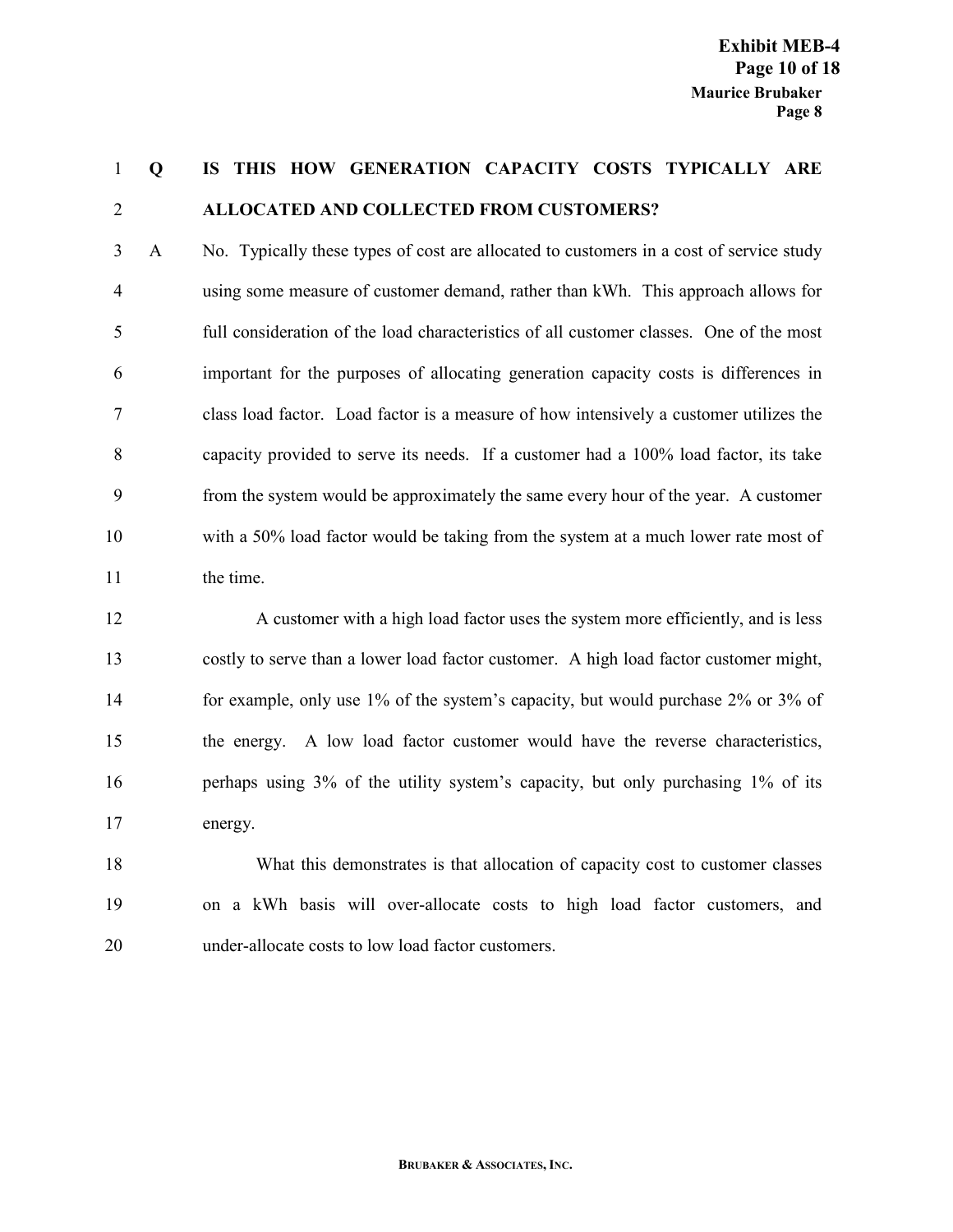### 1 **Q DOES AIR PRODUCTS HAVE A HIGH LOAD FACTOR?**

2 A Yes. Air Products' average monthly load factor is approximately 80%. This is well 3 above average.

## 4 **Q ARE THERE ANY CHARACTERISTICS OF THE AIR PRODUCTS LOAD,**  5 **OTHER THAN ITS HIGH LOAD FACTOR, THAT ARE UNIQUE AND SET**  6 **IT APART FROM OTHER CUSTOMERS?**

7 A Yes. Approximately 83% of Air Products' load is interruptible. Interruptible service 8 is of lower quality than firm service, and is much less costly to serve because ENO 9 does not have to include the interruptible load in its generation resource planning. In 10 fact, in generation resource planning, ENO treats the Air Products interruptible load as 11 a "load modifying resource" and adds it to its own generation resources and PPAs to 12 determine its total available resources.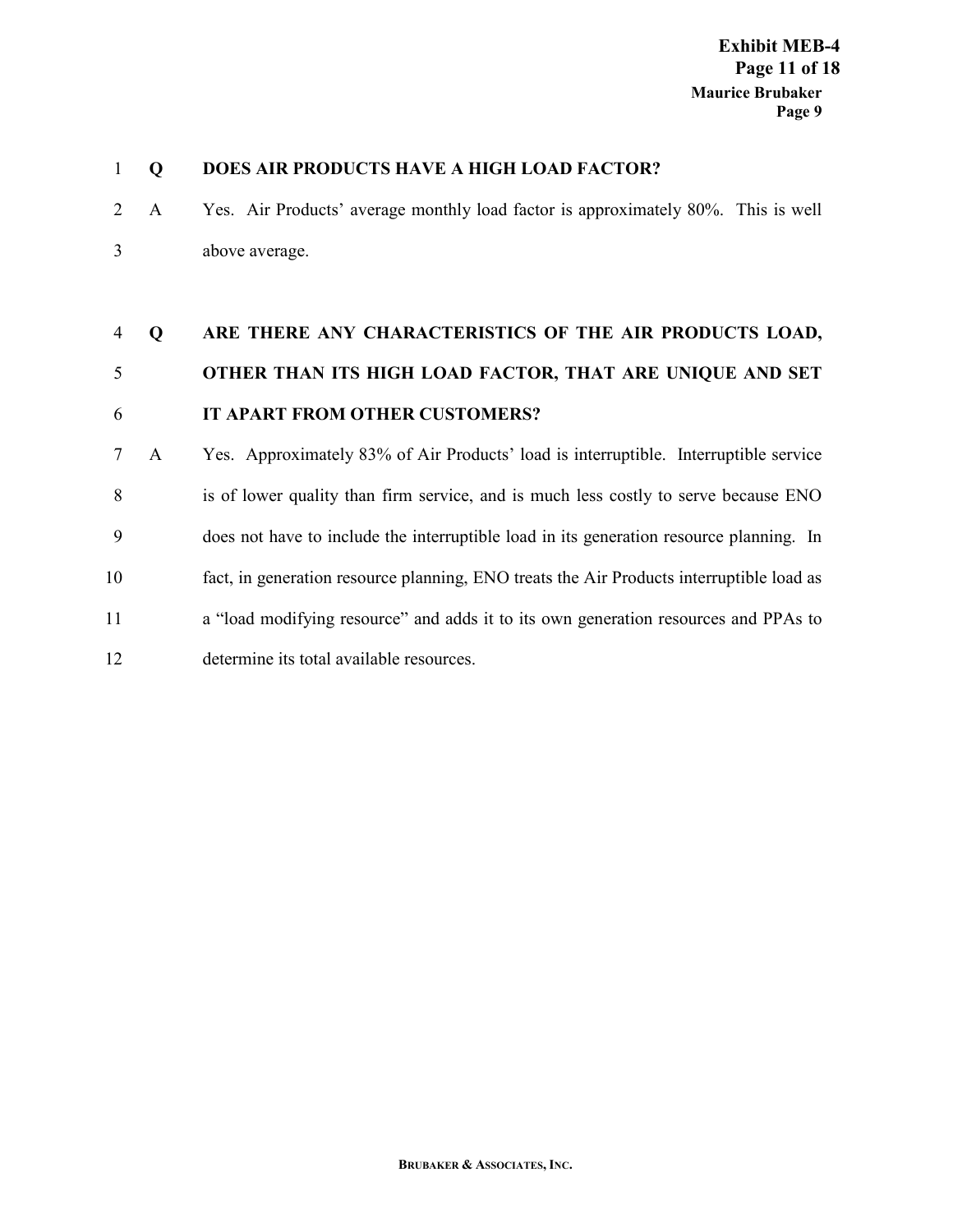|                  | <b>OVERALL, WHAT CONCLUSION SHOULD BE DRAWN FROM THE FACT</b>                          |
|------------------|----------------------------------------------------------------------------------------|
| 2                | THAT AIR PRODUCTS OPERATES AT A VERY HIGH LOAD FACTOR                                  |
| 3                | AND A SUBSTANTIAL PERCENTAGE OF ITS LOAD IS INTERRUPTIBLE?                             |
| $4 \overline{A}$ | Overall, this means that the generation capacity cost required to serve a kWh to Air   |
| 5                | Products is substantially less than the cost to supply a kWh to other customers on the |
| 6                | system who are neither high load factor, nor interruptible. <sup>1</sup>               |

7 **Q IN THE ABSENCE OF A COST OF SERVICE STUDY, HOW SHOULD** 

8 **CAPACITY COSTS ASSOCIATED WITH GENERATION BE ALLOCATED** 

### 9 **AND RECOVERED FROM CUSTOMERS?**

10 A Instead of inappropriately allocating generation capacity costs on an energy basis, a 11 much more logical approach would be to allocate them on class base rate revenues. 12 This approach is how ELL and the two predecessor companies have handled the 13 allocation of these types of costs in their Formula Rate Plan ("FRP") filings. While 14 not as precise as using a cost of service study, it is a much more reasonable proxy than 15 using class kWh.

<span id="page-39-0"></span> $\overline{\phantom{a}}$  1 <sup>1</sup>Evidence from ENO's most recent rate case, Docket No. UD-08-03, clearly shows the difference in capacity cost responsibility and energy responsibility. The direct testimony of ENO witness Michael Considine included a cost of service study and the supporting allocation factors. Exhibit ENO\_(MPC 2-E07), page 1, summarized the allocation factors. At that time (2007), Air Products' energy allocation factor was 5.86%, but its demand allocation for purposes of production capacity was 1.19%. Because of changes in overall ENO sales and demand and in Air Products' energy purchases and demand, the absolute values of the numbers have changed since then, but the key fact that remains is that Air Products' capacity responsibility factor is significantly less that its energy responsibility factor.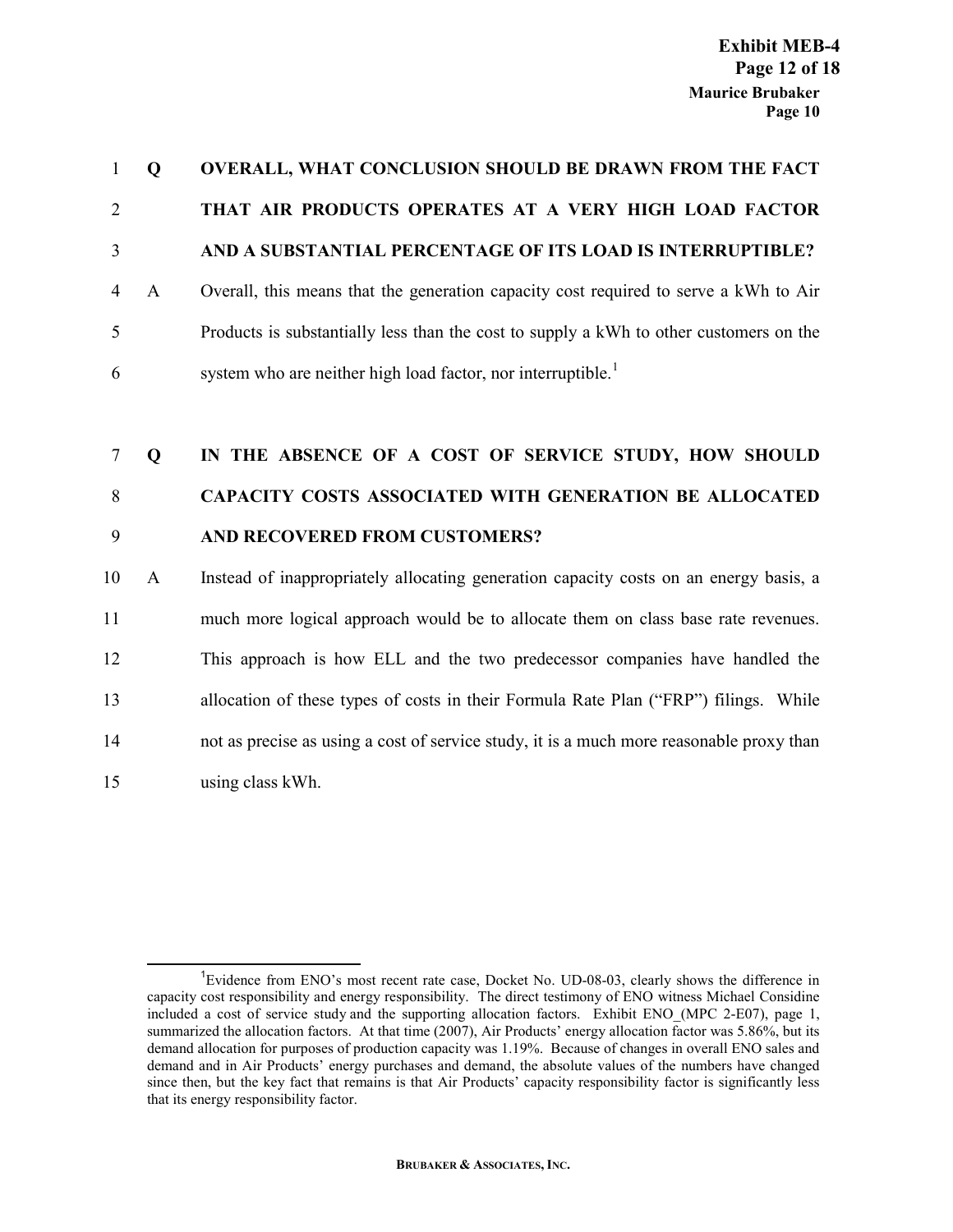## 1 **Q HOW MUCH OF AN INCREASE HAS AIR PRODUCTS EXPERIENCED**  2 **BECAUSE OF THE CHARGING OF NM6 PPA AND UPS CAPACITY**  3 **COSTS?**

4 A Air Products' costs have increased more than \$200,000 per month, or \$2.5 million per 5 year. This is a 90% increase on base rates.

### 6 **Q HAVE YOU MADE ANY ESTIMATES OF THE ALLOCATION FACTORS**  7 **AND ADVERSE IMPACT ON THE LIS RATE?**

8 A Yes. Because of the fast time schedule for this docket, I used data from the FERC 9 Form 1 report for 2015 to approximate the allocations. ENO easily can provide more 10 precise numbers.

### 11 **Q WHAT DID YOUR ANALYSIS SHOW?**

12 A Air Products on the LIS rate consumes approximately 3.2% of ENO's energy. 13 Approximating base rate revenue by subtracting FAC revenues from total revenues 14 shows that the LIS rate represents only about 1.2% of base rate revenues. Thus, an 15 energy-based collection allocates almost three times as much cost to LIS as would a 16 base rate revenue allocator, and produces a significant distortion in cost allocation.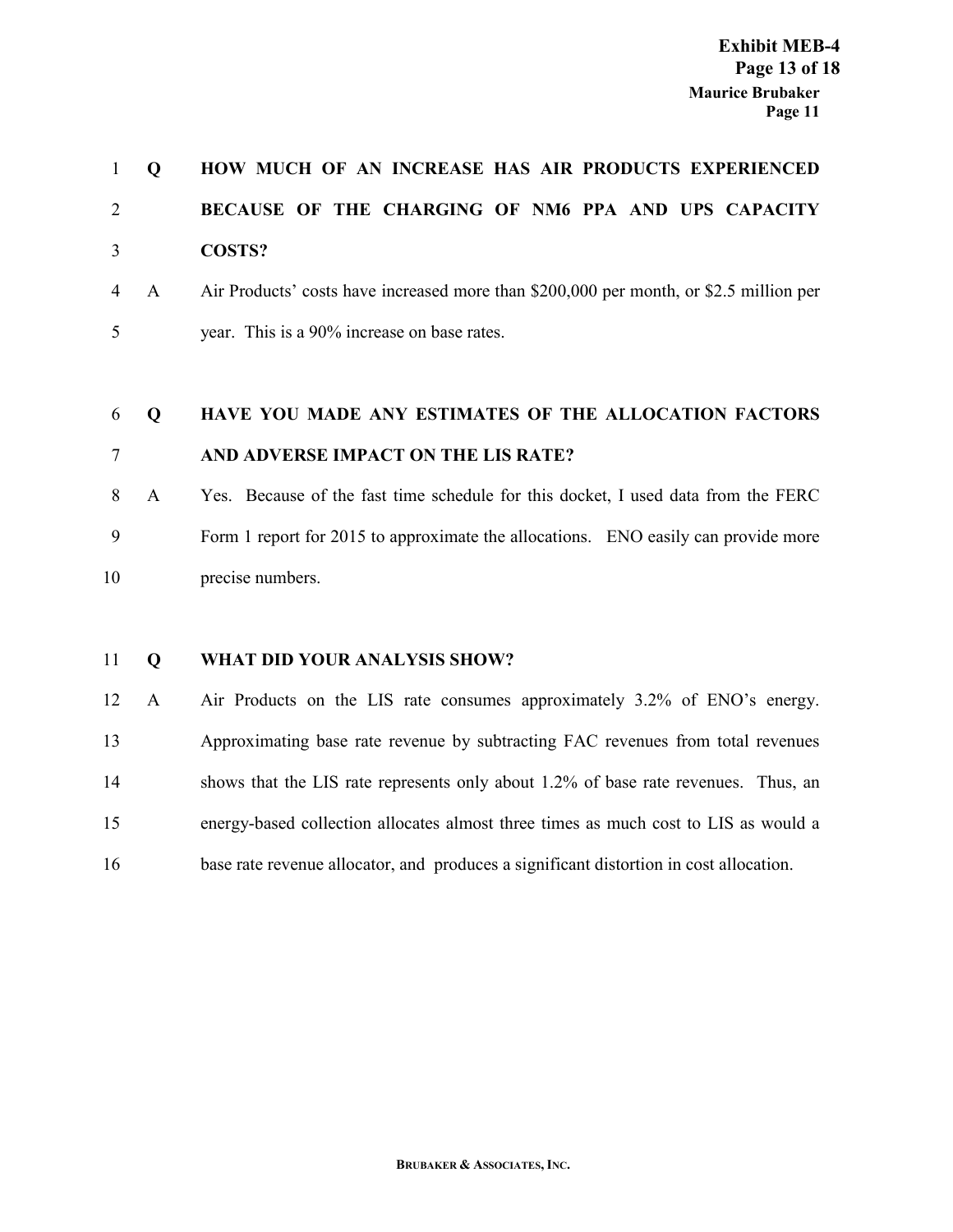|                |                | 1 Q LOOKING AT THE COST ALLOCATION ON AN ANNUAL BASIS,                                                                                 |
|----------------|----------------|----------------------------------------------------------------------------------------------------------------------------------------|
| $\overline{2}$ |                | APPROXIMATELY HOW MUCH COST OF UPS IS ALLOCATED TO AIR                                                                                 |
|                | $\overline{3}$ | PRODUCTS, AND HOW MUCH WOULD BE ALLOCATED TO IT USING                                                                                  |
|                | $\overline{4}$ | <b>BASE RATE REVENUES?</b>                                                                                                             |
|                |                | $\mathcal{L} = \mathcal{L}$ . The contribution of the contribution of $\mathcal{L}$ is the contribution of $\mathcal{L} = \mathcal{L}$ |

5 A The annual capacity revenue requirement for UPS is about \$54 million, so 3.2% of 6 that amount is \$1.728 million. The base rate revenue percentage of 1.2% would 7 allocate \$648,000, and subtracting one from the other indicates that the annual over-8 allocation of costs to Air Products is about \$1.080 million.

### 9 **Q WHAT ARE THE COMPARABLE NUMBERS FOR THE NM6 PPA?**

- 10 A I estimate that the revenue requirement for the NM6 PPA is about \$23 million, so 11 3.2% allocated on a kWh basis would be about \$736,000. On the other hand, 12 allocating on a base revenue basis, at 1.2%, would allocate \$276,000. The difference 13 is \$460,000 as the excess allocation to Air Products.
- 14 Adding the NM6 PPA and UPS together, the amount of over-allocation to Air 15 Products that results from using a kWh allocation, rather than a more cost-based 16 allocation, is slightly more than \$1.5 million per year.

### 17 **Q COULD THESE DISTORTIONS BE CORRECTED IN A RATE CASE?**

18 A Yes, but likely on a prospective basis from the time of a rate case. However, it is my 19 understanding that a rate case may not occur before 2018, by which time Air Products 20 would have paid many million dollars more in electric costs than it should unless some 21 mitigation takes place now.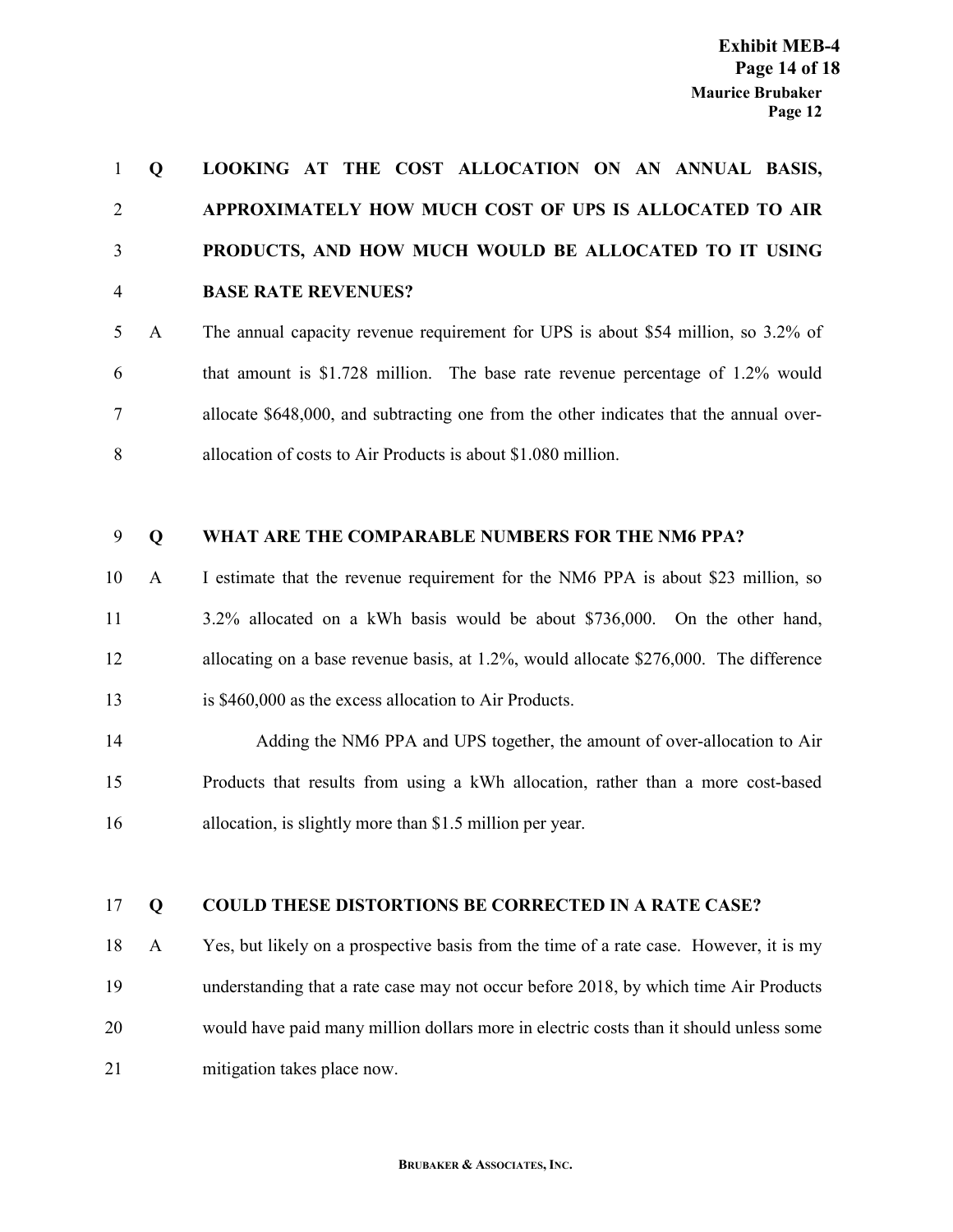## 1 **Q WHAT COULD THE COUNCIL DO AT THIS POINT IN TIME TO**  2 **MITIGATE THIS PROBLEM IF IT DOES NOT WANT TO MODIFY THE** 3 **PPCACR?**

4 A As an approach that would not require the PPCACR to be modified, the Council could 5 use a part of the \$5 million annual credits, that ENO is going to be providing to 6 customers as a result of its restructuring, as an offset to the misallocation occurring 7 under the energy-based PPCACR. Assigning to Air Products each year \$1.5 million 8 of the \$5 million credit (\$125,000 per month) would mitigate this problem from the 9 time that it is applied until such time as a permanent adjustment can be made in a rate 10 case.

### 11 **Q DOES THIS CONCLUDE YOUR DIRECT TESTIMONY?**

12 A Yes, it does.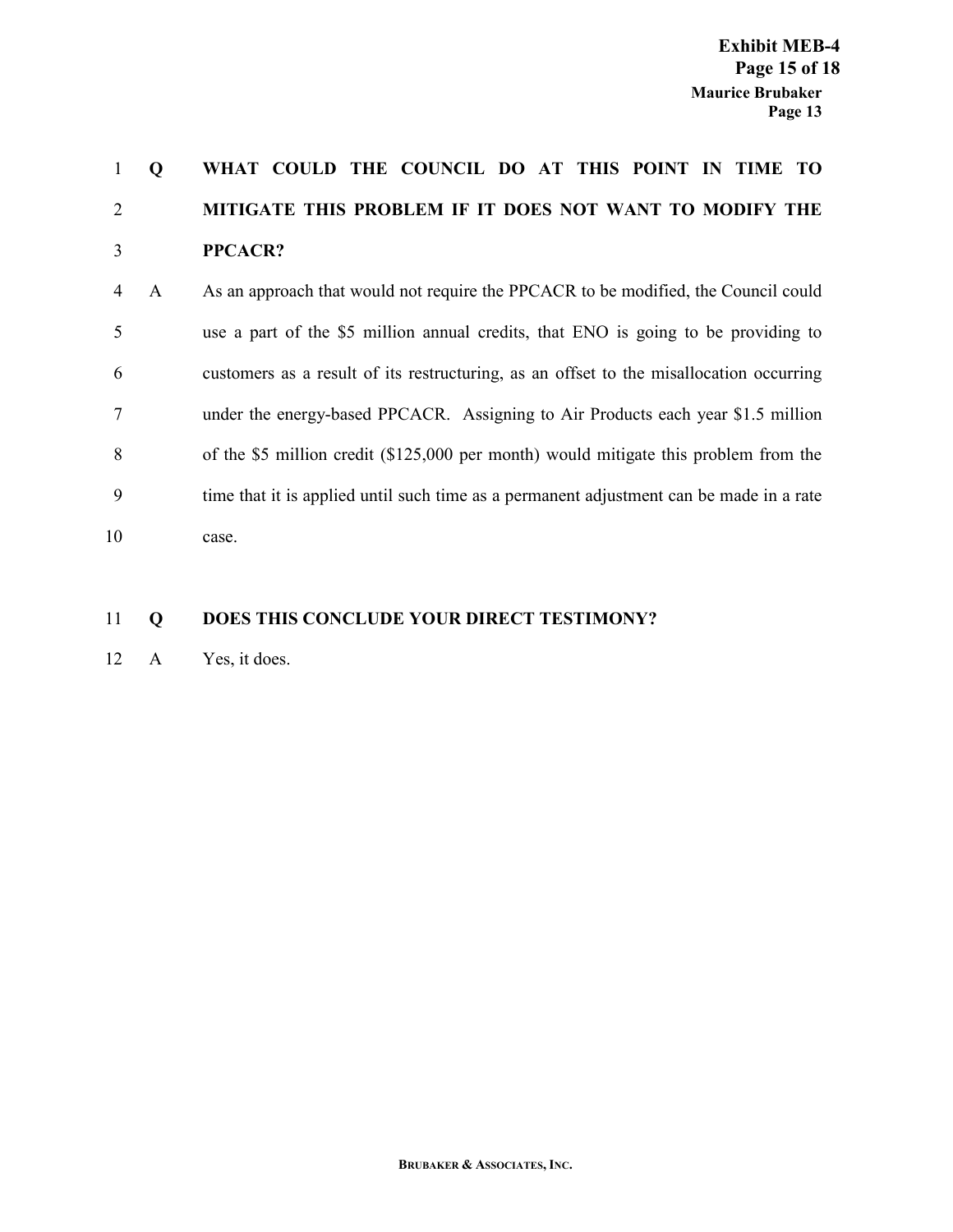**Appendix A Maurice Brubaker Page 1 Exhibit MEB-4 Page 16 of 18**

### 1 **Qualifications of Maurice Brubaker**

### 2 **Q PLEASE STATE YOUR NAME AND BUSINESS ADDRESS.**

- 3 A Maurice Brubaker. My business address is 16690 Swingley Ridge Road, Suite 140,
- 4 Chesterfield, MO 63017.

### 5 **Q PLEASE STATE YOUR OCCUPATION.**

6 A I am a consultant in the field of public utility regulation and President of the firm of 7 Brubaker & Associates, Inc. ("BAI"), energy, economic and regulatory consultants.

### 8 **Q PLEASE SUMMARIZE YOUR EDUCATIONAL BACKGROUND AND**  9 **EXPERIENCE.**

10 A I was graduated from the University of Missouri in 1965, with a Bachelor's Degree in 11 Electrical Engineering. Subsequent to graduation I was employed by the Utilities 12 Section of the Engineering and Technology Division of Esso Research and 13 Engineering Corporation of Morristown, New Jersey, a subsidiary of Standard Oil of 14 New Jersey.

15 In the Fall of 1965, I enrolled in the Graduate School of Business at 16 Washington University in St. Louis, Missouri. I was graduated in June of 1967 with 17 the Degree of Master of Business Administration. My major field was finance.

18 From March of 1966 until March of 1970, I was employed by Emerson Electric 19 Company in St. Louis. During this time I pursued the Degree of Master of Science in 20 Engineering at Washington University, which I received in June, 1970.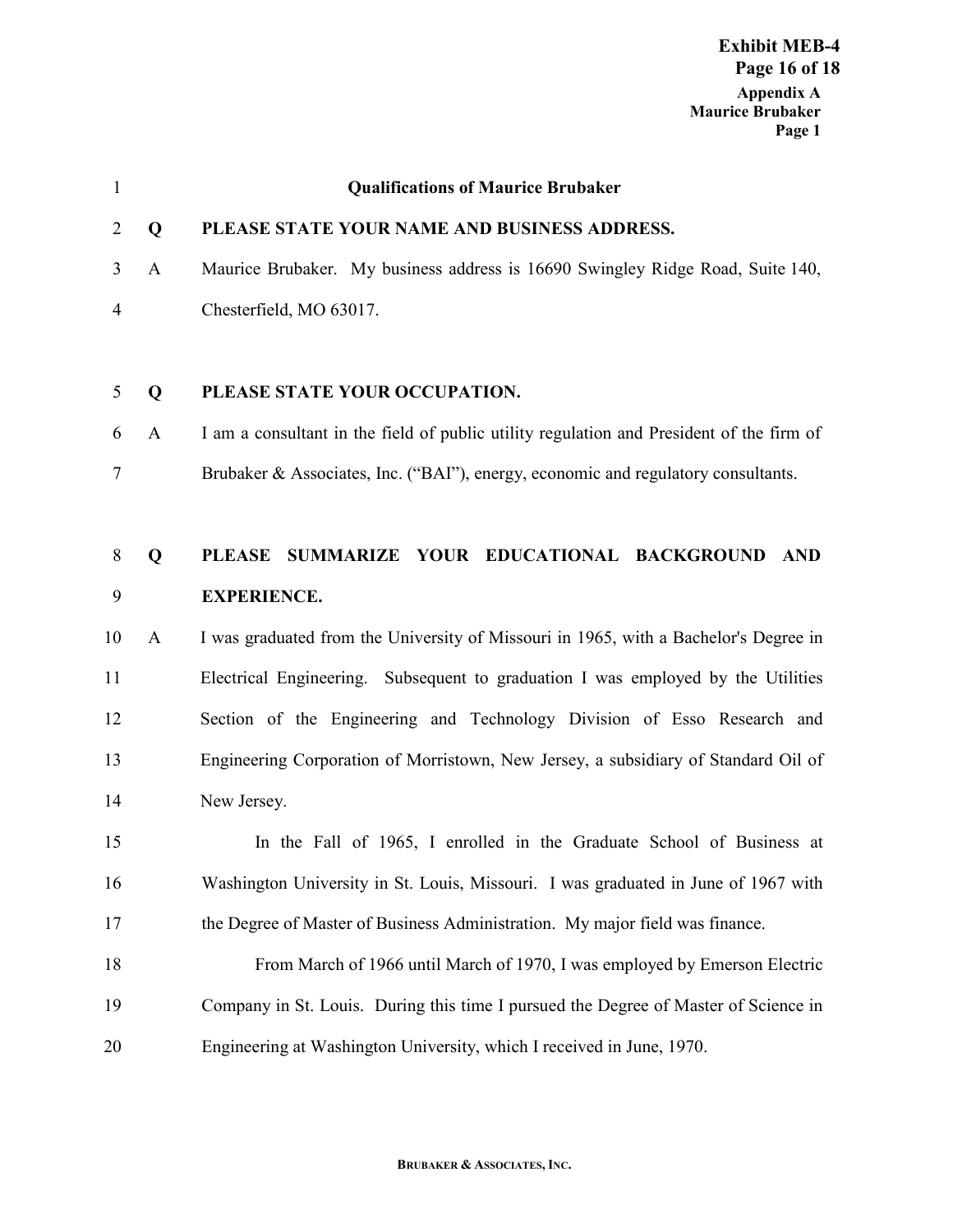**Appendix A Maurice Brubaker Page 2 Exhibit MEB-4 Page 17 of 18**

| $\mathbf{1}$   | In March of 1970, I joined the firm of Drazen Associates, Inc., of St. Louis,                |
|----------------|----------------------------------------------------------------------------------------------|
| $\overline{2}$ | Missouri. Since that time I have been engaged in the preparation of numerous studies         |
| 3              | relating to electric, gas, and water utilities. These studies have included analyses of      |
| $\overline{4}$ | the cost to serve various types of customers, the design of rates for utility services, cost |
| 5              | forecasts, cogeneration rates and determinations of rate base and operating income. I        |
| 6              | have also addressed utility resource planning principles and plans, reviewed capacity        |
| $\overline{7}$ | additions to determine whether or not they were used and useful, addressed demand-           |
| $8\,$          | side management issues independently and as part of least cost planning, and have            |
| 9              | reviewed utility determinations of the need for capacity additions and/or purchased          |
| 10             | power to determine the consistency of such plans with least cost planning principles. I      |
| 11             | have also testified about the prudency of the actions undertaken by utilities to meet the    |
| 12             | needs of their customers in the wholesale power markets and have recommended                 |
| 13             | disallowances of costs where such actions were deemed imprudent.                             |
| 14             | I have testified before the Federal Energy Regulatory Commission ("FERC"),                   |
| 15             | various courts and legislatures, and the state regulatory commissions of Alabama,            |
| 16             | Arizona, Arkansas, California, Colorado, Connecticut, Delaware, Florida, Georgia,            |
| 17             | Guam, Hawaii, Illinois, Indiana, Iowa, Kentucky, Louisiana, Michigan, Missouri,              |
| 18             | Nevada, New Jersey, New Mexico, New York, North Carolina, Ohio, Pennsylvania,                |
| 19             | Rhode Island, South Carolina, South Dakota, Texas, Utah, Virginia, West Virginia,            |
| 20             | Wisconsin and Wyoming.                                                                       |
| 21             | The firm of Drazen-Brubaker & Associates, Inc. was incorporated in 1972 and                  |
| 22             | assumed the utility rate and economic consulting activities of Drazen Associates, Inc.,      |
| 23             | founded in 1937. In April, 1995 the firm of Brubaker & Associates, Inc. was formed.          |